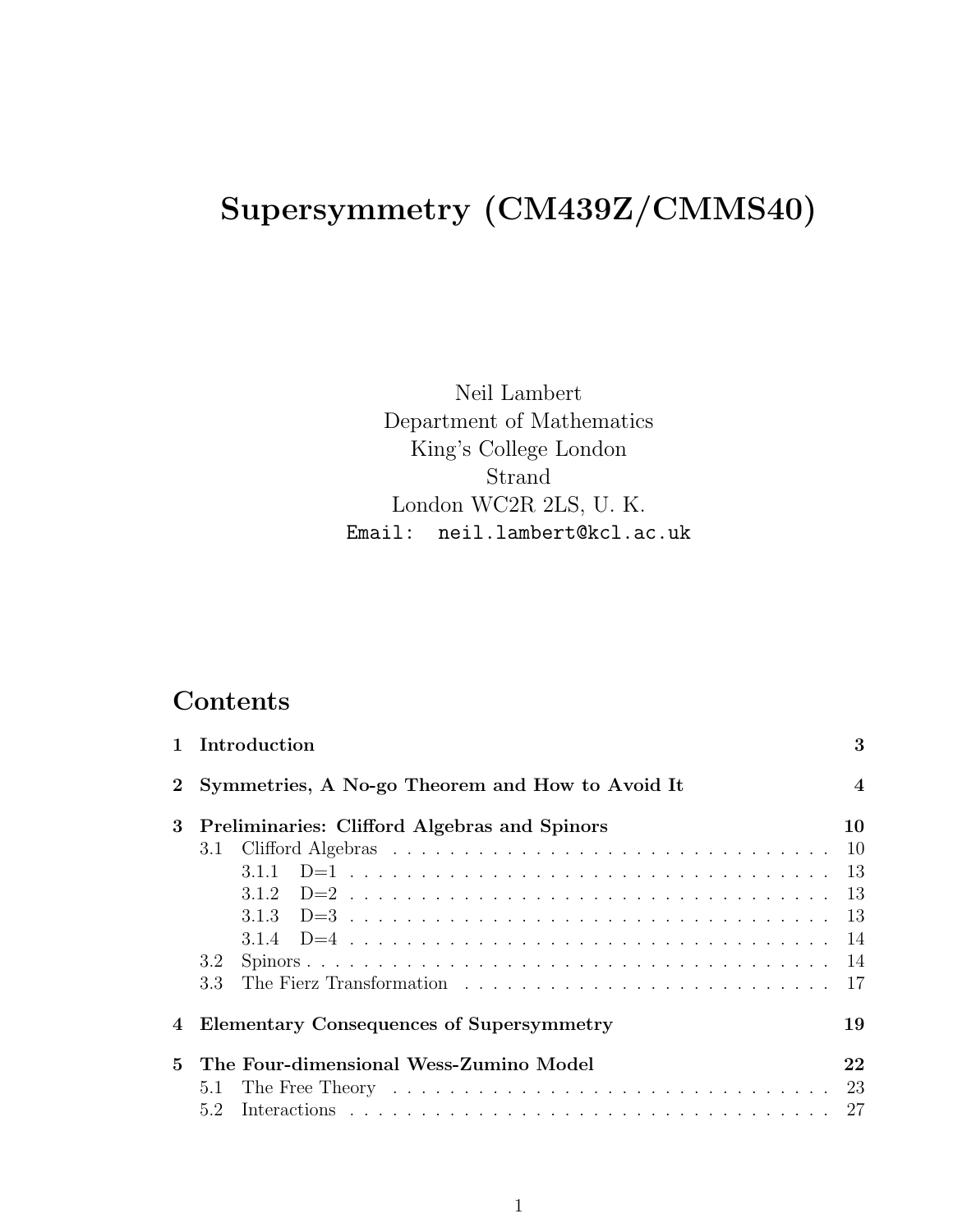| 6 |     | <b>Extended Supersymmetry</b>                            | 31  |
|---|-----|----------------------------------------------------------|-----|
|   | 6.1 | The Extended Superalgebra and it's Representation        | -31 |
|   | 6.2 | The Wess-Zumino Model in Two-Dimensions                  | -31 |
|   |     | Central Extensions and BPS Soliton States                | 34  |
|   | 7.1 |                                                          | -34 |
|   | 7.2 |                                                          | 36  |
|   | 7.3 |                                                          | 38  |
|   | 7.4 | A Central Charge in the Wess-Zumino Model                | 41  |
| 8 |     | Off-shell Supersymmetry, Auxiliary Fields and Superspace | 45  |
|   | 8.1 | Off-Shell Supersymmetry and Auxiliary Fields             | 45  |
|   | 8.2 |                                                          | 48  |
| 9 |     | The Super-Point Particle                                 | 52  |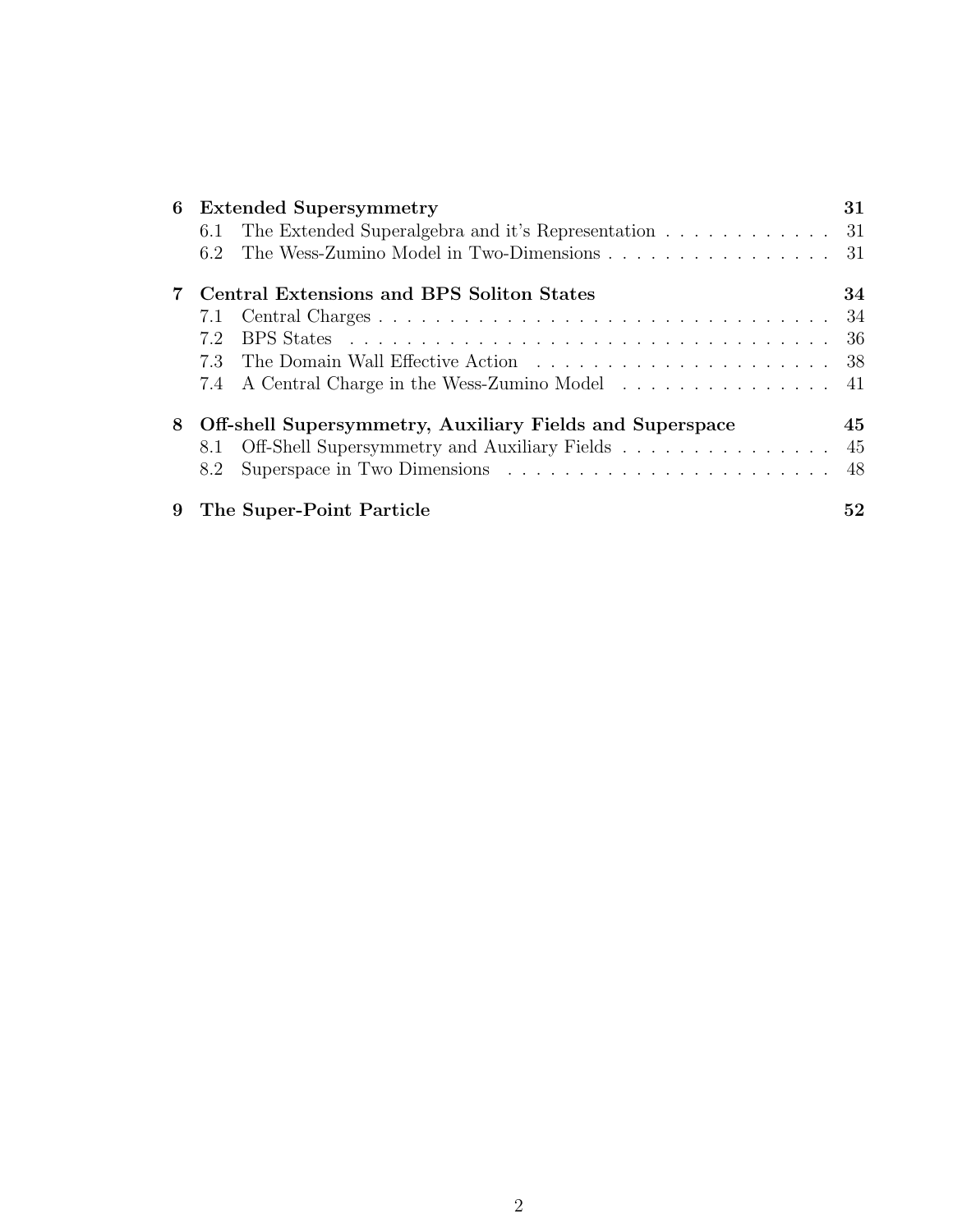### 1 Introduction

Particle Physics is the study of matter at the smallest scales that can be accessed by experiment. Currently energy scales are as high as  $100GeV$  which corresponds to distances of  $10^{-16}$ cm (recall that the atomic scale is about  $10^{-9}$ cm and the nucleus is about  $10^{-13}$ cm). Our understanding of Nature up to this scale is excellent<sup>1</sup>. Indeed it must be one of the most successful and accurate scientific theories and goes by the least impressive name "The Standard Model of Elementary Particle Physics". This theory is a relativistic quantum theory which postulates that matter is made up of point-sized particles (in so far as it makes sense to talk about particles as opposed to waves). The mathematical framework for such a theory is quantum field theory. There are an infinite list of possible quantum field theories and the Standard Model is one of these, much like a needle in a haystack.

There is currently a great deal of interest focused on the LHC (Large Hadron Collider) in CERN. In a year or two these experiments will probe higher energy scalars and therefore shorter distances. The great hope is that new physics, beyond that predicted by the Standard Model, will be observed. One of the main ideas, in fact probably the most popular, is that supersymmetry will be observed. There are a few reasons for this:

- The Hierarchy problem: The natural scale of the Standard Model is the electroweak scale which is at about  $1TeV$  (hence the excitement about the LHC). In a quantum field theory physical parameters, such as the mass of the Higg's Boson, get renormalized by quantum effects. Why then is the Higg's mass not renormalized up to the Planck scale? To prevent this requires and enormous amount of fine-tuning (parameters in the Standard Model must be fixed to an incredible order or magnitude). However in a supersymmetric model these renormalizations are less severe and fine-tuning is not required (or at least is not as bad).
- Unification: Another key idea about beyond the Standard Model is that all the gauge fields are unified into a single, simple gauge group at some high scale, roughly  $10^{15}GeV$ . There is some evidence for this idea. For example the particle content is just right and also grand unification gives an accurate prediction for the Weinberg angle. Another piece of evidence is the observation that, although the electromagnetic, strong and weak coupling constants differ at low energy, they 'run' with energy and meet at about  $10^{15}GeV$ . That any two of them should meet is trivial but that all three meet at the same scale is striking. In fact they don't quite meet in the Standard Model but they do in a supersymmetric version.
- Dark Matter: It would appear that most, roughly 70%, of the matter floating around in the universe is not the stuff that makes up the Standard Model. Supersymmetry predicts many other particles other than those observed in the Standard

<sup>&</sup>lt;sup>1</sup>This ignores important issues that arise in large and complex systems such as those that are studied in condensed matter physics.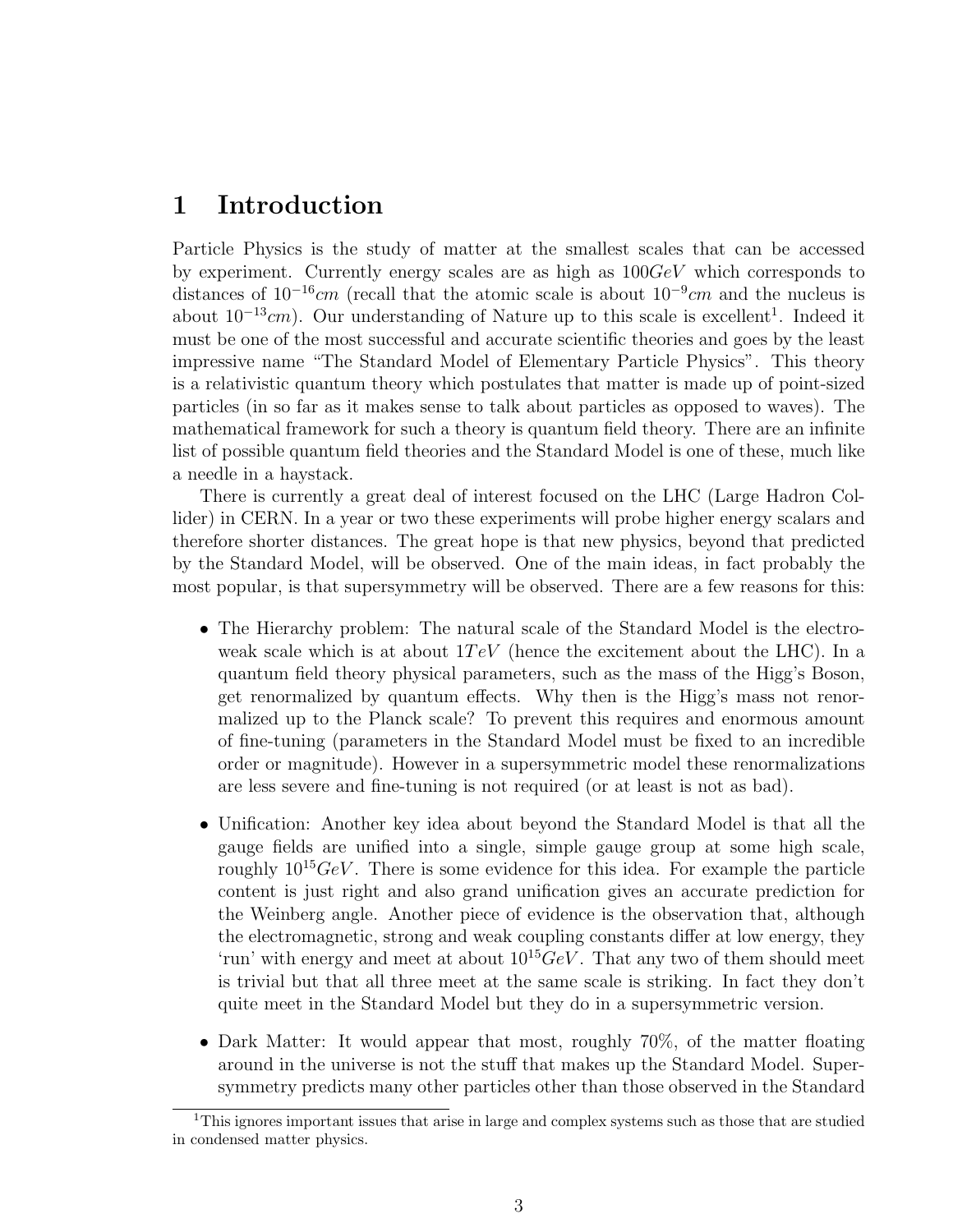Model, the so so-called superpartners, and the lightest superpartner (LSP) is considered a serious candidate for dark matter.

• Sting Theory: Although there is no empirical evidence for String Theory it is a very compelling framework to consider fundamental interactions. Its not clear that String Theory predicts supersymmetry but it is certainly a central ingredient and, symbiotically, supersymmetry has played a central role in String Theory and its successes. Indeed there is no clear boundary between supersymmetry and String Theory and virtually all research in fundamental particle physics involves both of them (not that this is necessarily a good thing).

If supersymmetry is observed in Nature it will be a great triumph of theoretical physics. Indeed the origin of supersymmetry is in string theory and the two fields have been closely linked since their inception. If not one can always claim that supersymmetry is broken at a higher energy (although in so doing the arguments in favour of supersymmetry listed above will cease to be valid). Nevertheless supersymmetry has been a very fruitful subject of research and has taught us a great deal about mathematics and quantum field theory. For example supersymmetric quantum field theories, especially those with extended supersymmetry, can be exactly solved for at the peturbative and non-perturbative levels. Hopefully this course will convince the student that supersymmetry is a beautiful and interesting subject.

## 2 Symmetries, A No-go Theorem and How to Avoid It

Quantum field theories are essentially what you get from the marriage of quantum mechanics with special relativity (assuming locality). A central concept of these ideas is the notion of symmetry. And indeed quantum field theories are thought of and classified according to their symmetries.

The most important symmetry is of course the Poincare group of special relativity. This consists of translations along with the Lorentz transformations (which in turn contain rotations and boosts). In particular the theory is invariant under the infinitessimal transformations

$$
x^{\mu} \to x^{\mu} + a^{\mu} + \omega^{\mu}_{\ \nu} x^{\nu} \qquad i.e. \qquad \delta x^{\mu} = a^{\mu} + \omega^{\mu}_{\ \nu} x^{\nu} \tag{2.1}
$$

Here  $a^{\mu}$  generates translations and  $\omega^{\mu}_{\ \nu}$  generates Lorentz transformations. The principle of Special relativity requires that the spacetime proper distance  $\Delta s^2 = \eta_{\mu\nu} \Delta x^{\mu} \Delta x^{\nu}$ between two points is invariant under these transformations. Expanding to first order in  $\omega^{\mu}_{\ \nu}$  tells us that

$$
\Delta s^2 \rightarrow \eta_{\mu\nu} (\Delta x^{\mu} + \omega^{\mu}_{\ \lambda} \Delta x^{\lambda}) (\Delta x^{\nu} + \omega^{\nu}_{\ \rho} \Delta x^{\rho})
$$
  
\n
$$
= \eta_{\mu\nu} \Delta x^{\mu} \Delta x^{\nu} + \eta_{\mu\nu} \omega^{\mu}_{\ \lambda} \Delta x^{\lambda} \Delta x^{\nu} + \eta_{\mu\nu} \omega^{\nu}_{\ \rho} \Delta x^{\mu} \Delta x^{\rho}
$$
  
\n
$$
= \Delta s^2 + (\omega_{\mu\nu} + \omega_{\nu\mu}) \Delta x^{\mu} \Delta x^{\nu}
$$
\n(2.2)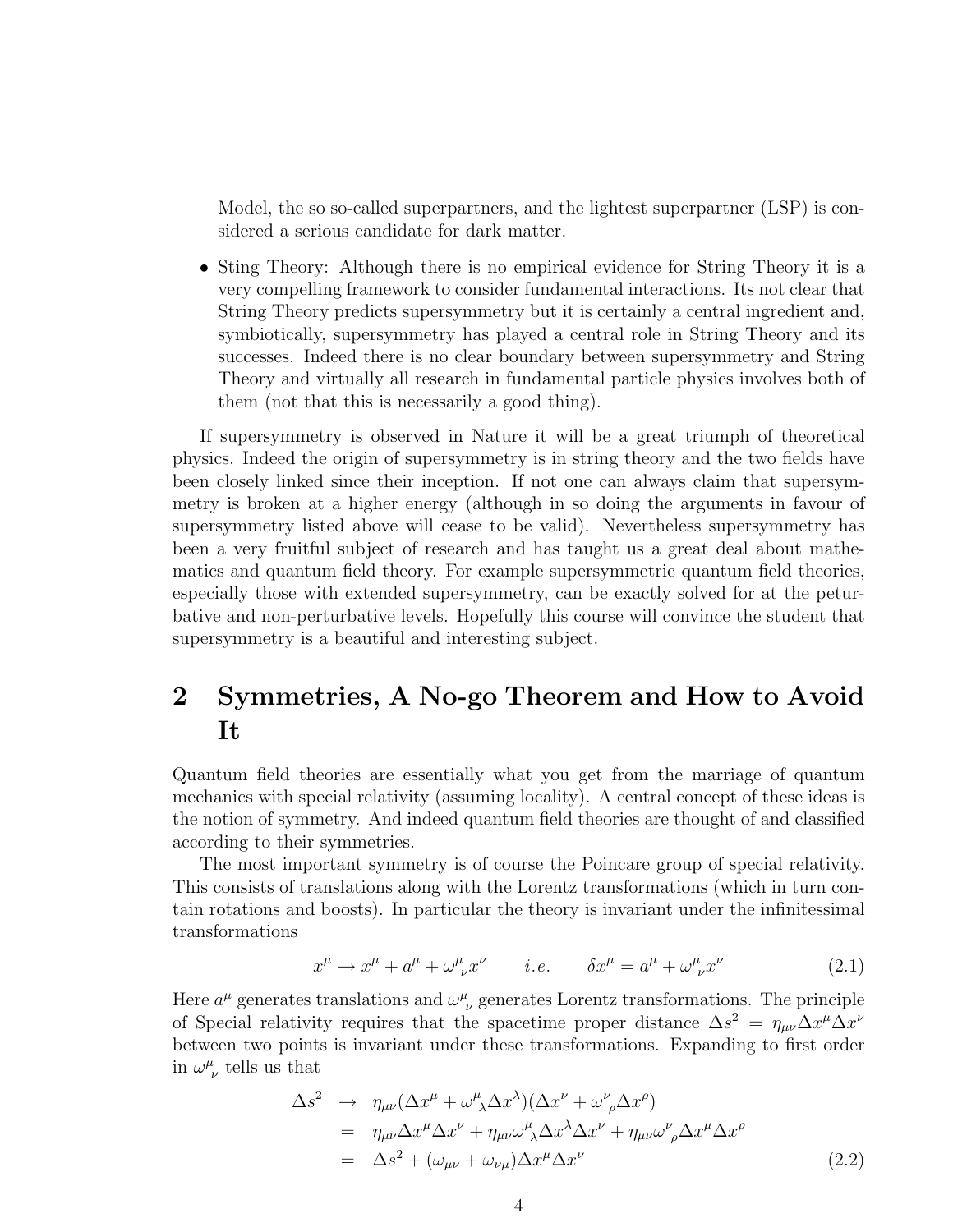where we have lowered the index on  $\omega^{\mu}_{\nu}$ . Thus we see that the Lorentz symmetry requires  $\omega_{\mu\nu} = -\omega_{\nu\mu}$ .

Next we consider the algebra associated to such generators. To this end we want to know what happens if we make two Poincare transformations and compare the difference, *i.e.* we consider  $\delta_1 \delta_2 x^{\mu} - \delta_2 \delta_1 x^{\mu}$ . First we calculate

$$
\delta_2 \delta_1 x^{\mu} = \omega_1^{\mu} \, _{\nu} a_2^{\nu} + \omega_1^{\mu} \, _{\lambda} \omega_2^{\lambda} \, _{\nu} x^{\nu} \tag{2.3}
$$

from which we see that

$$
(\delta_1 \delta_2 - \delta_2 \delta_1) x^{\mu} = (\omega_2^{\mu}{}_{\lambda} a_1^{\lambda} - \omega_1^{\mu}{}_{\lambda} a_2^{\lambda}) + (\omega_2^{\mu}{}_{\lambda} \omega_1^{\lambda}{}_{\nu} - \omega_1^{\mu}{}_{\lambda} \omega_2^{\lambda}{}_{\nu}) x^{\nu}
$$
(2.4)

This corresponds to a new Poincare transformation with

$$
a^{\mu} = \omega_2^{\mu}{}_{\lambda} a_1^{\lambda} - \omega_1^{\mu}{}_{\lambda} a_2^{\lambda} \qquad \omega_{\nu}^{\mu} = \omega_2^{\mu}{}_{\lambda} \omega_1^{\lambda}{}_{\nu} - \omega_1^{\mu}{}_{\lambda} \omega_2^{\lambda}{}_{\nu}
$$
 (2.5)

note that  $\omega_{(\mu\nu)} = \frac{1}{2}$  $\frac{1}{2}(\omega_{\mu\nu} + \omega_{\nu\mu}) = 0$  so this is indeed a Poincare transformation.

More abstractly we think of these transformations as being generated by linear operators  $P_{\mu}$  and  $M_{\mu\nu}$  so that

$$
\delta x^{\mu} = i a^{\nu} P_{\nu}(x^{\mu}) + \frac{i}{2} \omega^{\nu \lambda} M_{\nu \lambda}(x^{\mu}) \tag{2.6}
$$

The factor of  $\frac{1}{2}$  arises because of the anti-symmetry (one doesn't want to count the same generator twice). The factors of  $i$  are chosen for later convenience to ensure that the generators are Hermitian. These generators can then also be though of as applying on different objects, e.g. spacetime fields rather than spacetime points. In other words we have an abstract algebra and its action on  $x^{\mu}$  is merely one representation.

This abstract object is the Poincare algebra and it defined by the commutators

$$
[P_{\mu}, P_{\nu}] = 0
$$
  
\n
$$
[P_{\mu}, M_{\nu\lambda}] = i\eta_{\mu\nu} P_{\lambda} - i\eta_{\mu\lambda} P_{\nu}
$$
  
\n
$$
[M_{\mu\nu}, M_{\lambda\rho}] = i\eta_{\nu\lambda} M_{\mu\rho} - i\eta_{\mu\lambda} M_{\nu\rho} + i\eta_{\mu\rho} M_{\nu\lambda} - i\eta_{\nu\rho} M_{\mu\lambda}
$$
\n(2.7)

which generalizes (2.4).

**Problem:** Using  $(2.6)$  and  $(2.7)$  show that  $(2.4)$  is indeed reproduced.

To say that the Poincare algebra is fundamental in particle physics means that everything is assumed fall into some representation of this algebra. The principle of relativity then asserts that the laws of physics are covariant with respect to this algebra.

The Poincare group has two clear pieces: translations and Lorentz transformations. It is not quite a direct product because of the non-trivial commutator  $[P_\mu, M_{\nu\lambda}]$ . It is a so-called a semi-direct product. Translations by themselves form an Abelian and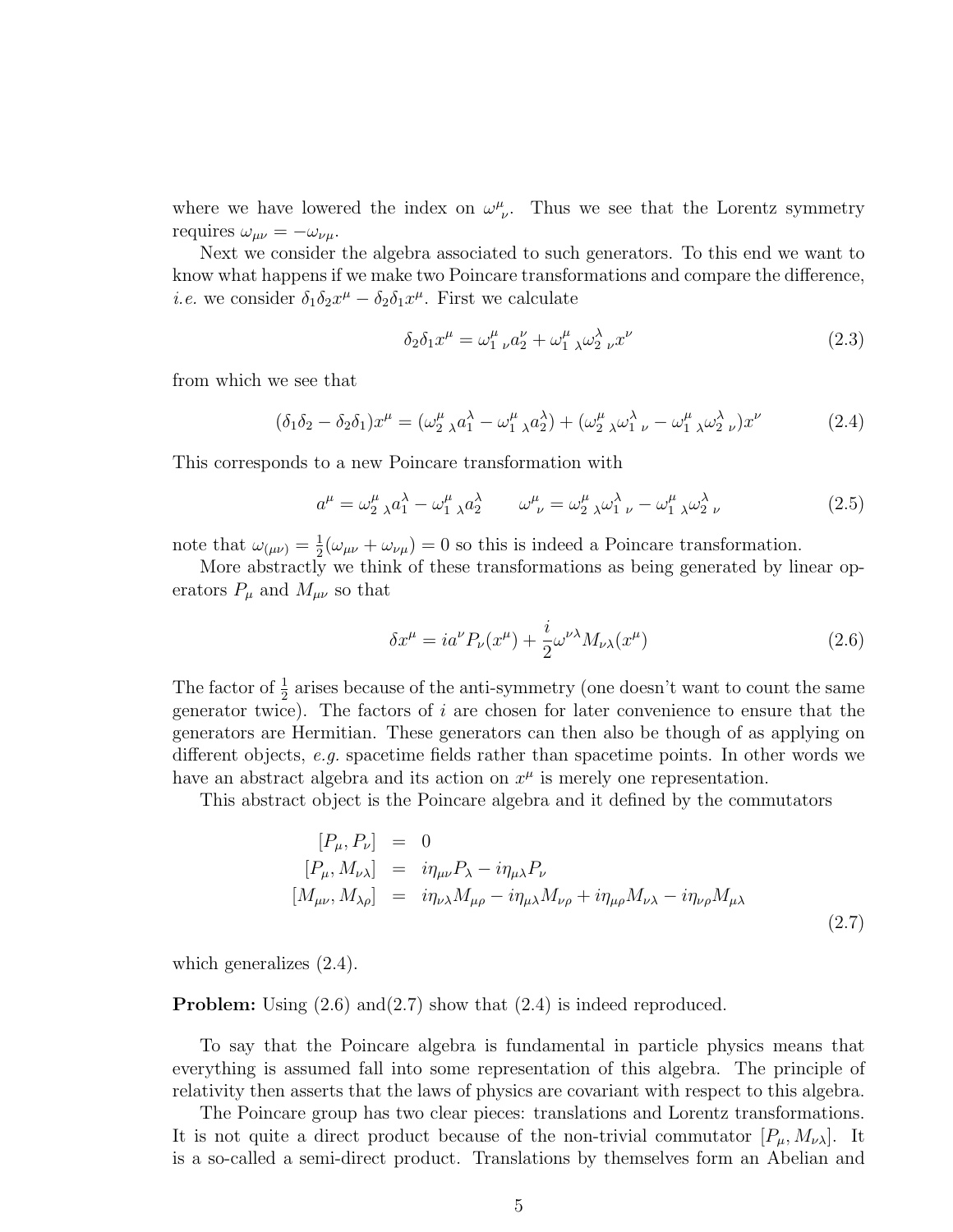non-compact subgroup. On physical grounds one always takes  $P_{\mu} = -i\partial_{\mu}$ . This seems obvious from the physical interpretation of spacetime. Mathematically the reason for this is simply Taylor's theorem for a function  $f(x^{\mu})$ :

$$
f(x+a) = f(x) + \partial_{\mu} f(x) a^{\mu} + \dots
$$
  
= 
$$
f(x) + i a^{\mu} P_{\mu} f(x) + \dots
$$
 (2.8)

Thus acting by  $P_{\mu}$  will generate a infinitessimal translation. Furthermore Taylor's theorem is the statement that finite translations are obtained from exponentiating  $P_{\mu}$ :

$$
f(x+a) = e^{ia^{\mu}P_{\mu}}f(x)
$$
  
=  $f(x) + a^{\mu}\partial_{\mu}f(x) + \frac{1}{2!}a^{\mu}a^{\nu}\partial_{\mu}\partial_{\nu}f(x) + ...$  (2.9)

However the other part, the Lorentz group, is non-Abelian and admits interesting finite-dimensional representations. For example the Standard Model contains a scalar field  $H(x)$  (the Higg's Boson) which carries a trivial representation and also vector fields  $A<sub>u</sub>(x)$  (e.g. photons) and spinor fields  $\psi_{\alpha}(x)$  (e.g. electrons). A non-trivial representation of the Lorentz group implies that the field carries some kind of index. In the two cases above these are  $\mu$  and  $\alpha$  respectively. The Lorentz generators then act as matrices with two such indices (one lowered and one raised). Different representations mean that there are different choices for these matrices which still satisfies (2.7). For example in the vector representation one can take

$$
(M_{\mu\nu})^{\lambda}_{\ \rho} = i\eta_{\mu\rho}\delta^{\lambda}_{\nu} - i\delta^{\lambda}_{\mu}\eta_{\nu\rho}
$$
\n(2.10)

Notice the dual role of  $\mu, \nu$  indices as labeling both the particular Lorentz generator as well as it's matrix components. Whereas in the spinor representation we have

$$
(M_{\mu\nu})_{\alpha}^{\ \beta} = \frac{i}{2} (\gamma_{\mu\nu})_{\alpha}^{\ \beta} = \frac{i}{4} (\gamma_{\mu}\gamma_{\nu} - \gamma_{\mu}\gamma_{\nu})_{\alpha}^{\ \beta} \tag{2.11}
$$

Here  $(\gamma_\mu)_\alpha^{\ \beta}$  are the Dirac  $\gamma$ -matrices (more about these soon). However in either case it is important to realize that the defining algebraic relations (2.7) are reproduced.

**Problem:** Verify that these two representation of  $M_{\mu\nu}$  do indeed satisfy the Lorentz subalgebra of (2.7).

The Standard Model and other quantum field theories also have other important symmetries. Most notably gauge symmetries. These symmetries imply that there is an additional Lie-algebra with a commutation relation of the form

$$
[T_a, T_b] = i f_{ab}^{\ \ c} T_c \tag{2.12}
$$

where the  $T_a$  are Hermitian generators and  $f_{ab}^c$  are the structure constants. This means that every field in the Standard model Lagrangian also carries a representation of this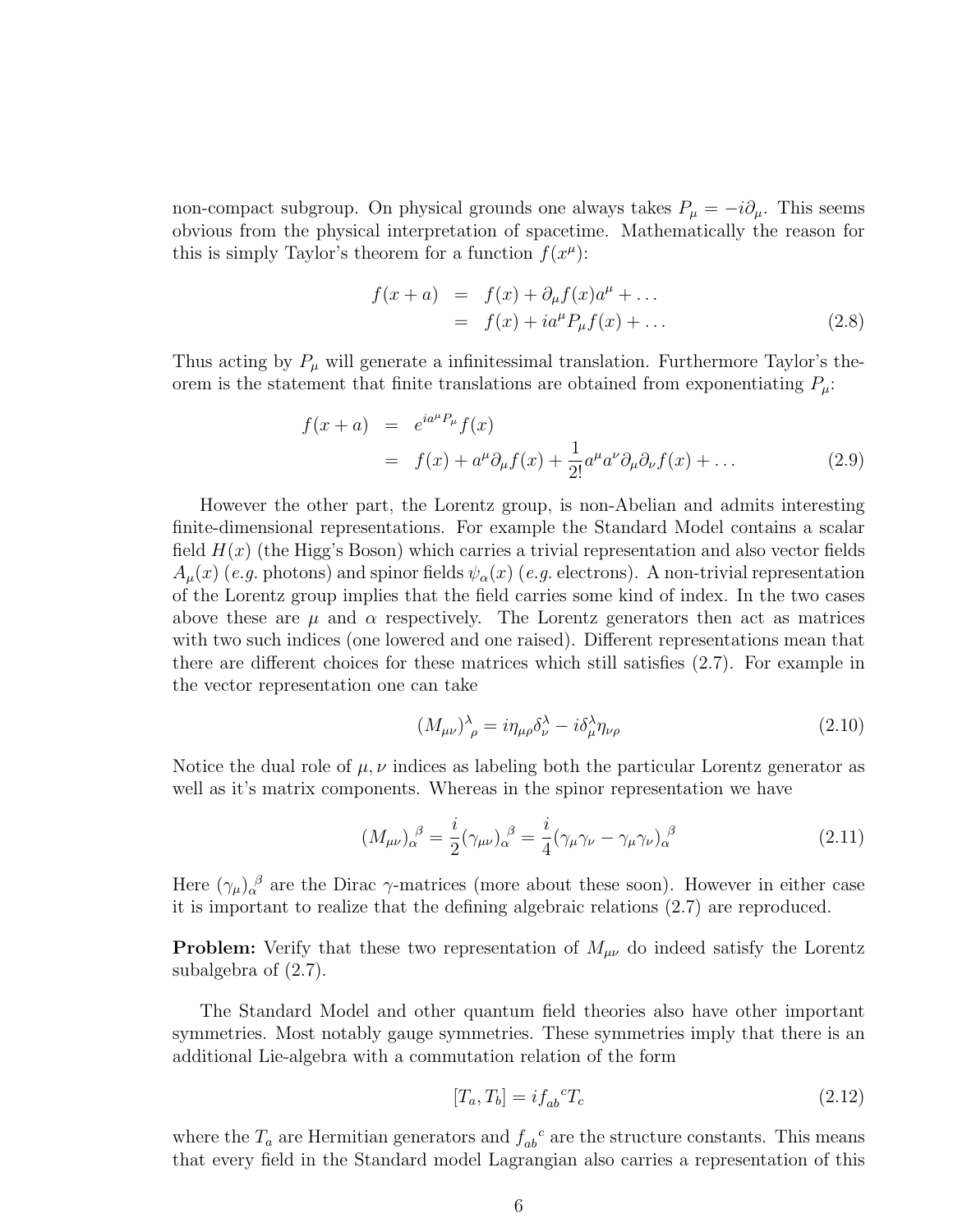algebra. If this is a non-trivial representation then there is another 'internal' index on the field. For example the quarks are in the fundamental  $(i.e.$  three-dimensional) representation of  $SU(3)$  and hence, since they are spacetime spinors, the field carries the indices  $\psi^a_\alpha(x)$ .

Finally we recall Noether's theorem which asserts that for every continuous symmetry of a Lagrangian one can construct a conserved charge. Suppose that a Lagrangian  $\mathcal{L}(\Phi_A, \partial_\alpha \Phi_A)$ , where we denoted the fields by  $\Phi_A$ , has a symmetry:  $\mathcal{L}(\Phi_A) = \mathcal{L}(\Phi_A +$  $\delta \Phi_A$ ). This implies that

$$
\frac{\partial \mathcal{L}}{\partial \Phi_A} \delta \Phi_A + \frac{\partial \mathcal{L}}{\partial (\partial_\alpha \Phi_A)} \delta \partial_\alpha \Phi_A = 0 \tag{2.13}
$$

This allows us to construct a current:

$$
J^{\alpha} = \frac{\partial \mathcal{L}}{\partial(\partial_{\alpha} \Phi_{A})} \delta \Phi_{A}
$$
 (2.14)

which is, by the equations of motion,

$$
\partial_{\alpha} J^{\alpha} = \partial_{\alpha} \left( \frac{\partial \mathcal{L}}{\partial (\partial_{\alpha} \Phi_{A})} \right) \delta \Phi_{A} + \frac{\partial \mathcal{L}}{\partial (\partial_{\alpha} \Phi_{A})} \partial_{\alpha} \delta \Phi_{A}
$$
  
\n
$$
= \partial_{\alpha} \left( \frac{\partial \mathcal{L}}{\partial (\partial_{\alpha} \Phi_{A})} \right) \delta \Phi_{A} - \frac{\partial \mathcal{L}}{\partial \Phi_{A}} \delta \Phi_{A}
$$
  
\n
$$
= 0
$$
 (2.15)

conserved. This means that the integral over space of  $J^0$  is a constant defines a charge

$$
Q = \int_{space} J^0 \tag{2.16}
$$

which is conserved

$$
\frac{dQ}{dt} = \int_{space} \partial_0 J^0
$$

$$
= -\int_{space} \partial_i J^i
$$

$$
= 0
$$

Thus one can think of symmetries and conservations laws as being more or less the same thing.

So the Standard Model of Particle Physics has several symmetries built into it and this means that the various fields carry representations of various algebras. These algebras split up into those associated to spacetime (Poincare) and those which one might call internal (such as the gauge symmetry algebra). In fact the split is a direct product in that

$$
[P_{\mu}, T_a] = [M_{\mu\nu}, T_a] = 0 \tag{2.17}
$$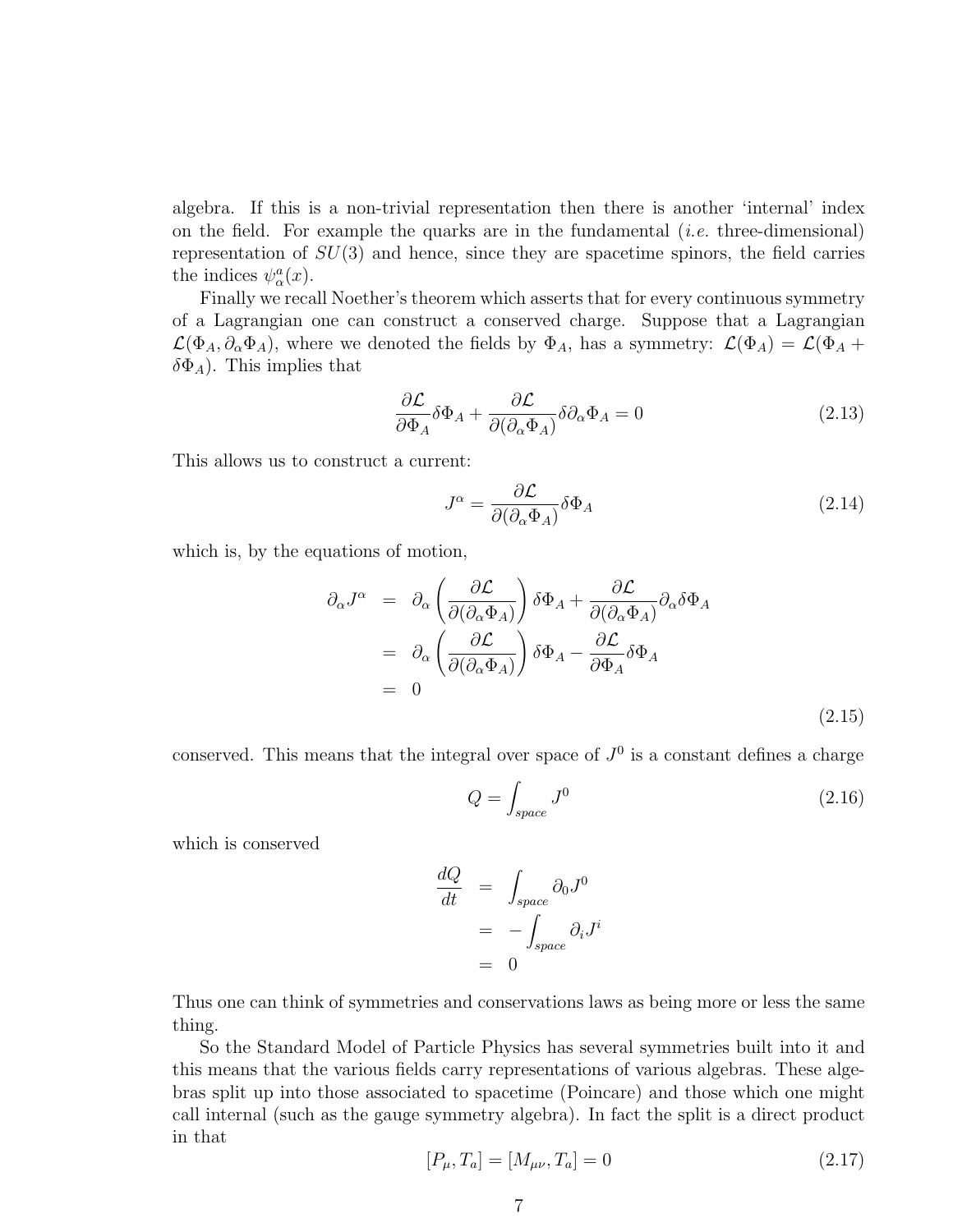where  $T_a$  refers to any internal generator. Physically this means the conserved charges of these symmetries are Lorentz scalars.

Since the Poincare algebra is so central to our understanding of spacetime it is natural to ask if this direct product is necessarily the case or if there is, in principle, some deeper symmetry that has a non-trivial commutation relation with the Poincare algebra. This question was answered by Coleman and Mandula:

Theorem: In any spacetime dimension greater than two the only interacting quantum field theories have Lie algebra symmetries which are a direct product of the Poincare algebra with an internal symmetry.

In other words the Poincare algebra is apparently as deep as it gets. There are no interacting theories which have conserved charges that are not Lorentz scalars. Intuitively the reasons is that tensor-like charge must be conserved in any interaction and this is simply too restrictive as the charges end up being proportional to (products of) the momenta. Thus one finds that the individual momenta are conserved, rather than the total momentum.

But one shouldn't stop here. A no-go theorem is only as good as its assumptions. This theorem has several assumptions, for example that there are a finite number of massive particles and no massless ones. However the key assumption of the Coleman-Mandula theorem is that the symmetry algebra should be a Lie-algebra. We recall that a Lie-algebra can be thought of as the tangent space at the identity of a continuous group, so that, an infinitessimal group transformation has the form

$$
g = 1 + i\epsilon A \tag{2.18}
$$

where A is an element of the Lie-algebra and  $\epsilon$  is an infinitessimal parameter. The Lie-algebra is closed under a bilinear operation, the Lie-bracket,

$$
[A, B] = -[B, A] \tag{2.19}
$$

subject to the Jacobi identity

$$
[A, [B, C]] + [B, [C, A]] + [C, [A, B]] = 0 \tag{2.20}
$$

If we relax this assumption then there is something deeper - Supersymmetry. So how do we relax it since Lie-algebras are inevitable whenever you have continuous symmetries and because of Noether's theorem we need a continuous symmetry to give a conserved charge?

The way to proceed is to note that quantum field theories such as the Standard Model contain two types of fields: Fermions and Bosons. These are distinguished by the representation of the field under the Lorentz group. In particular a fundamental theorem in quantum field theory - the spin-statistics theorem - asserts that Bosons must carry representations of the Lorentz group with integer spins and their field operators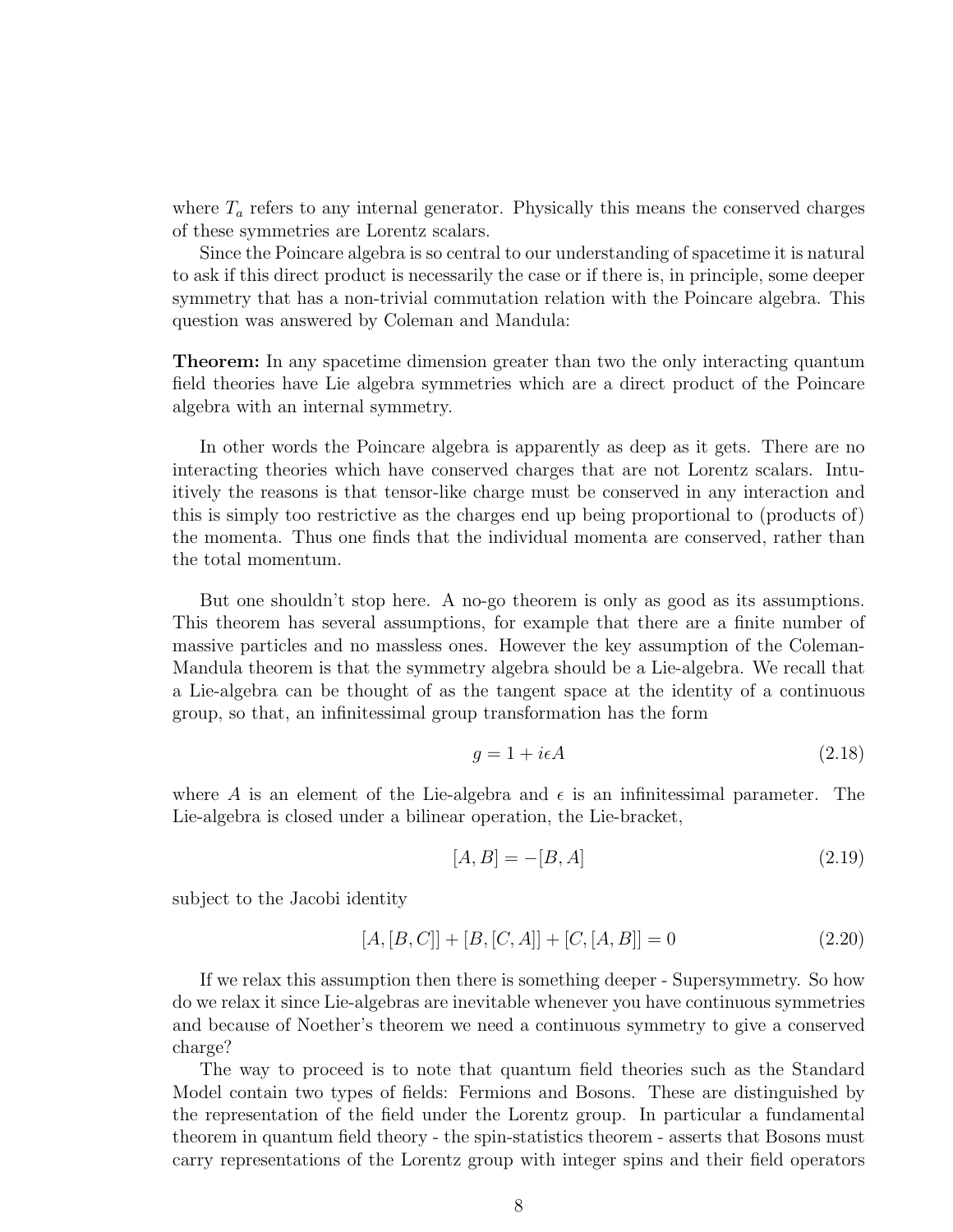must commute outside of the light-cone whereas Fermions carry half-odd-integer spins and their field operators are anti-commuting. This means that the fields associated to Fermions are not ordinary (so-called c-number) valued field but rather Grassmann variables that satisfy

$$
\psi_1(x)\psi_2(x) = -\psi_2(x)\psi_1(x) \tag{2.21}
$$

So a way out of this no-go theorem is to find a symmetry that relates Bosons to Fermions. Such a symmetry will require that the 'infinitessimal' generating parameter is a Grassmann variable and hence will not lead to a Lie-algebra. More precisely the idea is to consider a Grassmann generator (with also carries a spinor index) and which requires a Grassmann valued spinorial parameter. One then is lead to something called a superalgebra, or a  $\mathbb{Z}_2$ -graded Lie-algebra. This means that the generators can be labeled as either even and odd. The even generators behave just as the generators of a Lie-algebra and obey commutation relations. An even and an odd generator will also obey a commutator relation. However two odd generators will obey an anti-commutation relation. The even-ness or odd-ness of this generalized Lie-bracket is additive modulo two: the commutator of two even generators is even, the anti-commutator of two odd generators is also even, whereas the commutator of an even and an odd generator is odd. Schematically, the structure of a superalgebra takes the form

[even, even] 
$$
\sim
$$
 even  
\n[even, odd]  $\sim$  odd  
\n[odd, odd]  $\sim$  even  
\n(2.22)

In particular one does not consider things that are the sum of an even and an odd generator (at least physicists don't but some Mathematicians might), nor does the commutator of two odd generators, or anti-commutator of two even generators, play any role. Just as in Lie-algebras there is a Jacobi identity. It is a little messy as whether or not one takes a commutator or anti-commutator depends on the even/odd character of the generator. It can be written as

$$
(-1)^{ac}[A,[B,C]_{\pm}]_{\pm} + (-1)^{ba}[B,[C,A]_{\pm}]_{\pm} + (-1)^{cb}[C,[A,B]_{\pm}]_{\pm} = 0 \qquad (2.23)
$$

where  $a, b, c \in \mathbb{Z}_2$  are the gradings of the generators  $A, B, C$  respectively and  $[ , ]_{\pm}$  is a commutator or anti-commutator according to the rule (2.22).

There is a large mathematical literature on superalgebras as abstract objects. However we will simply focus on the case most relevant for particle physics. In particular the even elements will be the Poincare generators  $P_{\mu}$ ,  $M_{\nu\lambda}$  and the odd elements supersymmetries  $Q_{\alpha}$ . The important point here is that the last line in (2.22) takes the form

$$
\{Q, Q\} \sim P + M \tag{2.24}
$$

(in fact one typically finds only  $P$  or  $M$  on the right hand side, and in this course just P). Thus supersymmetries are the square-root of Poincare transformations. Thus there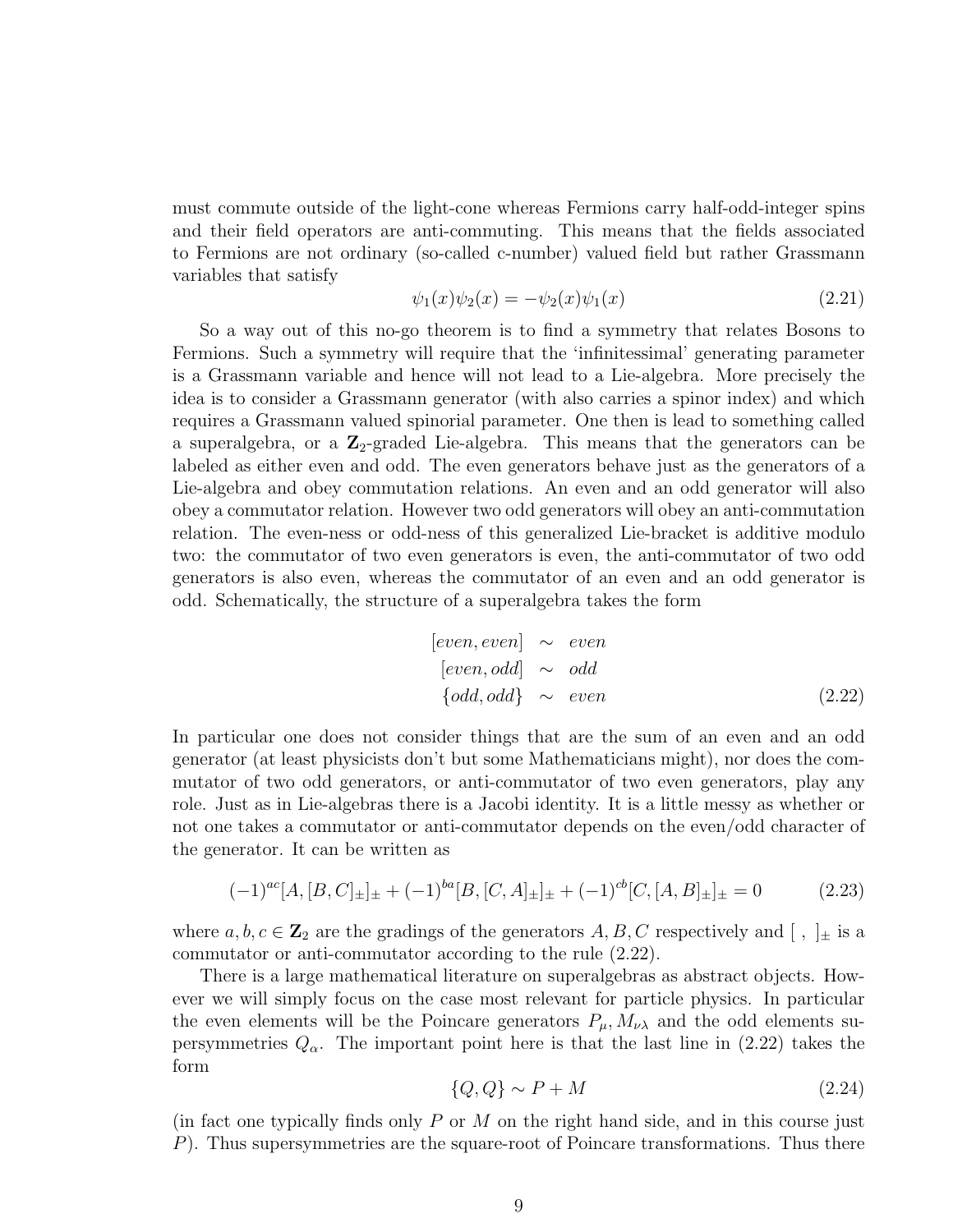is a sensible algebraic structure that is "deeper" that the Poincare group. Surely this is worth of study.

One final comment is in order. Although we have found a symmetry that underlies the Poincare algebra one generally still finds that supersymmetries commute with the other internal symmetries. Thus a refined version of the Coleman-Mandula theorem still seems to apply and states that the symmetry algebra of a non-trivial theory is at most the direct product of the superalgebra and an internal Lie-algebra.<sup>2</sup>

### 3 Preliminaries: Clifford Algebras and Spinors

Before proceeding it is necessary to review in detail the formalism that is needed to describe spinors and Fermions. These first appeared with Dirac who thought that the equation of motion for an electron should be first order in derivatives. Hence, for a free electron, where the equation should be linear, it must take the form

$$
(\gamma^{\mu}\partial_{\mu} - M)\psi = 0 \tag{3.1}
$$

Acting on the left with  $(\gamma^{\mu} \partial_{\mu} + M)$  one finds

$$
(\gamma^{\mu}\gamma^{\nu}\partial_{\mu}\partial_{\nu} - M^{2})\psi = 0
$$
\n(3.2)

This should be equivalent to the Klein Gordon equation (which is simply the mass-shell condition  $E^2 - p^2 - m^2 = 0$ 

$$
(\partial^2 - m^2)\psi = 0\tag{3.3}
$$

Thus we see that we can take  $m = M$  to be the mass and, since  $\partial_\mu \partial_\nu \psi = \partial_\nu \partial_\mu \psi$ , we also require that

$$
\{\gamma_{\mu}, \gamma_{\nu}\} = \gamma_{\mu}\gamma_{\nu} + \gamma_{\nu}\gamma_{\mu} = 2\eta_{\mu\nu} \tag{3.4}
$$

This seemingly innocent condition is in fact quite deep. It first appeared in Mathematics in the geometrical work of Clifford (who was a student at King's). The next step is to find representations of this relation which reveals an 'internal' spin structure to Fermions.

### 3.1 Clifford Algebras

Introducing Fermions requires that we introduce a set of  $\gamma$ -matrices. These furnish a representation of the Clifford algebra, which is generically taken to be over the complex numbers, whose generators satisfy the relation

$$
\{\gamma_{\mu}, \gamma_{\nu}\} = 2\eta_{\mu\nu} \tag{3.5}
$$

Note that we have suppressed the spinor indices  $\alpha, \beta$ . In particular the right hand side is proportional to the identity matrix in spinor space. We denote spinor indices by  $\alpha, \beta, \ldots$ 

<sup>&</sup>lt;sup>2</sup>Note that one should be careful here, while this statement is true in spirit it is imprecise and in some sense counter examples can be found  $(e.g.$  in gauged supergavity).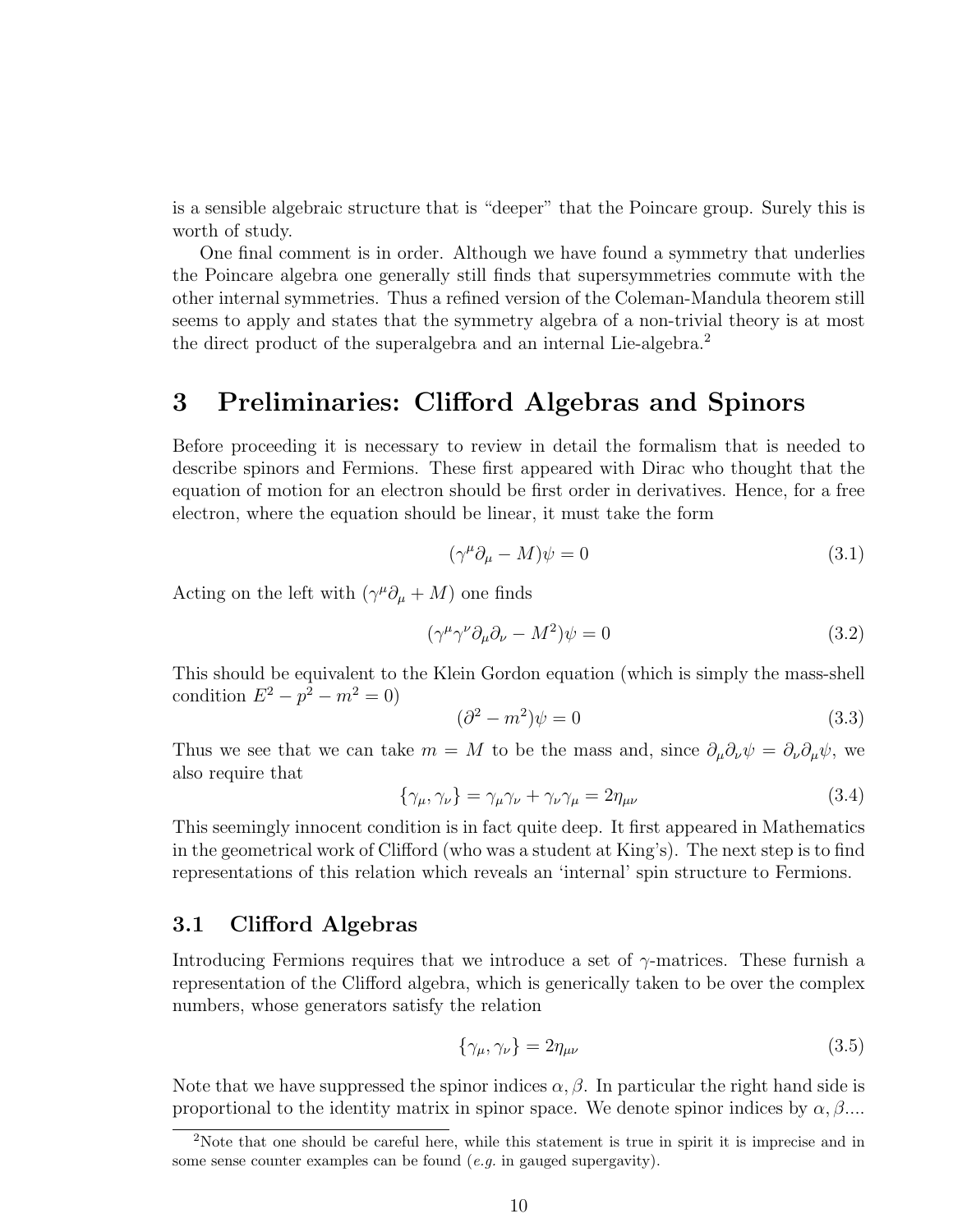One consequence of this relation is that the  $\gamma$ -matrices are traceless (at least for  $D > 1$ ). To see this we evaluate

$$
2\eta_{\mu\nu} \text{Tr}(\gamma_{\lambda}) = \text{Tr}(\{\gamma_{\mu}, \gamma_{\nu}\} \gamma_{\lambda})
$$
  
\n
$$
= \text{Tr}(\gamma_{\mu} \gamma_{\nu} \gamma_{\lambda} + \gamma_{\nu} \gamma_{\mu} \gamma_{\lambda})
$$
  
\n
$$
= \text{Tr}(\gamma_{\mu} \gamma_{\nu} \gamma_{\lambda} + \gamma_{\mu} \gamma_{\lambda} \gamma_{\nu})
$$
  
\n
$$
= \text{Tr}(\gamma_{\mu} \{\gamma_{\nu}, \gamma_{\lambda}\})
$$
  
\n
$$
= 2\eta_{\nu\lambda} \text{Tr}(\gamma_{\mu})
$$
 (3.6)

Choosing  $\mu = \nu \neq \lambda$  immediately implies that  $\text{Tr}(\gamma_{\lambda}) = 0$ 

Theorem: In even dimensions there is only one non-trivial irreducible representation of the Clifford algebra, up to conjugacy, *i.e.* up to a transformation of the form  $\gamma_{\mu} \rightarrow$  $U\gamma_\mu U^{-1}$ . In particular the (complex) dimension of this representation is  $2^{D/2}$ , *i.e.* the  $\gamma$ -matrices will be  $2^{D/2} \times 2^{D/2}$  complex valued matrices.

Without loss of generality one can choose a representation such that

$$
\gamma_0^{\dagger} = -\gamma_0 \;, \qquad \gamma_i^{\dagger} = \gamma_i \tag{3.7}
$$

which can be written as

$$
\gamma_{\mu}^{\dagger} = \gamma_0 \gamma_{\mu} \gamma_0 \tag{3.8}
$$

An even-dimensional Clifford algebra naturally lifts to a Clifford algebra in one dimension higher. In particular one can show that

$$
\gamma_{D+1} = c\gamma_0\gamma_1...\gamma_{D-1} \tag{3.9}
$$

anti-commutes with all the  $\gamma_{\mu}$ 's. Here c is a constant which we can fix, up to sign, by taking  $\gamma_{D+1}^2 = 1$ . In particular a little calculation shows that

$$
\gamma_{D+1}^2 = -(-1)^{D(D-1)/2} c^2 \tag{3.10}
$$

Here the first minus sign comes from  $\gamma_0^2$  whereas the others come from anti-commuting the different  $\gamma_{\mu}$ 's through each other. In this way we find that

$$
c = \pm i(-1)^{D(D-1)/4} \tag{3.11}
$$

Thus we construct a Clifford Algebra in  $(D + 1)$ -dimensions. It follows that the dimension (meaning the range of the spinor indices  $\alpha, \beta, \ldots$ ) of a Clifford algebra in  $(D+1)$ -dimensions is the same as the dimension of a Clifford algebra in D-dimensions when  $D$  is even.

In odd dimensions there are two inequivalent representations. To see this one first truncates down one dimension. This leads to a Clifford algebra in a even dimension which is therefore unique. We can then construct the final  $\gamma$ -matrix using the above procedure. This leads to two choices depending on the choice of sign above. Next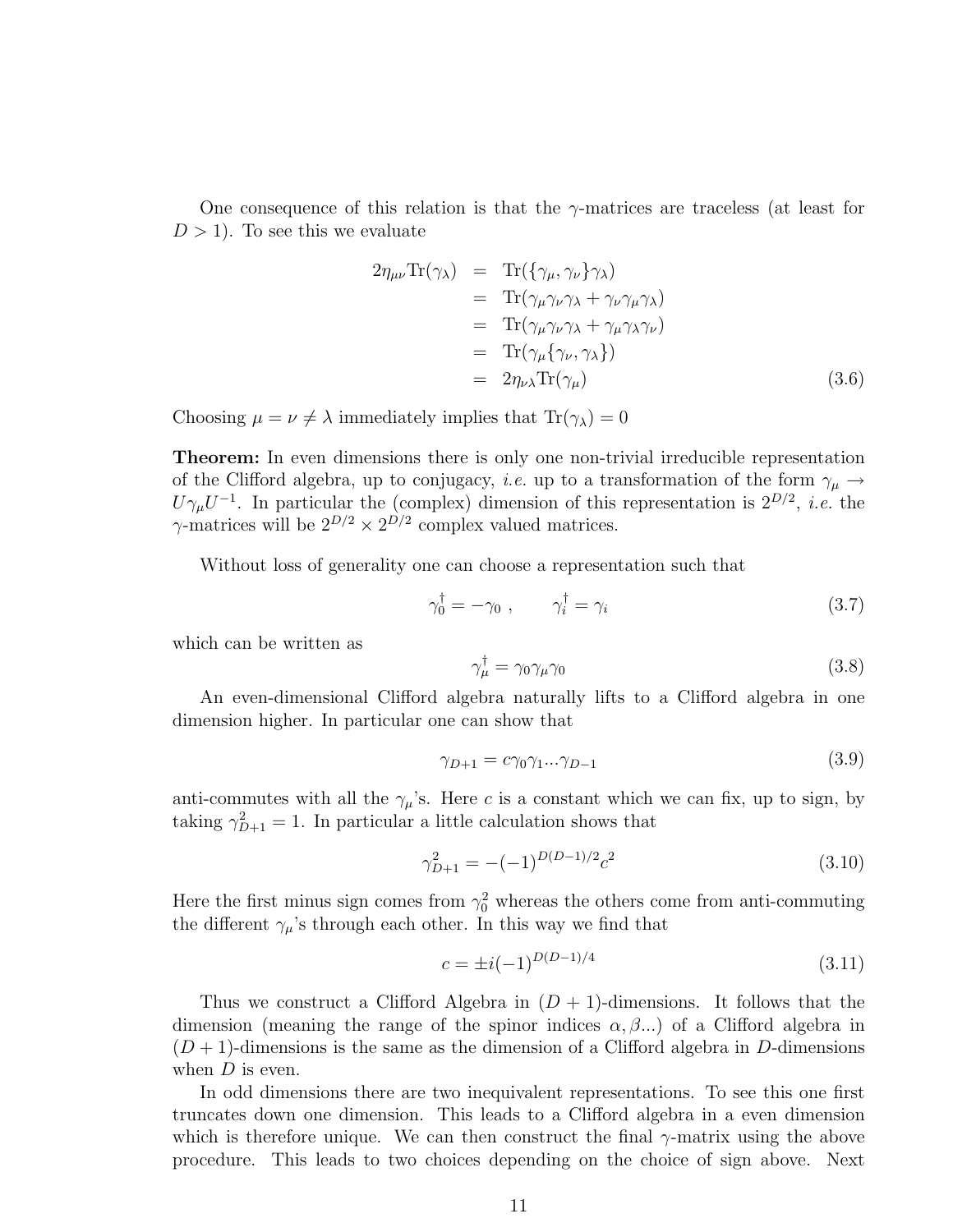we observe that in odd-dimensions  $\gamma_{D+1}$ , defined as the product of all the  $\gamma$ -matrices, commutes with all the  $\gamma_{\mu}$ 's. Hence by Shur's lemma it must be proportional to the identity. Under conjugacy one therefore has  $\gamma_{D+1} \to U \gamma_{D+1} U^{-1} = \gamma_{D+1}$ . The constant of proportionality is determined by the choice of sign we made to construct the final  $\gamma$ matrix. Since this is unaffected by conjugation we find two representation we constructed are inequivalent.

We can also construct a Clifford algebra in  $D+2$  dimensions using the Clifford algebra in D dimensions. Let

$$
\sigma_1 = \begin{pmatrix} 0 & 1 \\ 1 & 0 \end{pmatrix} , \qquad \sigma_2 = \begin{pmatrix} 0 & -i \\ i & 0 \end{pmatrix} , \qquad \sigma_3 = \begin{pmatrix} 1 & 0 \\ 0 & -1 \end{pmatrix} \tag{3.12}
$$

be the ubiquitous Pauli matrices. If we have the Clifford algebra in D-dimensions given by  $\gamma_{\mu}, \mu = 0, 1, 2, ..., D - 1$  then let

$$
\Gamma_{\mu} = 1 \otimes \gamma_{\mu}
$$
\n
$$
\Gamma_{D} = \sigma_{1} \otimes \gamma_{D+1}
$$
\n
$$
\Gamma_{D+1} = \sigma_{3} \otimes \gamma_{D+1}
$$
\n(3.13)

where we have used  $\Gamma_{\mu}$  for  $(D+2)$ -dimensional  $\gamma$ -matrices. One readily sees that this gives a Clifford algebra in  $(D + 2)$ -dimensions. Note that this gives two algebras corresponding to the two choices of sign for  $\gamma_{D+1}$ . However these two algebras are equivalent under conjugation by  $U = \sigma_2 \otimes 1$ . This is to be expected from the uniqueness of an even-dimensional Clifford algebra representation.

Having constructed essentially unique  $\gamma$ -matrices for a given dimension there are two special things that can happen. We have already seen that in even dimensions one finds an "extra" Hermitian  $\gamma$ -matrix,  $\gamma_{D+1}$  (so in four dimensions this is the familiar  $\gamma_5$ ). Since this is Hermitian it has a basis of eigenvectors with eigenvalues  $\pm 1$  which are called the chirality. Indeed since the  $\gamma$ -matrices are traceless half of the eigenvalues are  $+1$  and the other half  $-1$ . We can therefore write any spinor  $\psi$  uniquely as

$$
\psi = \psi_+ + \psi_- \tag{3.14}
$$

where  $\psi_{\pm}$  has  $\gamma_{D+1}$  eigenvalue  $\pm 1$ . A spinor with a definite  $\gamma_{D+1}$  eigenvalue is called a Weyl spinor.

The second special case occurs when the  $\gamma$ -matrices can be chosen to be purely real. In which case it is possible to chose the spinors to also be real. A real spinor is called a Majorana spinor.

Either of these two restrictions will cut the number of independent spinor components in half. In some dimensions it is possible to have both Weyl and Majorana spinors simultaneously. These are called Majorana-Weyl spinors. This reduces the number of independent spinor components to a quarter of the original size. Spinors without any such restrictions are called Dirac spinors. Which restrictions are possible in which dimensions comes in a pattern which repeats itself for dimensions D modulo 8.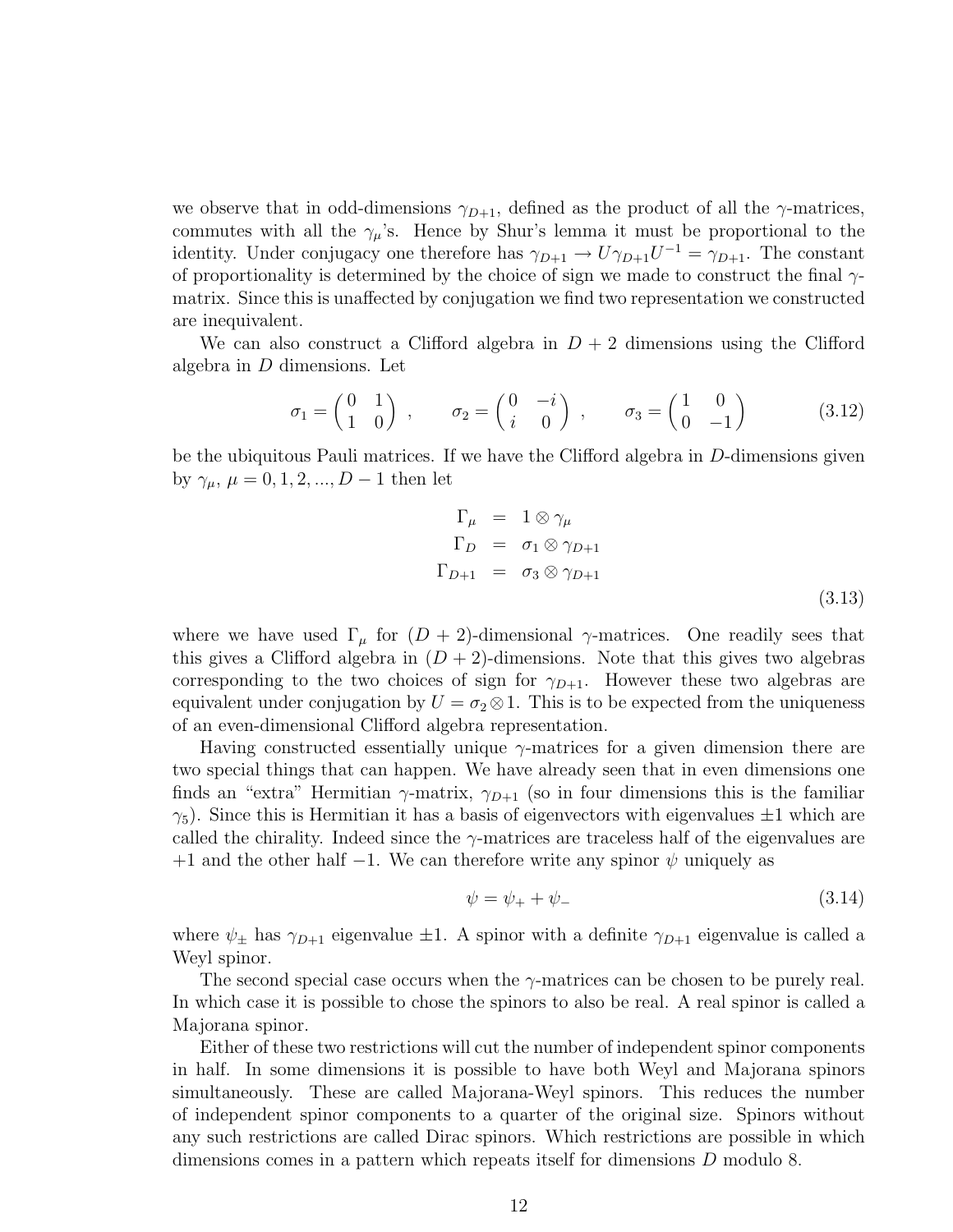Let us illustrate this by starting in low dimensions and work our way up. We will give concrete example of  $\gamma$ -matrices but it is important to bare in mind that these are just choices - there are other choices.

#### 3.1.1 D=1

If there is only one dimension, time, then the Clifford algebra is the simple relation  $(\gamma_0)^2 = -1$ . In other words  $\gamma_0 = i$  or one could also have  $\gamma_0 = -i$ . It is clear that there is no Majorana representation.

#### 3.1.2 D=2

Here the  $\gamma$ -matrices can be taken to be

$$
\gamma_0 = \begin{pmatrix} 0 & 1 \\ -1 & 0 \end{pmatrix}
$$
  
\n
$$
\gamma_1 = \begin{pmatrix} 0 & 1 \\ 1 & 0 \end{pmatrix}
$$
 (3.15)

One can easily check that  $\gamma_0^2 = -\gamma_1^2 = -1$  and  $\gamma_0 \gamma_1 = -\gamma_1 \gamma_0$ .

Here we have a real representation so that we can choose the spinors to also be real. We can also construct  $\gamma_3 = c\gamma_0\gamma_1$  and it is also real:

$$
\gamma_3 = -\gamma_0 \gamma_1 = \begin{pmatrix} 1 & 0 \\ 0 & -1 \end{pmatrix} \tag{3.16}
$$

Thus we can have Weyl spinors, Majorana spinors and Majorana-Weyl spinors. These will have 2, 2 and 1 real independent components respectively whereas a Dirac spinor will have 2 complex, *i.e.* 4 real, components.

#### 3.1.3 D=3

Here the  $\gamma$ -matrices can be constructed from  $D = 2$  and hence a natural choice is

$$
\gamma_0 = \begin{pmatrix} 0 & 1 \\ -1 & 0 \end{pmatrix}
$$
  
\n
$$
\gamma_1 = \begin{pmatrix} 0 & 1 \\ 1 & 0 \end{pmatrix}
$$
  
\n
$$
\gamma_2 = \begin{pmatrix} 1 & 0 \\ 0 & -1 \end{pmatrix}
$$
 (3.17)

(we could also have taken the opposite sign for  $\gamma_2$ ). These are just the Pauli matrices (up to a factor of i for  $\gamma_0$ ). Since we are in an odd dimension there are no Weyl spinors but we can choose the spinors to be Majorana with only 2 real independent components.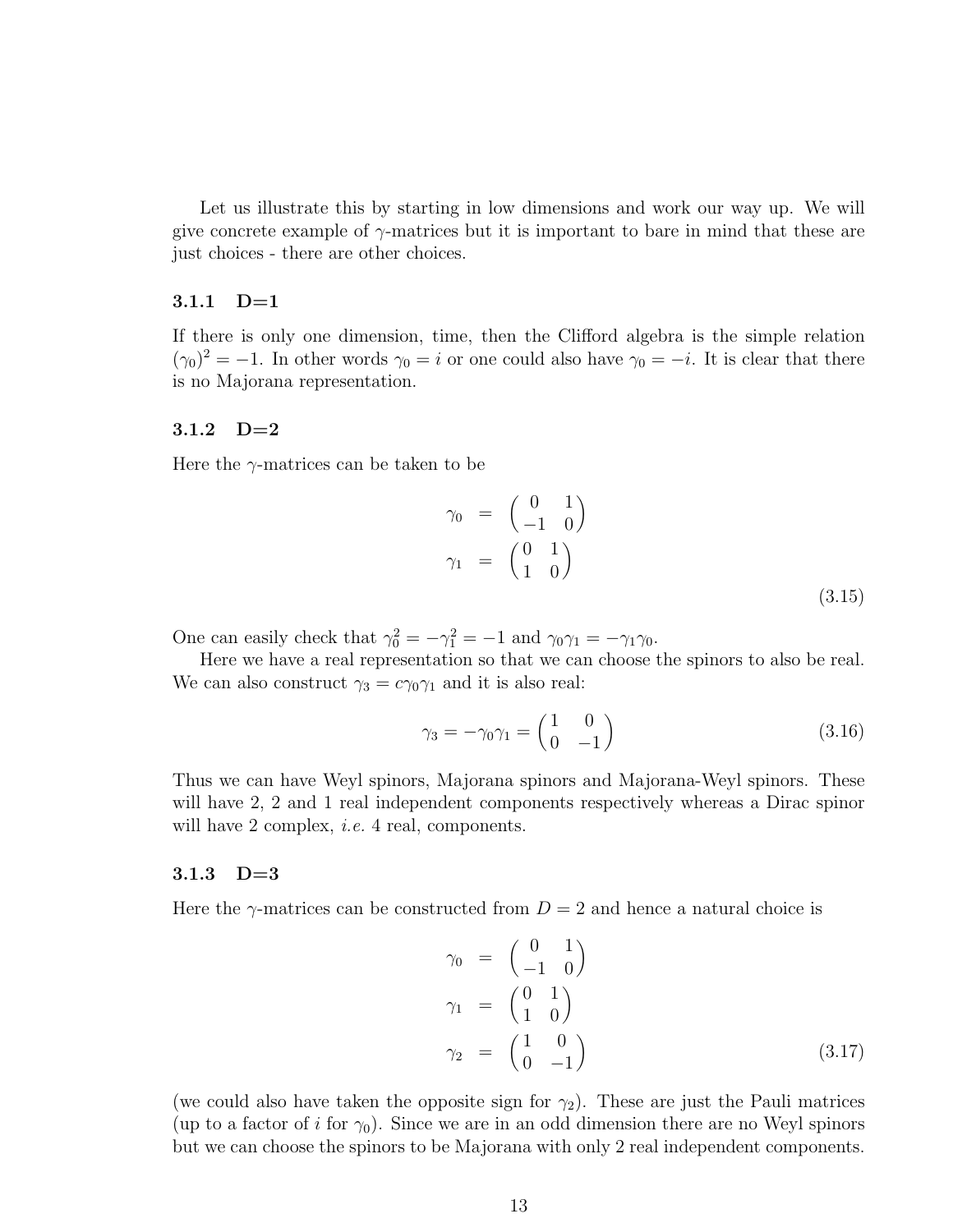#### $3.1.4$  D=4

Following our discussion above a natural choice is

$$
\gamma_0 = 1 \otimes i\sigma_2 = \begin{pmatrix} 0 & 1 & 0 & 0 \\ -1 & 0 & 0 & 0 \\ 0 & 0 & 0 & 1 \\ 0 & 0 & -1 & 0 \end{pmatrix}
$$
  
\n
$$
\gamma_1 = 1 \otimes \sigma_1 = \begin{pmatrix} 0 & 1 & 0 & 0 \\ 1 & 0 & 0 & 0 \\ 0 & 0 & 0 & 1 \\ 0 & 0 & 1 & 0 \end{pmatrix}
$$
  
\n
$$
\gamma_2 = \sigma_1 \otimes \sigma_3 = \begin{pmatrix} 0 & 0 & 1 & 0 \\ 0 & 0 & 0 & -1 \\ 1 & 0 & 0 & 0 \\ 0 & -1 & 0 & 0 \end{pmatrix}
$$
  
\n
$$
\gamma_3 = \sigma_3 \otimes \sigma_3 = \begin{pmatrix} 1 & 0 & 0 & 0 \\ 0 & -1 & 0 & 0 \\ 0 & 0 & -1 & 0 \\ 0 & 0 & 0 & 1 \end{pmatrix}
$$
(3.18)

By construction this is a real basis of  $\gamma$ -matrices. Therefore we can chose to have Majorana, i.e. real, spinors.

Since we are in an even dimension we can construct the chirality operator  $\gamma_5$  =  $i\gamma_0\gamma_1\gamma_2\gamma_3$ . Note the factor of i which is required to ensure that  $\gamma_5^2 = 1$ . Thus in our basis  $\gamma_5$  is purely imaginary and, since it is Hermitian, it must be anti-symmetric. This means that it cannot be diagonalized over the reals. Of course since it is Hermitian it can be diagonalized over the complex numbers, *i.e.* there is another choice of  $\gamma$ -matrices for which  $\gamma_5$  is real and diagonal but in this basis the  $\gamma_\mu$  cannot all be real.

Thus in four dimensions we can have Majorana spinors or Weyl spinors but not both simultaneously. In many books, especially those that focus on four-dimensions, a Weyl basis of spinors is used. Complex conjugation then acts to flip the chirality. However we prefer to use a Majorana basis whenever possible (in part because it applies to more dimensions).

### 3.2 Spinors

Having defined Clifford algebras we next need to discuss the properties of spinors in greater detail. As we saw in a problem above,  $M_{\mu\nu} = \frac{i}{2}$  $\frac{i}{2}\gamma_{\mu\nu}$  gives a representation of the Lorentz algebra, known as the spinor representation. A spinor is simply an object that transforms in the spinor representation of the Lorentz group (it is a section of the spinor bundle over spacetime). Hence it carries a spinor index  $\alpha$ . From our definitions this means that under a Lorentz transformation generated by  $\omega^{\mu\nu}$ , a spinor  $\psi_{\alpha}$  transforms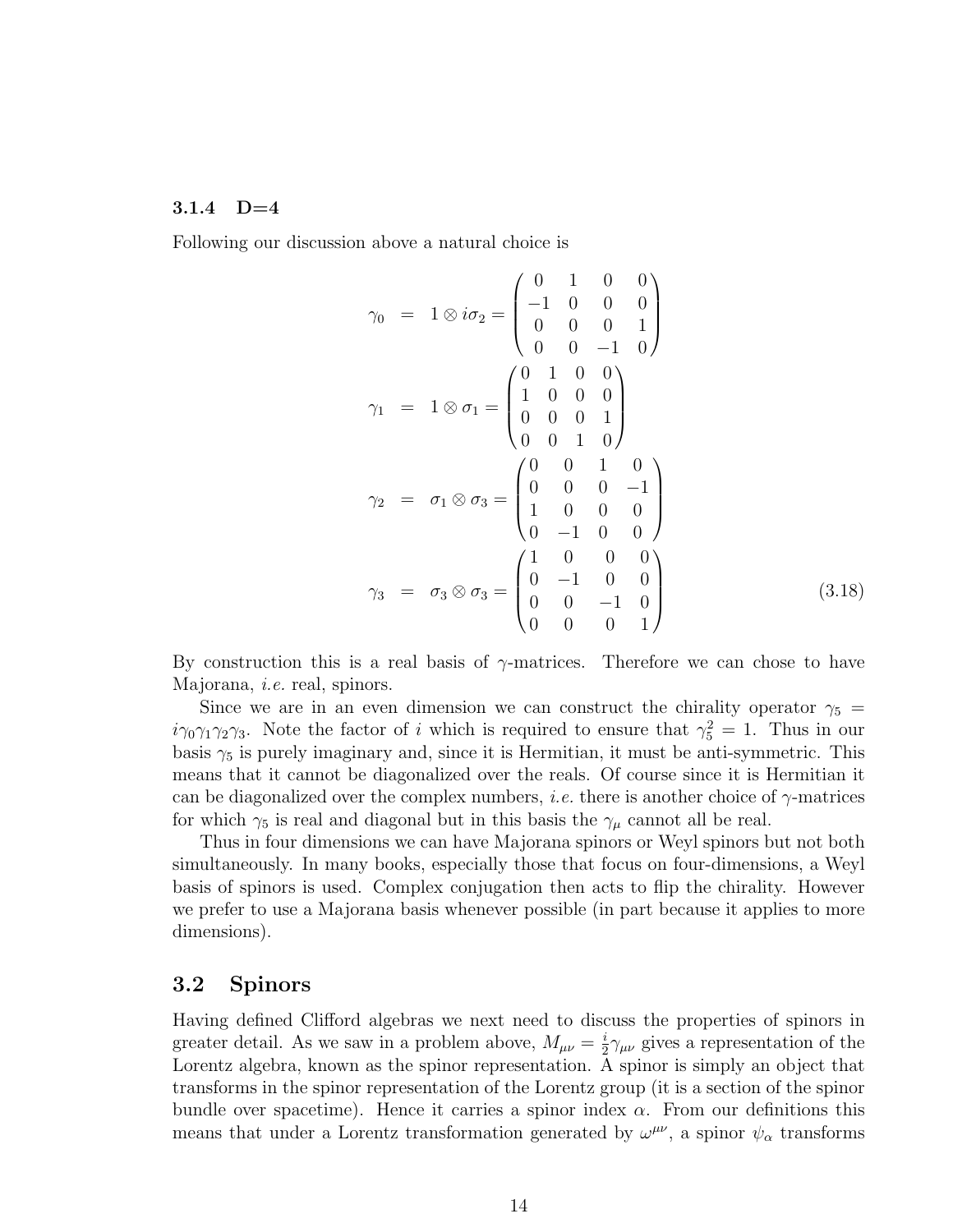as

$$
\delta\psi_{\alpha} = -\frac{1}{4}\omega^{\mu\nu}(\gamma_{\mu\nu})_{\alpha}^{\ \beta}\psi_{\beta}
$$
\n(3.19)

Note that we gives spinors a lower spinor index. As such the  $\gamma$ -matrices naturally come with one upper and one lower index, so that matrix multiplication requires contraction on one upper and one lower index.

Let us pause for a moment to consider a finite Lorentz transformation. To begin with consider an infinitesimal rotation by an angle  $\theta$  in the  $(x^1, x^2)$ -plane,

$$
\delta \begin{pmatrix} x^0 \\ x^1 \\ x^2 \\ x^3 \end{pmatrix} = \theta \begin{pmatrix} x^0 \\ -x^2 \\ x^1 \\ x^3 \end{pmatrix}
$$
 (3.20)

i.e.

$$
\omega^{12} = -\omega_{21} = \theta \qquad M_{12} = \begin{pmatrix} 0 & 0 & 0 & 0 \\ 0 & 0 & 1 & 0 \\ 0 & -1 & 0 & 0 \\ 0 & 0 & 0 & 0 \end{pmatrix}
$$
(3.21)

A finite rotation is obtained by exponentiating  $M_{12}$ :

$$
x^{\mu} \to (e^{\omega^{\lambda \rho} M_{\lambda \rho}})^{\mu}_{\nu} x^{\nu}
$$
\n(3.22)

Since  $M_{12}^2 = -1$  one finds that, using the same proof as the famous relation  $e^{i\theta}$  =  $\cos \theta + i \sin \theta$ ,

$$
e^{\theta M_{12}} = \cos \theta + M_{12} \sin \theta \tag{3.23}
$$

In particular we see that if  $\theta = 2\pi$  then  $e^{2\pi M_{12}} = 1$  as expected.

How does a spinor transform under such a rotation? The infinitesimal transformation generated by  $\omega^{12}$  is, by definition,

$$
\delta\psi = -\frac{1}{4}\omega^{\mu\nu}\gamma_{\mu\nu}\psi = -\frac{1}{2}\theta\gamma_{12}\psi\tag{3.24}
$$

If we exponentiate this we find

$$
\psi \to e^{-\frac{1}{2}\theta \gamma_{12}} \psi = \cos(\theta/2) - \gamma_{12} \sin(\theta/2) \tag{3.25}
$$

We see that now, if  $\theta = 2\pi$ , then  $\psi \to -\psi$ . Thus we recover the well known result that under a rotation by  $2\pi$  a spinor (such as an electron) picks up a minus sign.

Let us now try to contract spinor indices to obtain Lorentz scalars. It follows that the Hermitian conjugate transforms as

$$
\delta\psi^{\dagger} = -\frac{1}{4}\psi^{\dagger}\omega^{\mu\nu}\gamma_{\nu}^{\dagger}\gamma_{\mu}^{\dagger} = \frac{1}{4}\psi^{\dagger}\omega^{\mu\nu}\gamma_{0}\gamma_{\nu\mu}\gamma_{0} = -\frac{1}{4}\psi^{\dagger}\omega^{\mu\nu}\gamma_{0}\gamma_{\mu\nu}\gamma_{0}
$$
(3.26)

Here we have ignored the spinor index. Note that the index structure is  $(\gamma_0 \gamma_{\mu\nu} \gamma_0)_{\alpha}^{\beta}$  and therefore it is most natural to write  $(\psi^{\dagger})^{\alpha} = \psi^{*\alpha}$  with an upstairs index.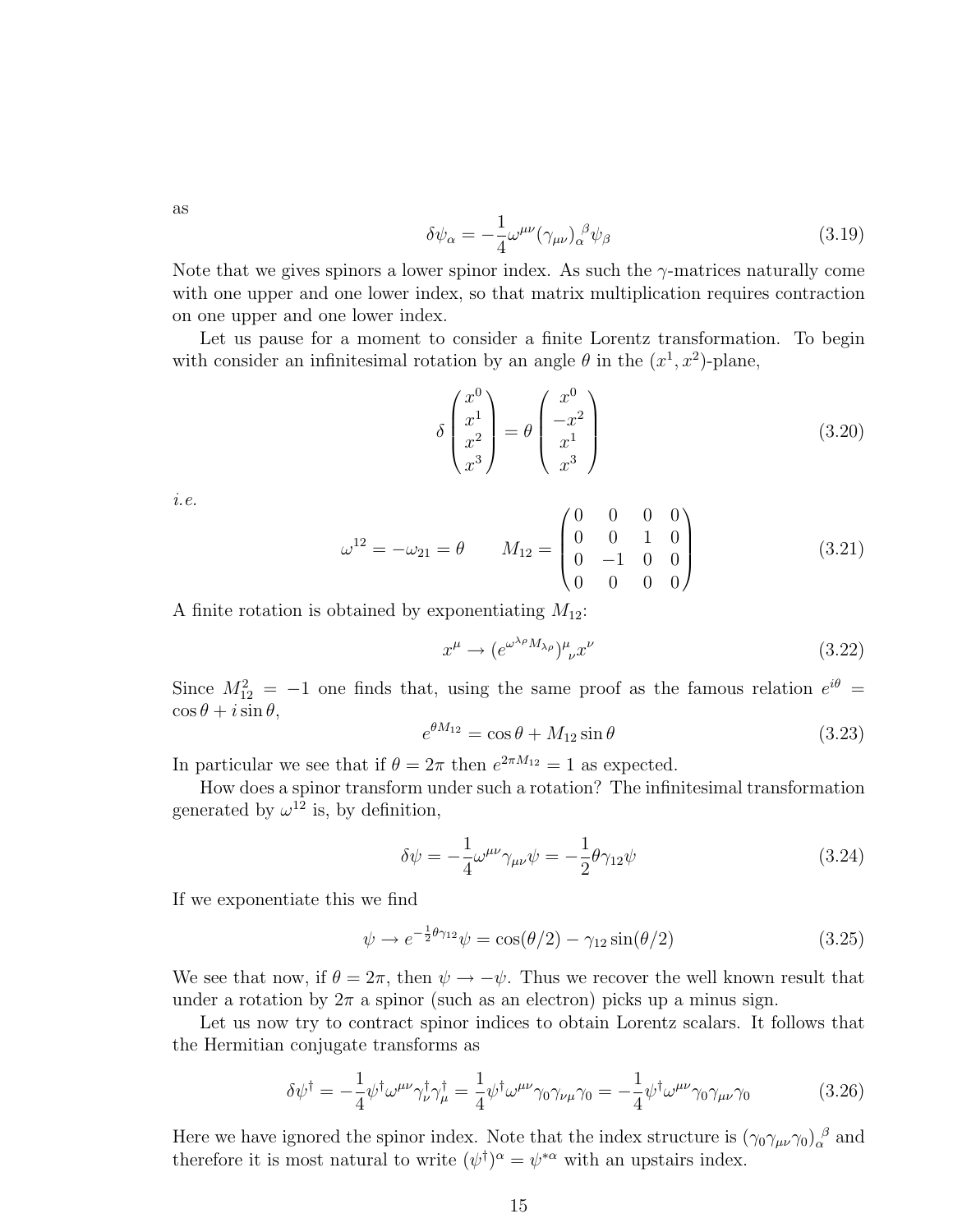However we would like to contract two spinors to obtain a scalar. One can see that the naive choice

$$
\lambda^{\dagger} \psi = \lambda^{*\alpha} \psi_{\alpha} \tag{3.27}
$$

will not be a Lorentz scalar due to the extra factors of  $\gamma_0$  that appear in  $\delta \lambda^{\dagger}$  as compared to  $\delta\psi$ . To remedy this one defines the Dirac conjugate

$$
\bar{\lambda} = \lambda^{\dagger} \gamma_0 \tag{3.28}
$$

In which case on finds that, under a Lorentz transformation,

$$
\delta\bar{\lambda} = \frac{1}{4}\bar{\lambda}\omega^{\mu\nu}\gamma_{\mu\nu} \tag{3.29}
$$

and hence

$$
\delta(\bar{\lambda}\psi) = \delta\bar{\lambda}\psi + \bar{\lambda}\delta\psi
$$
  
=  $\frac{1}{4}\bar{\lambda}\omega^{\mu\nu}\gamma_{\mu\nu}\psi - \frac{1}{4}\bar{\lambda}\omega^{\mu\nu}\gamma_{\mu\nu}\psi$   
= 0 (3.30)

Thus we have found a Lorentz invariant way to contract spinor indices.

Note that from two spinors we can construct other Lorentz covariant objects such as vectors and anti-symmetric tensors:

$$
\bar{\lambda}\gamma_{\mu}\psi \ , \quad \bar{\lambda}\gamma_{\mu\nu}\psi \ , \dots \tag{3.31}
$$

**Problem:** Show that  $V_\mu = \bar{\lambda}\gamma_\mu\psi$  is a Lorentz vector, *i.e.* show that  $\delta V_\mu = -\omega_\mu^{\ \nu}V_\nu$  under the transformation (3.19).

So far our discussion applied to general Dirac spinors. In much of this course we will be interested in Majorana spinors where the  $\gamma_\mu$  are real. The above discussion is then valid if we replace the Hermitian conjugate  $\dagger$  with the transpose  $T$  so that  $\gamma_{\mu}^{T} = -\gamma_0 \gamma_{\mu} \gamma_0^{-1}$ . More generally such a relationship always exists because if  $\{\gamma_{\mu}\}\$ is a representation of the Clifford algebra then so is  $\{-\gamma_{\mu}^{T}\}\$ . Therefore, since there is a unique representation up to conjugacy, there must exist a matrix C such that  $-\gamma_{\mu}^{T} = C\gamma_{\mu}C^{-1}$ .  $C$  is called the charge conjugation matrix. The point here is that in the Majorana case it is possible to find a representation in which  $C$  coincides with Dirac conjugation matrix  $\gamma_0$ .

**Problem:** Show that, for a general Dirac spinor in any dimension,  $\lambda^T C \psi$  is Lorentz invariant, where  $C$  is the charge conjugation matrix.

One way to think about charge conjugation is to view the matrix  $C^{\alpha\beta}$  as a metric on the spinor indices with inverse  $C_{\alpha\beta}^{-1}$ . In which case  $\psi^{\alpha} = \psi_{\beta} C^{\beta\alpha}$ .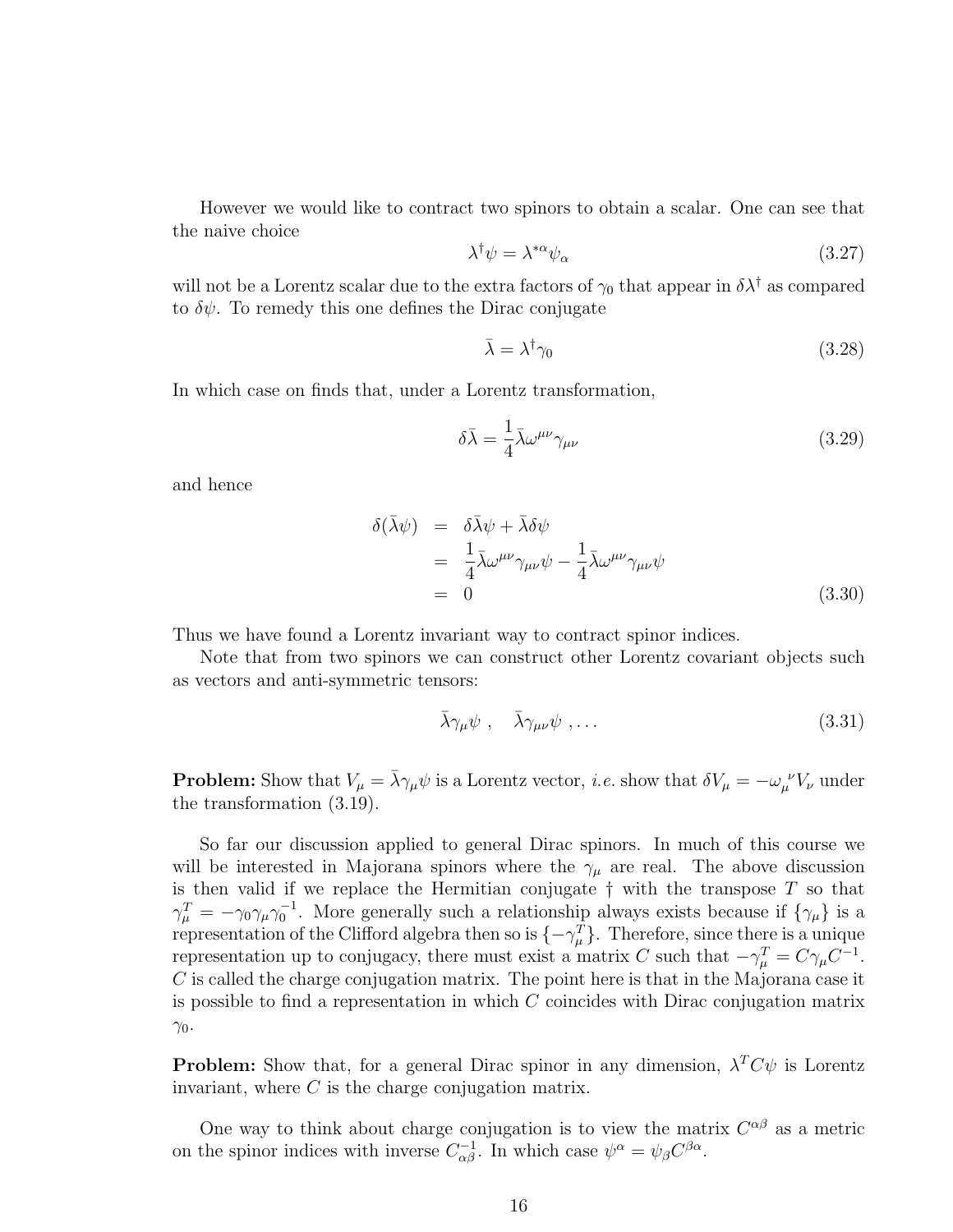Finally we note that spinor quantum fields are Fermions in quantum field theory (this is the content of the spin-statistics theorem). This means that spinor components are anti-commuting Grassmann variables

$$
\psi_{\alpha}\psi_{\beta} = -\psi_{\beta}\psi_{\alpha} \tag{3.32}
$$

We also need to define how complex conjugation acts. Since ultimately in the quantum field theory the fields are elevated to operators we take the following convention for complex conjugation

$$
(\psi_{\alpha}\psi_{\beta})^* = \psi_{\beta}^*\psi_{\alpha}^* \tag{3.33}
$$

which is analogous to the Hermitian conjugate. This leads to the curious result that, even for Majorana spinors, one has that

$$
(\bar{\psi}\chi)^* = (\psi_\alpha^* C^{\alpha\beta}\chi_\beta)^* = \chi_\beta C^{\alpha\beta}\psi_\alpha = -\psi_\alpha C^{\alpha\beta}\chi_\beta = -\bar{\psi}\chi \tag{3.34}
$$

is pure imaginary!

#### 3.3 The Fierz Transformation

The  $\gamma$ -matrices have several nice properties. Out of them one can construct the additional matrices

$$
1, \gamma_{\mu}, \gamma_{\mu}\gamma_{D+1}, \gamma_{\mu\nu}, \gamma_{\mu\nu}\gamma_{D+1}, \dots \tag{3.35}
$$

where  $\gamma_{\mu\nu\lambda}$  is the anti-symmetric product over the given indices with weight one, e.g.

$$
\gamma_{\mu\nu} = \frac{1}{2} (\gamma_{\mu}\gamma_{\nu} - \gamma_{\nu}\gamma_{\mu})
$$
\n(3.36)

Because of the relation  $\gamma_0\gamma_1...\gamma_{D-1}\propto \gamma_{D+1}$  not all of these matrices are independent. The list stops when the number of indices is bigger than  $D/2$ . It is easy to convince yourself that the remaining ones are linearly independent.

**Problem:** Using the fact that  $\langle M_1, M_2 \rangle = \text{Tr}(M_1^{\dagger} M_2)$  defines a complex inner product, convince yourself that the set (3.35), where the number of spacetime indices is no bigger than  $D/2$ , is a basis for the space of  $2^{[D]/2} \times 2^{[D]/2}$  matrices  $([D]/2]$  is the integer part of  $D/2$ ).

Thus any matrix can be written in terms of  $\gamma$ -matrices. In particular one can express

$$
\delta^{\beta}_{\alpha} \delta^{\delta}_{\gamma} = \sum_{\Gamma \Gamma'} c_{\Gamma \Gamma'} (\gamma_{\Gamma})^{\ \beta}_{\gamma} (\gamma_{\Gamma'})^{\ \delta}_{\alpha} \tag{3.37}
$$

for some constants  $c_{\Gamma\Gamma'}$ . Here  $\Gamma$  and  $\Gamma'$  are used as a indices that range over all independent  $\gamma$ -matrix products in (3.35).

To proceed one must determine the coefficients  $c_{\Gamma\Gamma'}$ . To do this we simply multiply (3.37) by  $(\gamma_{\Gamma''})_{\beta}^{\gamma}$  which gives

$$
(\gamma_{\Gamma''})_{\alpha}^{\delta} = \sum_{\Gamma\Gamma'} c_{\Gamma\Gamma'} \text{Tr}(\gamma_{\Gamma}\gamma_{\Gamma''})(\gamma_{\Gamma'})_{\alpha}^{\delta} \tag{3.38}
$$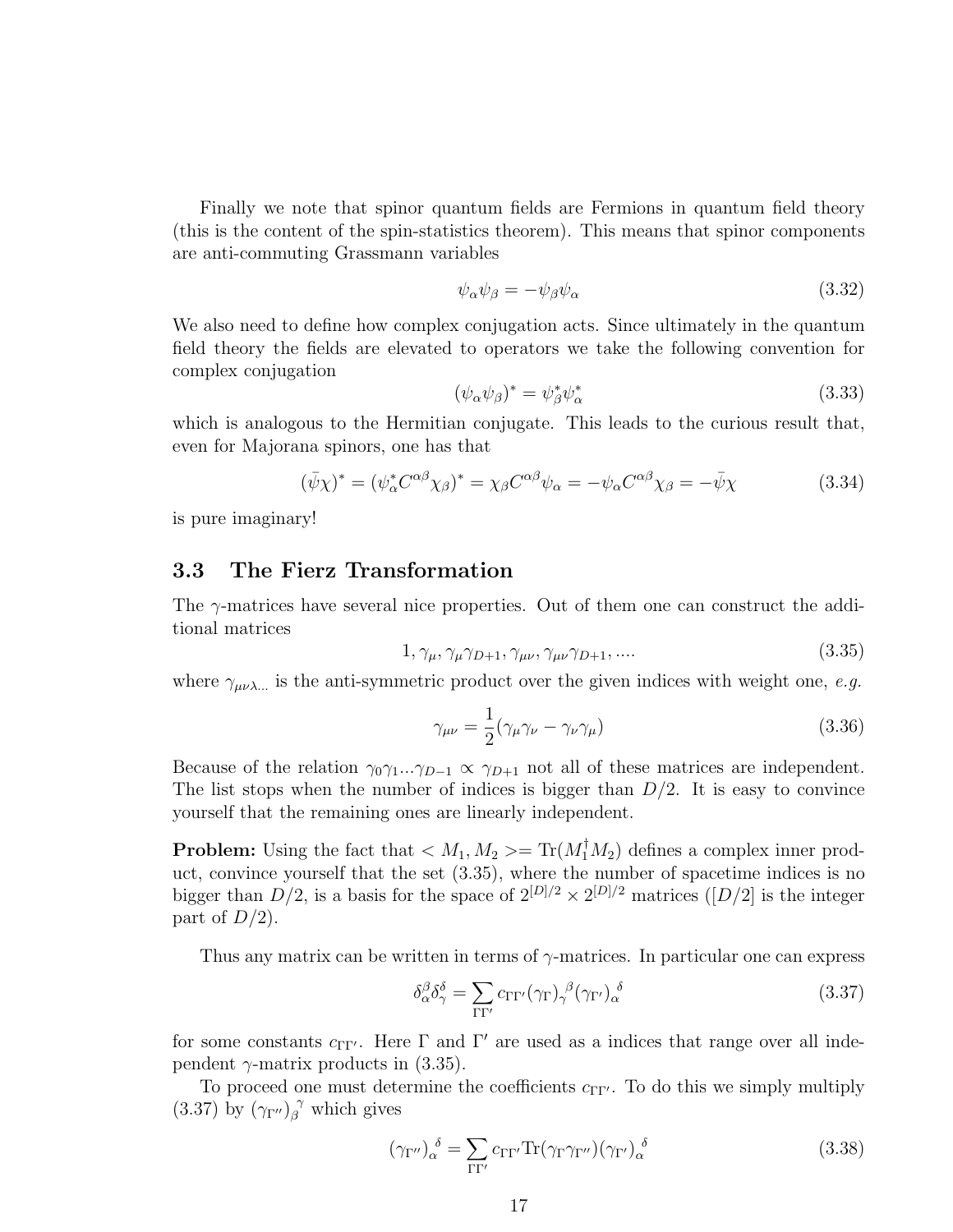Now we have observed that  $\text{Tr}(\gamma_{\Gamma}\gamma_{\Gamma''})=0$  unless  $\Gamma=\Gamma''$  so we find

$$
(\gamma_{\Gamma''})_{\alpha}^{\delta} = \sum_{\Gamma''\Gamma'} c_{\Gamma''\Gamma'} \text{Tr}(\gamma_{\Gamma''}^2)(\gamma_{\Gamma'})_{\alpha}^{\delta} \tag{3.39}
$$

From here we see that  $c_{\Gamma''\Gamma'} = 0$  unless  $\Gamma' = \Gamma''$  and hence

$$
c_{\Gamma\Gamma} = \frac{1}{\text{Tr}(\gamma_{\Gamma}^2)} = \pm_{\Gamma} \frac{1}{2^{[D/2]}} \tag{3.40}
$$

Here the  $\pm_{\Gamma}$  arises because  $\gamma_{\Gamma}^2 = \pm 1$  and  $2^{[D/2]} = \text{Tr}(1)$  is the dimension of the representation of the Clifford algebra.

The point of doing all this is that the index contractions have been swapped and hence one can write

$$
(\bar{\lambda}\psi)\chi_{\alpha} = \bar{\lambda}^{\gamma}\psi_{\delta}\chi_{\beta}\delta_{\alpha}^{\beta}\delta_{\gamma}^{\delta}
$$
  
\n
$$
= -\sum_{\Gamma} c_{\Gamma\Gamma}\bar{\lambda}^{\gamma}(\gamma_{\Gamma})_{\gamma}^{\beta}\chi_{\beta}(\gamma_{\Gamma})_{\alpha}^{\delta}\psi_{\delta}
$$
  
\n
$$
= -\frac{1}{2^{[D/2]}}\sum_{\Gamma} \pm_{\Gamma} (\bar{\lambda}\gamma_{\Gamma}\chi) (\gamma_{\Gamma}\psi)_{\alpha}
$$
(3.41)

here the minus sign out in front arises because we must interchange the order of  $\psi$  and  $\chi$  which are anti-commuting. This is called a Fierz rearrangement and it has allowed us to move the free spinor index from  $\chi$  to  $\psi$ . Its draw back is that it becomes increasingly complicated as the spacetime dimension  $D$  increases, but generally speaking there isn't an alternative so you just have to slog it out. This may seem somewhat abstract now but we will need to use it in a concrete example soon enough.

Problem: Show that in three dimensions the Fierz rearrangement is

$$
(\bar{\lambda}\psi)\chi_{\alpha} = -\frac{1}{2}(\bar{\lambda}\chi)\psi_{\alpha} - \frac{1}{2}(\bar{\lambda}\gamma_{\mu}\chi)(\gamma^{\mu}\psi)_{\alpha}
$$
(3.42)

Using this, show that in the special case that  $\lambda = \chi$  one simply has

$$
(\bar{\lambda}\psi)\lambda_{\alpha} = -\frac{1}{2}(\bar{\lambda}\lambda)\psi_{\alpha}
$$
\n(3.43)

for Majorana spinors. Convince yourself that this is true by considering the explicit 3D  $\gamma$ -matrices above and letting

$$
\lambda = \begin{pmatrix} \lambda_1 \\ \lambda_2 \end{pmatrix} , \qquad \psi = \begin{pmatrix} \psi_1 \\ \psi_2 \end{pmatrix}
$$
 (3.44)

What is the Fierz rearrangement in two dimensions (Hint: this last part should take you very little time)?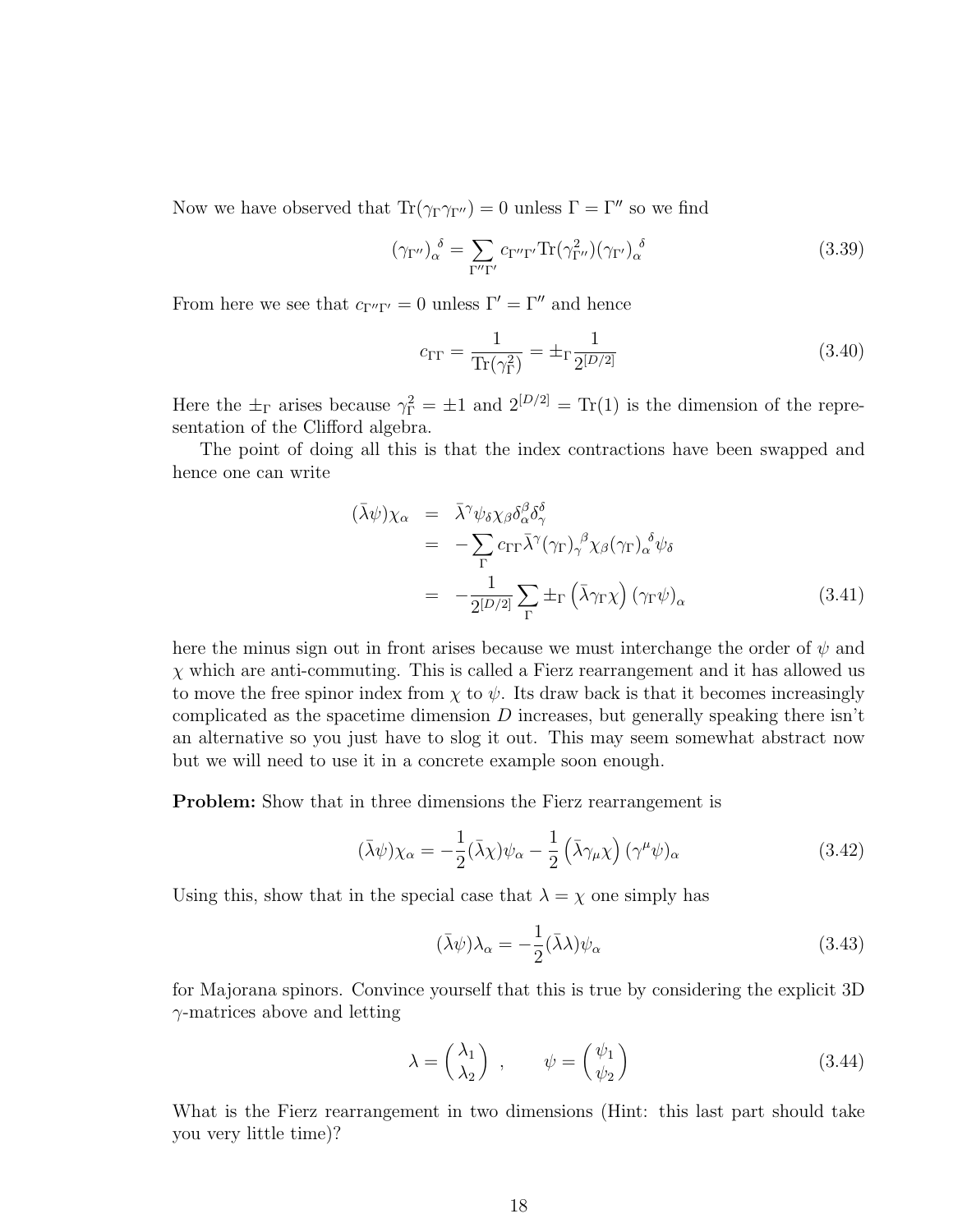### 4 Elementary Consequences of Supersymmetry

The exact details of the supersymmetry algebra vary from dimension to dimension, depending on the details of Clifford algebras, however the results below are essentially unchanged. If there are Majorana spinors then the algebra is, in addition to the Poincare algebra relations  $(2.7)$ ,<sup>3</sup>

$$
\{Q_{\alpha}, Q_{\beta}\} = -2(\gamma^{\mu}C^{-1})_{\alpha\beta}P_{\mu}
$$
  
\n
$$
[Q_{\alpha}, P_{\mu}] = 0
$$
  
\n
$$
[Q_{\alpha}, M_{\mu\nu}] = \frac{i}{2}(\gamma_{\mu\nu})_{\alpha}{}^{\beta}Q_{\beta}
$$
\n(4.45)

The primary relation is the first line. The second line simply states that the  $Q_{\alpha}$ 's are invariant under translations and the third line simply states that they are spacetime spinors.

At first sight one might wonder why there is a  $C^{-1}$  on the right hand side. The point is that this is used to lower the second spinor index. Furthermore it is clear that the left hand side is symmetric in  $\alpha$  and  $\beta$  and therefore the right hand side must also be symmetric. To see that this is the case we observe that, since we have assumed a Majorana basis where  $C = -C^T = \gamma_0$ ,

$$
(\gamma_{\mu}C^{-1})^{T} = (C^{-1})^{T}\gamma_{\mu}^{T} = -(C^{-1})^{T}C\gamma_{\mu}C^{-1} = \gamma_{\mu}C^{-1}
$$
\n(4.46)

is indeed symmetric.

Let us take the trace of the primary supersymmetry relation

$$
\sum_{\alpha} \{ Q_{\alpha}, Q_{\alpha} \} = 2^{[D/2]+1} P_0 \tag{4.47}
$$

Here we have used the fact that  $C^{-1} = \gamma^0$ ,  $Tr(\gamma_{\mu\nu}) = 0$  and  $Tr(1) = 2^{[D/2]}$ . We can identify  $P_0 = E$  with the energy and hence we see that

$$
E = \frac{1}{2^{[D/2]+1}} \sum_{\alpha} Q_{\alpha}^2
$$
 (4.48)

Since  $Q_{\alpha}$  is Hermitian it follows that the energy is positive definite. Furthermore the only states with  $E = 0$  must have  $Q_{\alpha} | 0 \rangle = 0$ , *i.e.* they must preserve the supersymmetry.

Supersymmetry, like other symmetries in quantum field theory, can be spontaneously broken. This means that the vacuum state  $|vacuum\rangle$ , *i.e.* the state of lowest energy, does not satisfy  $Q_{\alpha}|vacuum\rangle = 0$ . We see that in a supersymmetric theory this will be the case if and only if the vacuum energy is positive.

<sup>&</sup>lt;sup>3</sup>More precisely this is the minimal  $N = 1$  super-Poincare algebra. One can have N-extended supersymmetry algebras and centrally extended supersymmetry algebras, which we will come to later. There are also superalgebras based on other Bosonic algebras than the Poincare algebra, e.g., the anti-de-Sitter algebra.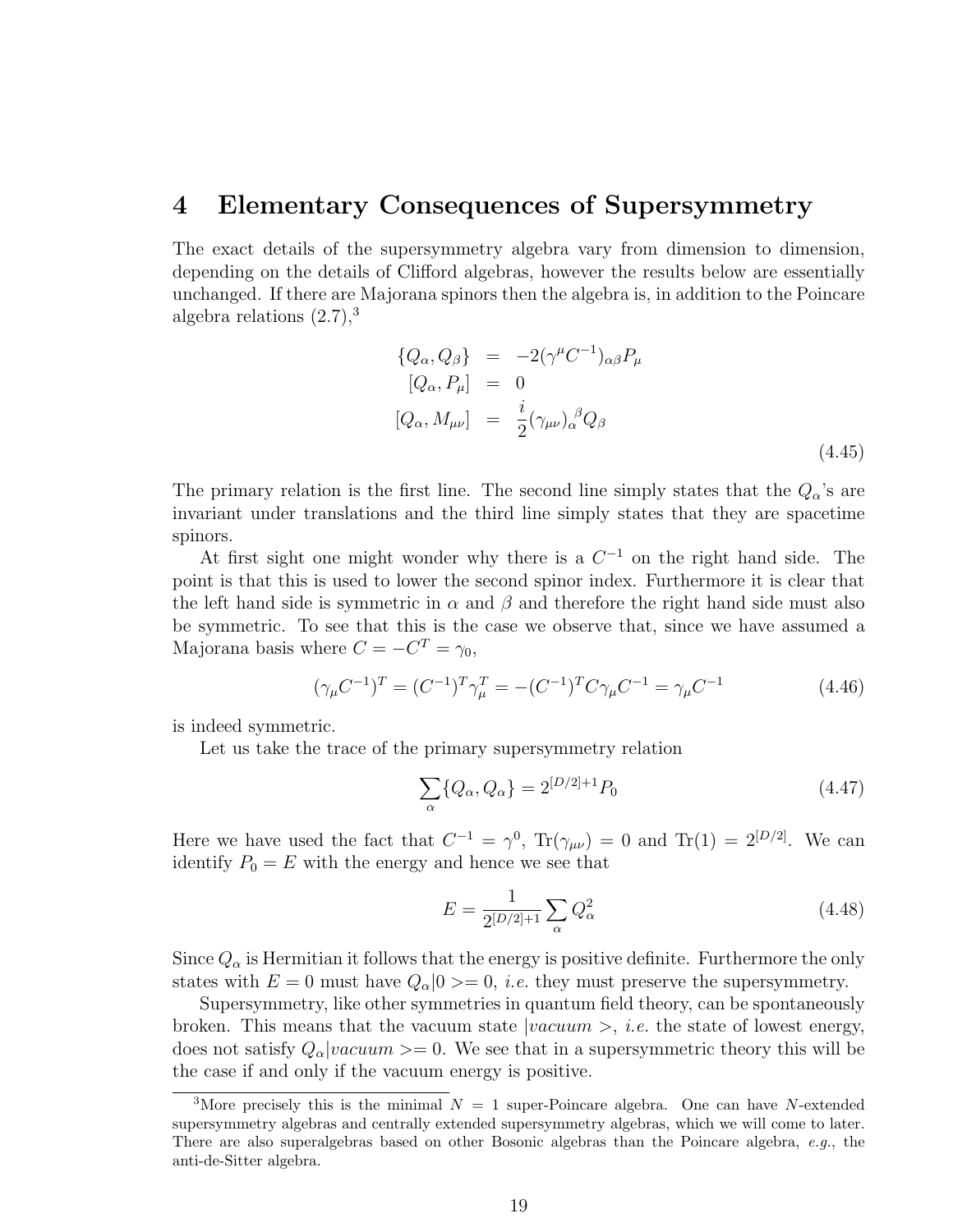Next let us consider the representations of supersymmetry. First we observe that since  $[P_\mu, Q_\alpha] = 0$  we have  $[P^2, Q_\alpha] = 0$ . Thus  $P^2$  is a Casmir, that is to say irreducible representations of supersymmetry (*i.e.* of the Q's) all carry the same value of  $P^2 = -m^2$ . Thus all the particles in a supermultiplet *(i.e.* in a irreducible representation) have the same mass.

Let us first consider a massive supermultiplet. We can therefore go to the rest frame where  $P_{\mu} = (m, 0, 0, ..., 0)$ . In this case the algebra becomes

$$
\{Q_{\alpha}, Q_{\beta}\} = 2m\delta_{\alpha\beta} \tag{4.49}
$$

We can of course assume that  $m > 0$  and rescale  $\tilde{Q}_{\alpha} = m^{-1/2} Q_{\alpha}$  which gives

$$
\{\tilde{Q}_{\alpha}, \tilde{Q}_{\beta}\} = 2\delta_{\alpha\beta} \tag{4.50}
$$

This is just a Clifford algebra in  $2^{[D/2]}$  Euclidean dimensions! As such we know that it has  $2^{2^{[D/2]}/2} = 2^{2^{[D/2]-1}}$  states. We can construct the analogue of  $\gamma_{D+1}$ :

$$
(-1)^{F} = Q_1 Q_2 Q_3 ... Q_{2^{2[D/2]-1}}
$$
\n(4.51)

Since we are in  $2^{2^{[D/2]-1}}$  Euclidean dimensions we have that  $((-1)^F)^2 = 1^4$ . Again  $(-1)^F$ is traceless and Hermitian. Therefore it has  $2^{2^{[D/2]-1}-1}$  eigenvalues equal to +1 and  $2^{2^{[D/2]-1}-1}$  equal to -1. What is the significance of these eigenvalues? Well if  $|\pm>$  is a state with  $(-1)^F$  eigenvalue  $\pm 1$  then  $Q_{\alpha}|\pm\$  will satisfy

$$
(-1)^{F} Q_{\alpha} | \pm \rangle = -Q_{\alpha} (-1)^{F} | \pm \rangle = \mp Q_{\alpha} | \pm \rangle \tag{4.52}
$$

Thus acting by  $Q_{\alpha}$  will change the sign of the eigenvalue. However since  $Q_{\alpha}$  is a Fermionic operator it will map Fermions to Bosons and vise-versa. Thus  $(-1)^F$  measures whether or not a state is Fermionic or Bosonic. Since it is traceless we see that a supermutliplet contains an equal number of Bosonic and Fermionic states. This is only true on-shell since we have assumed that we are in the rest frame.

Next let us consider massless particles. Here we can go to a frame where  $P_{\mu}$  =  $(E, E, 0, 0, \ldots, 0)$  so that the supersymmetry algebra becomes

$$
\{Q_{\alpha}, Q_{\beta}\} = 2E(\delta_{\alpha\beta} + (\gamma_{01})_{\alpha\beta})\tag{4.53}
$$

We observe that  $\gamma_{01}^2 = 1$  and also that  $\text{Tr}(\gamma_{01}) = 0$ . Therefore the matrix  $1 - \gamma_{01}$  has half its eigenvalues equal to 0 and the others equal to 2. It follows the algebra splits into two pieces:

$$
\{Q_{\alpha'}, Q_{\beta'}\} = 4E\delta_{\alpha'\beta'} \qquad \{Q_{\alpha''}, Q_{\beta''}\} = 0 \qquad (4.54)
$$

where the primed and doubled primed indices only take on  $2^{[D/2]-1}$  values each. Again by rescaling, this time  $\tilde{Q}_{\alpha'} = (2E)^{-1/2} Q_{\alpha'}$  we recover a Clifford algebra but in  $2^{[D/2]-1}$ dimensions. Thus there are just  $2^{2[D/2]-1}-1$  states. Again we find that half are Fermions and the other half Bosons.

<sup>&</sup>lt;sup>4</sup>Actually this fails for  $D \leq 2$ . We will ignore various curiosities that can occur in low dimensions.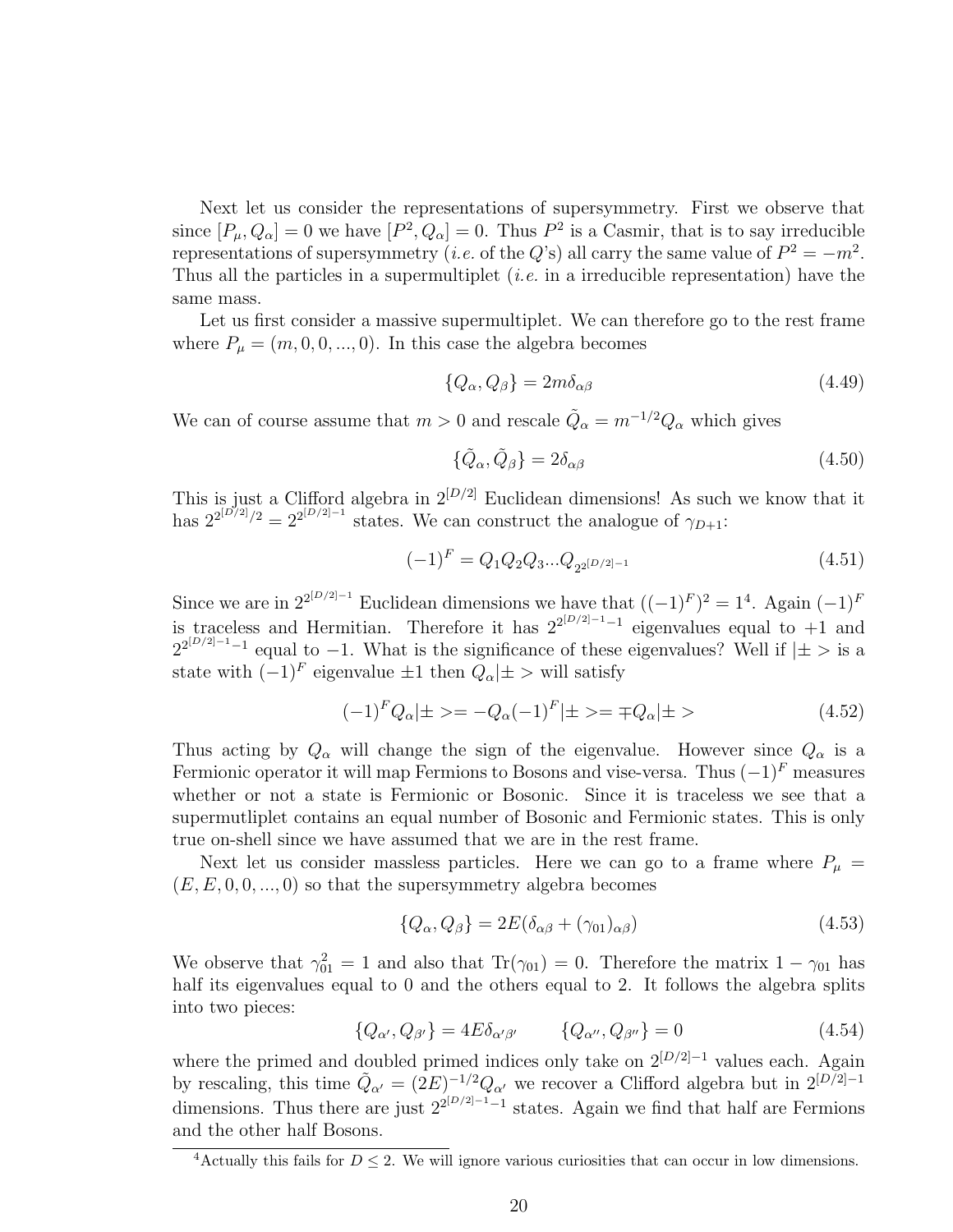Finally we note that the condition  $[Q_{\alpha}, M_{\mu\nu}] = \frac{i}{2} (\gamma_{\mu\nu})_{\alpha}^{\beta} Q_{\beta}$  implies that states in a supermultiplet will have spins that differ in steps of  $1/2$ . In an irreducible mutliplet there is a unique state  $j_{max} >$  with maximal spin (actually helicity). The remaining states therefore have spins  $j_{max} - 1/2$ ,  $j_{max} - 1$ , ....

It should be noted that often these multiplets will not be CPT complete. For example if they are constructed by acting with lowering operators on a highest helicity state then the tend to have more positive helicity states than negative ones. Therefore in order to obtain a CPT invariant theory, as is required by Lorentz invariance, one has to add in a CPT mirror multiplet (for example based on using raising operators on a lowest helicity state).

The number of states in a supermultiplet grows exponentially quickly. This is essentially because the number of degrees of freedom of a spinor grow exponentially quickly. However the number of degrees of freedom of Bosonic fields (such as scalars and vectors) do not grow so quickly, if at all, when the spacetime dimension is increase. Although one can always keep adding in extra scalar modes to keep the Bose-Fermi degeneracy this becomes increasingly unnatural. In fact one finds that if we only wish to consider theories with spins less than two  $(i.e.$  do not include gravity) then the highest spacetime dimension for which there exists supersymmetric theories is  $D = 10$ . If we do allow for gravity then this pushes the limit up to  $D = 11$ .

We can also consider the Witten index:

$$
\mathcal{W} = \text{Tr}_{\mathcal{H}}(-1)^{F} \tag{4.55}
$$

where the trace is over all states in the Hilbert space of the theory. This is not necessarily zero. What we have shown above is that there is a Bose-Fermi degeneracy among states with a non-zero energy. However there need not be such a degeneracy between supersymmetric, i.e. zero energy, vacuum state and hence

$$
W = # of Bosonic vacua - # of Fermionic vacua
$$
 (4.56)

By definition this is an integer. Therefore, since it cannot be continuously varied, it cannot receive corrections as the coupling constants are varied (so for example it is unaffected by perturbation theory).

**Problem:** Show that in four-dimensions, where  $Q_{\alpha}$  is a Majorna spinor, the first line of the supersymmetry algebra (4.45) can be written as

$$
\begin{aligned}\n\{Q_{W\alpha}, Q_{W\beta}\} &= 0\\ \{Q_{W\alpha}^*, Q_{W\beta}^*\} &= 0\\ \{Q_{W\alpha}, Q_{W\beta}^*\} &= -( (1 + \gamma_5) \gamma_\mu C^{-1})_{\alpha\beta} P_\mu\\ \{Q_{W\alpha}^*, Q_{W\beta}\} &= -( (1 - \gamma_5) \gamma_\mu C^{-1})_{\alpha\beta} P_\mu\n\end{aligned}
$$
\n(4.57)

where  $Q_{W\alpha}$  is a Weyl spinor and  $Q^*_{W\alpha}$  is its complex conjugate. (Hint: Weyl spinors are chiral and are obtained from Majorana spinors  $Q_M$  through  $Q_W = \frac{1}{2}$  $\frac{1}{2}(1+\gamma_5)Q_M,$  $Q_W^* = \frac{1}{2}$  $\frac{1}{2}(1-\gamma_5)Q_M.$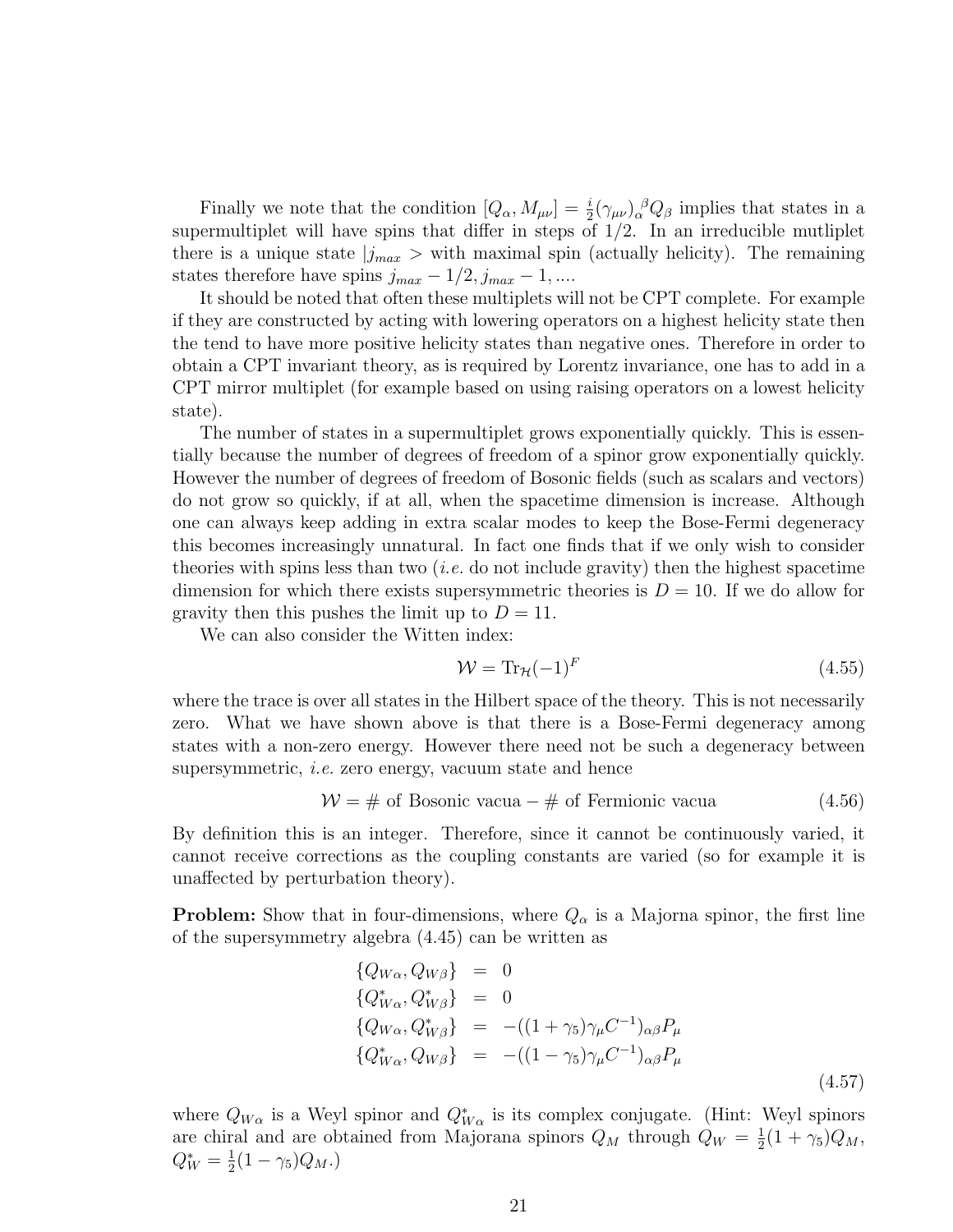In a Weyl basis for the four-dimensional Clifford algebra one chooses to write, in terms of block  $2 \times 2$  matrices,

$$
\gamma_5 = \begin{pmatrix} 1 & 0 \\ 0 & -1 \end{pmatrix} , \qquad \gamma_0 = \begin{pmatrix} 0 & 1 \\ -1 & 0 \end{pmatrix} , \qquad \gamma_i = \begin{pmatrix} 0 & \sigma_i \\ \sigma_i & 0 \end{pmatrix} \tag{4.58}
$$

where  $\sigma_i$  are the Pauli matrices. Note that the charge conjugation matrix is still  $C = \gamma_0$ . Since Weyl spinors only have two independent components one usually introduces a new notation:  $a, \dot{a} = 1, 2$  so that a general 4-component Dirac spinor is decomposed in terms of two complex Weyl spinors as

$$
\psi_D = \begin{pmatrix} \lambda_a \\ \chi_a \end{pmatrix} \tag{4.59}
$$

*i.e.* the first two indices are denoted by a and the second two by  $\dot{a}$ . One then defines  $\sigma^{\mu}_{\alpha}$  $\frac{\mu}{ab} = \frac{1}{2}$  $\frac{1}{2}((1-\gamma_5)\gamma^{\mu}C^{-1})_{ab}, \bar{\sigma}_{ab}^{\mu} = \frac{1}{2}$  $\frac{1}{2}((1+\gamma_5)\gamma^{\mu}C^{-1})_{ab}$ . In this case the algebra is

$$
\begin{array}{rcl}\n\{Q_a, Q_b\} & = & 0 \\
\{Q_a^*, Q_b^*\} & = & 0 \\
\{Q_a, Q_b^*\} & = & -2\sigma_{ab}^\mu P_\mu \\
\{Q_a^*, Q_b\} & = & -2\bar{\sigma}_{ab}^\mu P_\mu\n\end{array} \tag{4.60}
$$

Here we have dropped the subscript W since the use of a and  $\dot{a}$  indices implies that we are talking about Weyl spinors. This form for the algebra appears in many text books and is also known as the two-component formalism.

Problem: Show that

$$
(\sigma_{\mu})_{ab} = (\delta_{ab}, \sigma_{ab}^{i})
$$
  
\n
$$
(\bar{\sigma}_{\mu})_{ab} = (\delta_{ab}, -\sigma_{ab}^{i})
$$
\n(4.61)

### 5 The Four-dimensional Wess-Zumino Model

So far we have discussed the supersymmetry algebra and some of its consequences but we have not yet provided an example of an interacting theory, or even a free one, which is supersymmetric! This would be a rather short course if it weren't for the fact that there are many interesting examples. In fact there are supersymmetric versions of just about every theory you could consider. We have already seen that supersymmetry requires a balance of the number of Bosonic and Fermionic degrees of freedom. We will also see that it requires that the various parameters in the interaction Lagrangian are related to each other.

For example in a gauge theory one has gauge Bosons that are always in the adjoint representation of the gauge group and have spin one. Since supersymmetries commute with internal symmetries such as gauge symmetries, it follows that a supersymmetric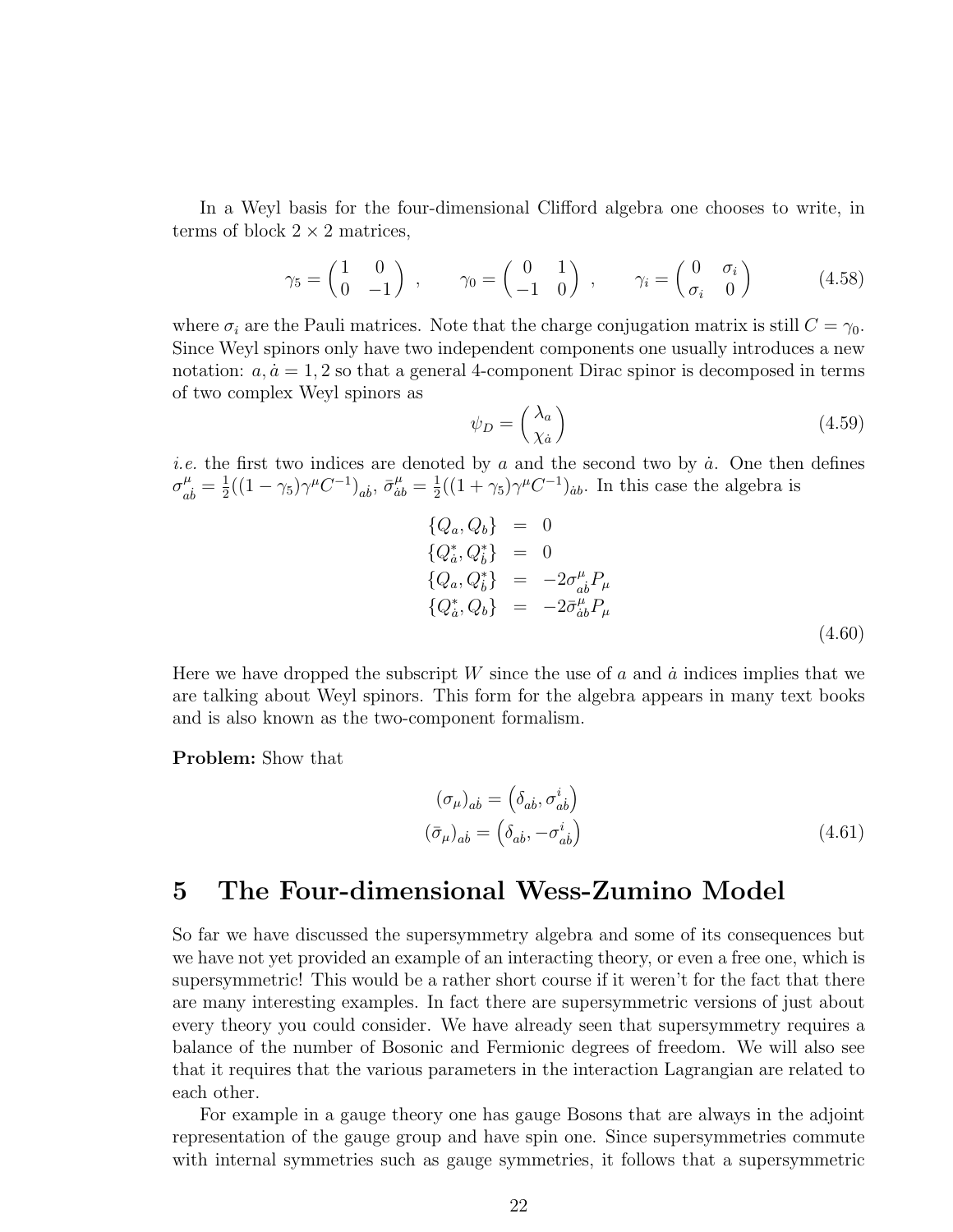gauge theory must have Fermions with spin 1/2 in the adjoint representation (non gravitational theories that contain particles with spins greater than 1 are inconsistent). These are generically called gauginos. The gauge theory that underlies the standard model also contains Fermions with spin  $1/2$  in the fundamental representation of the gauge group, e.g. quarks and leptons. Therefore supersymmetric versions of these gauge theories must also have Bosonic spin 0 fields which are in the fundamental representation of the gauge group (if they were spin 1, *i.e.* vector Bosons, renormalizability would require them to be gauge bosons and hence in the adjoint representation). These are called squarks and sleptrons. Finally the standard model contains a Higgs Boson in the fundamental representation of the gauge group. This must therefore come with two Fermionic spin 1/2 Higginos. In addition the Higg's field itself must be complex (rather than a real scalar as is the case in the standard model). Thus a supersymmetric standard model more than doubles the number of particles of the standard model. If such a theory is correct then it must be that these superpartners are too massive to have been detected yet. Thus supersymmetry must be broken. It is these particles the people hope to detect at the LHC.

In this course we will not study supersymmetric gauge theories. It is a beautiful subject and there has been much progress made, especially at the quantum level. However gauge symmetries require more technical details which would detract from the technical details that we wish to deal with. In this course we will content ourselves with models that only incorporate scalar fields and spin 1/2 Fermionic fields (with standard kinetic terms). All of the key points of supersymmetry can be studied in such models.

#### 5.1 The Free Theory

The simplest field content of a four-dimensional supersymmetric model contains a single Majorana Fermion  $\psi(x)$  along with some scalar fields. Off-shell a Majorana Fermion has 4 real components (as opposed to a Dirac Fermion with 4 complex components) but these are reduced to 2 on-shell. Thus the field content must also have two real scalars  $A(x)$  and  $B(x)$ . Why are the Fermionic degrees of Freedom reduced on-shell? Consider a free massive Fermion. The equation of motion is

$$
\gamma^{\mu}\partial_{\mu}\psi - m\psi = 0 \tag{5.62}
$$

If we go to the rest frame then this becomes

$$
(i\gamma^{0}E - m)\psi = 0 \qquad \Longleftrightarrow \qquad \left(i\gamma^{0} - \frac{m}{E}\right)\psi = 0 \tag{5.63}
$$

Since  $i\gamma^0$  is Hermitian with eigenvalues  $\pm 1$  we see that  $E = \pm m$ . Furthermore since  $i\gamma^0$ is traceless this equation projects out precisely half of the components of  $\psi$ , leaving two independent on-shell degrees of freedom.

We start by considering the free theory. The Lagrangian is

$$
\mathcal{L}_0 = -\frac{1}{2}\partial_\mu A \partial^\mu A - \frac{1}{2}\partial_\mu B \partial^\mu B - \frac{i}{2}\bar{\psi}\gamma^\mu \partial_\mu \psi \tag{5.64}
$$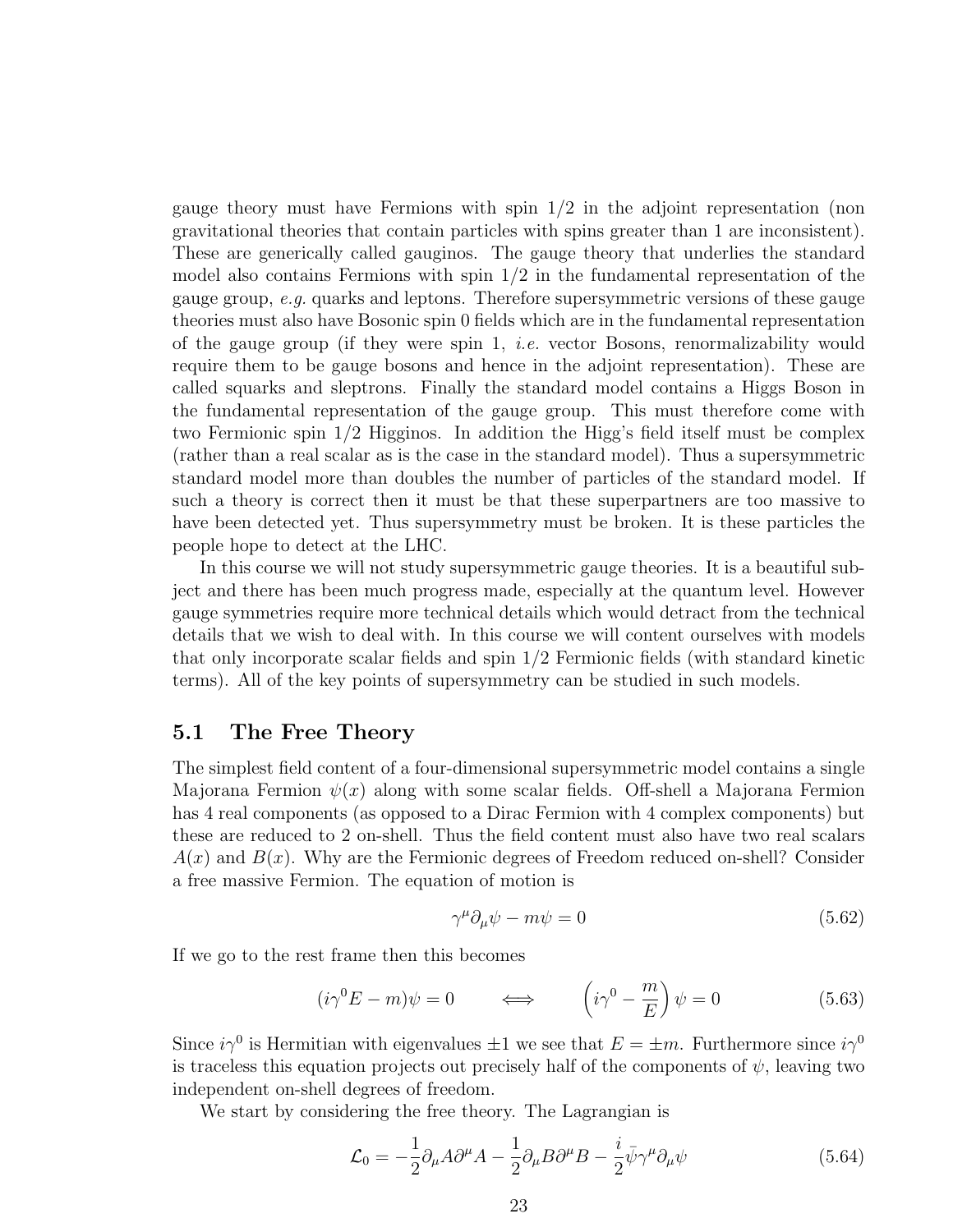The Bosonic part should require no explanation and leads to the equation of motion  $\partial^2 A = \partial^2 B = 0$ . Let us review the Fermionic part. First why the factor of i? You should think of it as associated to  $P_{\mu} = -i\partial_{\mu}$ . In particular if we take the complex conjugate we find

$$
\begin{split}\n(\frac{i}{2}\bar{\psi}\gamma^{\mu}\partial_{\mu}\psi)^{*} &= (\frac{i}{2}\psi_{\alpha}(C\gamma^{\mu})^{\alpha\beta}\partial_{\mu}\psi_{\beta})^{*} \\
&= -\frac{i}{2}\partial_{\mu}\psi_{\beta}(C\gamma^{\mu})^{\alpha\beta}\psi_{\alpha} \\
&= \frac{i}{2}\psi_{\alpha}(C\gamma^{\mu})^{\alpha\beta}\partial_{\mu}\psi_{\beta} \\
&= \frac{i}{2}\bar{\psi}\gamma^{\mu}\partial_{\mu}\psi\n\end{split} \tag{5.65}
$$

An alternative is to note that  $C\gamma_\mu$  is real and symmetric and hence we have, continuing from the second line,

$$
\begin{split}\n(\frac{i}{2}\bar{\psi}\gamma^{\mu}\partial_{\mu}\psi)^{*} &= -\frac{i}{2}\partial_{\mu}\psi_{\beta}(C\gamma^{\mu})^{\beta\alpha}\psi_{\alpha} \\
&= -\frac{i}{2}\partial_{\mu}(\psi_{\beta}(C\gamma_{\mu})^{\beta\alpha}\psi_{\alpha}) + \frac{i}{2}\psi_{\beta}(C\gamma^{\mu})^{\beta\alpha}\partial_{\mu}\psi_{\alpha} \\
&= \frac{i}{2}\bar{\psi}\gamma^{\mu}\partial_{\mu}\psi\n\end{split} \tag{5.66}
$$

where we have dropped a total derivative, which actually vanishes since  $\psi_{\alpha}\psi_{\beta} = -\psi_{\beta}\psi_{\alpha}$ . Thus the Lagrangian is real.

Next let us calculate the equation of motion. Varying with respect to  $\psi$  gives

$$
\delta_{\psi}\mathcal{L}_{0} = -\frac{i}{2}\delta\psi_{\alpha}(C\gamma_{\mu})^{\alpha\beta}\partial^{\mu}\psi_{\beta} - \frac{i}{2}\psi_{\alpha}(C\gamma_{\mu})^{\alpha\beta}\partial^{\mu}\delta\psi_{\beta}
$$
\n
$$
= -\frac{i}{2}\delta\psi_{\alpha}(C\gamma_{\mu})^{\alpha\beta}\partial^{\mu}\psi_{\beta} + \frac{i}{2}\partial^{\mu}\psi_{\alpha}(C\gamma_{\mu})^{\alpha\beta}\delta\psi_{\beta} - \frac{i}{2}\partial^{\mu}(\psi_{\alpha}(C\gamma_{\mu})^{\alpha\beta}\delta\psi_{\beta})
$$
\n
$$
= -i\delta\psi_{\alpha}(C\gamma_{\mu})^{\alpha\beta}\partial^{\mu}\psi_{\beta} - \frac{i}{2}\partial^{\mu}(\psi_{\alpha}(C\gamma_{\mu})^{\alpha\beta}\delta\psi_{\beta})
$$
\n(5.67)

Here we have used the fact that  $C\gamma_\mu$  is symmetric. Assuming boundary conditions that allow us to drop the total derivative (as one always does) leads to equation of motion

$$
\gamma^{\mu}\partial_{\mu}\psi = 0 \tag{5.68}
$$

Thus everything is as it should be.

This action is supersymmetric. The supersymmetry variation is

$$
\delta A = i\bar{\epsilon}\psi
$$
  
\n
$$
\delta B = -\bar{\epsilon}\gamma_5\psi
$$
  
\n
$$
\delta\psi = \gamma^{\mu}\partial_{\mu}A\epsilon + i\gamma^{\mu}\gamma_5\partial_{\mu}B\epsilon
$$
\n(5.69)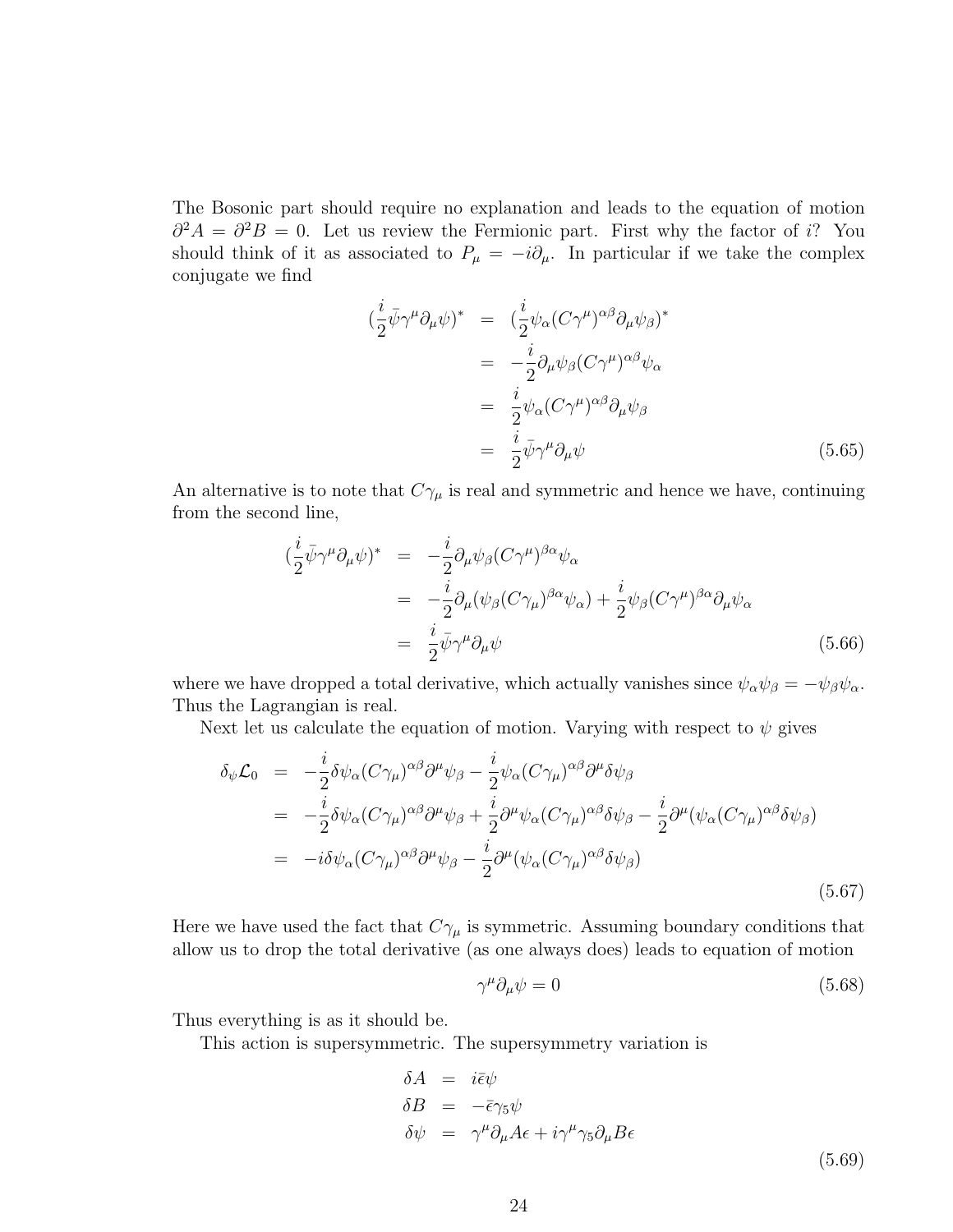**Problem:** Show that these variations preserve the reality of  $A, B$  and  $\psi$ .

To establish the invariance of the action we calculate, using the last line of (5.67), and dropping a total derivative,

$$
\delta \mathcal{L}_0 = -\partial_\mu A \partial^\mu \delta A - \partial_\mu B \partial^\mu \delta B - i \delta \psi_\alpha (C \gamma^\mu)^{\alpha \beta} \partial_\mu \psi_\beta - \frac{i}{2} \partial^\mu (\psi_\alpha C \gamma_\mu \delta \psi)
$$
  
= 
$$
-i \bar{\epsilon} \partial_\mu A \partial^\mu \psi + \bar{\epsilon} \partial_\mu B \gamma_5 \partial^\mu \psi - i (\partial^\nu A \gamma_\nu \epsilon + i \partial^\nu B \gamma_\nu \gamma_5 \epsilon)_\alpha (C \gamma^\mu)^{\alpha \beta} \partial_\mu \psi_\beta
$$
(5.70)

To proceed we need to deal with

$$
\begin{array}{rcl}\n(\partial^{\nu}A\gamma_{\nu}\epsilon + i\partial^{\nu}B\gamma_{\nu}\gamma_{5}\epsilon)_{\alpha} & = & (\partial^{\nu}A\epsilon\gamma_{\nu}^{T} + i\partial^{\nu}B\epsilon\gamma_{5}^{T}\gamma_{\nu}^{T})_{\alpha} \\
& = & (-\partial^{\nu}A\epsilon C\gamma_{\nu}C^{-1} + i\partial^{\nu}B\epsilon\gamma_{5}C\gamma_{\nu}C^{-1})_{\alpha} \\
& = & -\bar{\epsilon}(\partial^{\nu}A\gamma_{\nu}C^{-1} + i\partial^{\nu}B\gamma_{5}\gamma_{\nu}C^{-1})_{\alpha}\n\end{array} \tag{5.71}
$$

Thus we find

$$
\delta \mathcal{L}_0 = -i \bar{\epsilon} \partial_\mu A \epsilon \partial^\mu \psi + \bar{\epsilon} \partial_\mu B \gamma_5 \partial^\mu \psi + i \bar{\epsilon} (\partial^\nu A + i \partial^\nu B \gamma_5) \gamma_\nu \gamma^\mu \partial_\mu \psi \tag{5.72}
$$

Finally we observe that  $\gamma_{\nu}\gamma^{\mu} = \delta^{\mu}_{\nu} + \gamma_{\nu}{}^{\mu}$  and hence

$$
\delta \mathcal{L}_0 = i \bar{\epsilon} (\partial_\nu A + i \partial_\nu B \gamma_5) \gamma^{\nu \mu} \partial_\mu \psi \n= \partial_\mu (i \bar{\epsilon} (\partial_\nu A + i \partial_\nu B \gamma_5) \gamma^{\nu \mu} \psi)
$$
\n(5.73)

which is a total derivative. Therefore we see that we indeed have a symmetry of the action.

However it is important to check the algebra of this symmetry to see that we really have a supersymmetry. To this end we must evaluate  $[\delta_1, \delta_2]$  acting on the fields. Note that although we are talking about a supersymmetry, the total variation does not change the spin of the the field and can be written in terms of  $\bar{\epsilon}Q = Q\epsilon$  which is Bosonic operator and hence obeys commutation relations. The anti-commutators arise because

$$
\begin{array}{rcl}\n[\delta_1, \delta_2] & = & [\bar{\epsilon}_1^{\alpha} Q_{\alpha} \ , \bar{\epsilon}_2^{\beta} Q_{\beta}] \\
& = & \bar{\epsilon}_1^{\alpha} \bar{\epsilon}_2^{\beta} \{ Q_{\alpha}, Q_{\beta} \}\n\end{array} \tag{5.74}
$$

*i.e.* due to the anti-commutation of  $\epsilon_1$  and  $\epsilon_2$ . We find, for the Bosons,

$$
[\delta_1, \delta_2]A = i\bar{\epsilon}_2(\gamma^{\mu}\partial_{\mu}A\epsilon_1 + i\gamma^{\mu}\gamma_5\partial_{\mu}B\epsilon_1) - (1 \leftrightarrow 2)
$$
  
\n
$$
= i(\bar{\epsilon}_2\gamma_{\mu}\epsilon_1 - \bar{\epsilon}_1\gamma_{\mu}\epsilon_2)\partial_{\mu}A - (\bar{\epsilon}_2\gamma_{\mu}\gamma_5\epsilon_1 - \bar{\epsilon}_1\gamma_{\mu}\gamma_5\epsilon_2)\partial_{\mu}B
$$
  
\n
$$
[\delta_1, \delta_2]B = -\bar{\epsilon}_2\gamma_5(\gamma^{\mu}\partial_{\mu}A\epsilon_1 + i\gamma^{\mu}\gamma_5\partial_{\mu}B\epsilon_1) - (1 \leftrightarrow 2)
$$
  
\n
$$
= (\bar{\epsilon}_2\gamma_{\mu}\gamma_5\epsilon_1 - \bar{\epsilon}_1\gamma_{\mu}\gamma_5\epsilon_2)\partial_{\mu}A + i(\bar{\epsilon}_2\gamma_{\mu}\epsilon_1 - \bar{\epsilon}_1\gamma_{\mu}\epsilon_2)\partial_{\mu}B
$$
\n(5.75)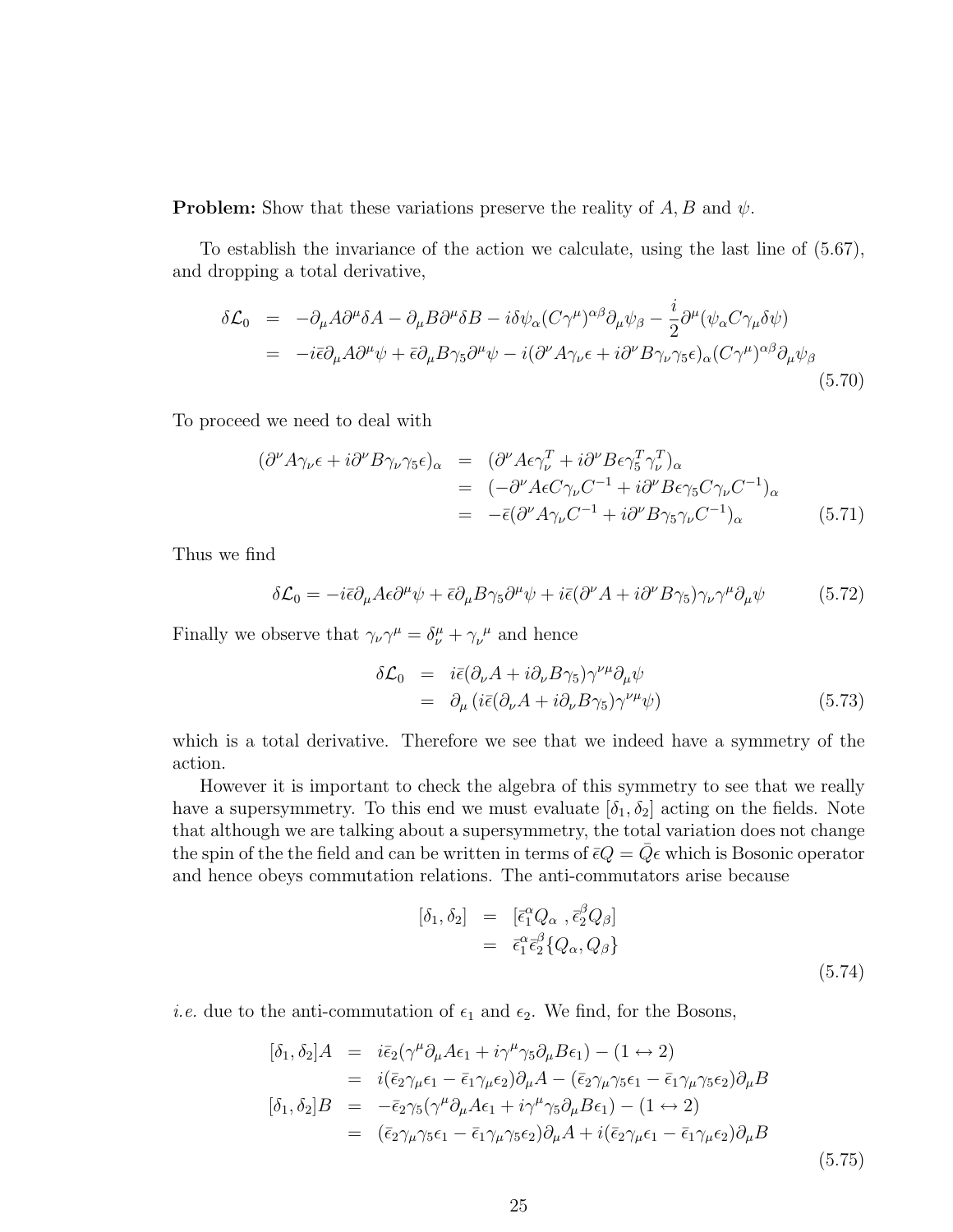Next we recall that

$$
(C\gamma_{\mu})^T = C\gamma_{\mu} \tag{5.76}
$$

and hence

$$
(C\gamma_{\mu}\gamma_5)^T = \gamma_5^T (C\gamma_{\mu})^T = -\gamma_5 (C\gamma_{\mu}) = -C\gamma_{\mu}\gamma_5
$$
\n(5.77)

Since  $\epsilon_1$  and  $\epsilon_2$  are anti-commuting we see that

$$
\bar{\epsilon}_2 \gamma_\mu \gamma_5 \epsilon_1 - \bar{\epsilon}_1 \gamma_\mu \gamma_5 \epsilon_2 = 0 \tag{5.78}
$$

and hence

$$
[\delta_1, \delta_2]A = v_\mu \partial^\mu A
$$
  
\n
$$
[\delta_1, \delta_2]B = v_\mu \partial^\mu B
$$
\n(5.79)

with

$$
v_{\mu} = i\bar{\epsilon}_{2}\gamma_{\mu}\epsilon_{1} - i\bar{\epsilon}_{1}\gamma_{\mu}\epsilon_{2}
$$
  
= 
$$
-2i\bar{\epsilon}_{1}\gamma_{\mu}\epsilon_{2}
$$
 (5.80)

Thus we see that indeed the anti-commutator of two supersymmetries, acting on the Bosons, gives a translation.

We are left with the Fermion. We find

$$
[\delta_1, \delta_2] \psi = i\gamma^{\mu} (\bar{\epsilon}_1 \partial_{\mu} \psi) \epsilon_2 - i\gamma^{\mu} \gamma_5 (\bar{\epsilon}_1 \gamma_5 \partial_{\mu} \psi) \epsilon_2 - (1 \leftrightarrow 2)
$$
(5.81)

So here's the rub, we need to move spinors around so that the free index rests on  $\psi$ . This is why we developed the Fierz transformation. In four dimensions the independent  $\gamma$ -matrix products are

$$
1, \qquad \gamma_{\mu}, \qquad \gamma_5, \qquad \gamma_{\mu} \gamma_5, \qquad \gamma_{\mu\nu} \tag{5.82}
$$

together these provide  $1 + 4 + 1 + 4 + 6 = 16 = 4^2$  matrices as required. Therefore the Fierz identity is

$$
(\bar{\lambda}\rho)\chi_{\alpha} = -\frac{1}{4}(\bar{\lambda}\chi)\rho_{\alpha} - \frac{1}{4}(\bar{\lambda}\gamma_{\mu}\chi)(\gamma^{\mu}\rho)_{\alpha} - \frac{1}{4}(\bar{\lambda}\gamma_{5}\chi)(\gamma_{5}\rho)_{\alpha} +\frac{1}{4}(\bar{\lambda}\gamma_{\mu}\gamma_{5}\chi)(\gamma^{\mu}\gamma_{5}\rho)_{\alpha} + \frac{1}{8}(\bar{\lambda}\gamma_{\mu\nu}\chi)(\gamma^{\mu\nu}\rho)_{\alpha}
$$
(5.83)

Note the extra factor of  $\frac{1}{2}$  in the last term. This compensates for the over counting the arises from the fact that  $\gamma_{\mu\nu} = -\gamma_{\nu\mu}$ . In our case we need

$$
(\bar{\epsilon}_{1}\rho)\epsilon_{2\alpha} - (1 \leftrightarrow 2) = -\frac{1}{4}(\bar{\epsilon}_{1}\epsilon_{2})\rho_{\alpha} - \frac{1}{4}(\bar{\epsilon}_{1}\gamma_{\mu}\epsilon_{2})\left(\gamma^{\mu}\rho\right)_{\alpha} - \frac{1}{4}(\bar{\epsilon}_{1}\gamma_{5}\epsilon_{2})\left(\gamma_{5}\rho\right)_{\alpha} +\frac{1}{4}(\bar{\epsilon}_{1}\gamma_{\mu}\gamma_{5}\epsilon_{2})\left(\gamma^{\mu}\gamma_{5}\rho\right)_{\alpha} + \frac{1}{8}(\bar{\epsilon}_{1}\gamma_{\mu\nu}\epsilon_{2})\left(\gamma^{\mu\nu}\rho\right)_{\alpha} - (1 \leftrightarrow 2)
$$
\n(5.84)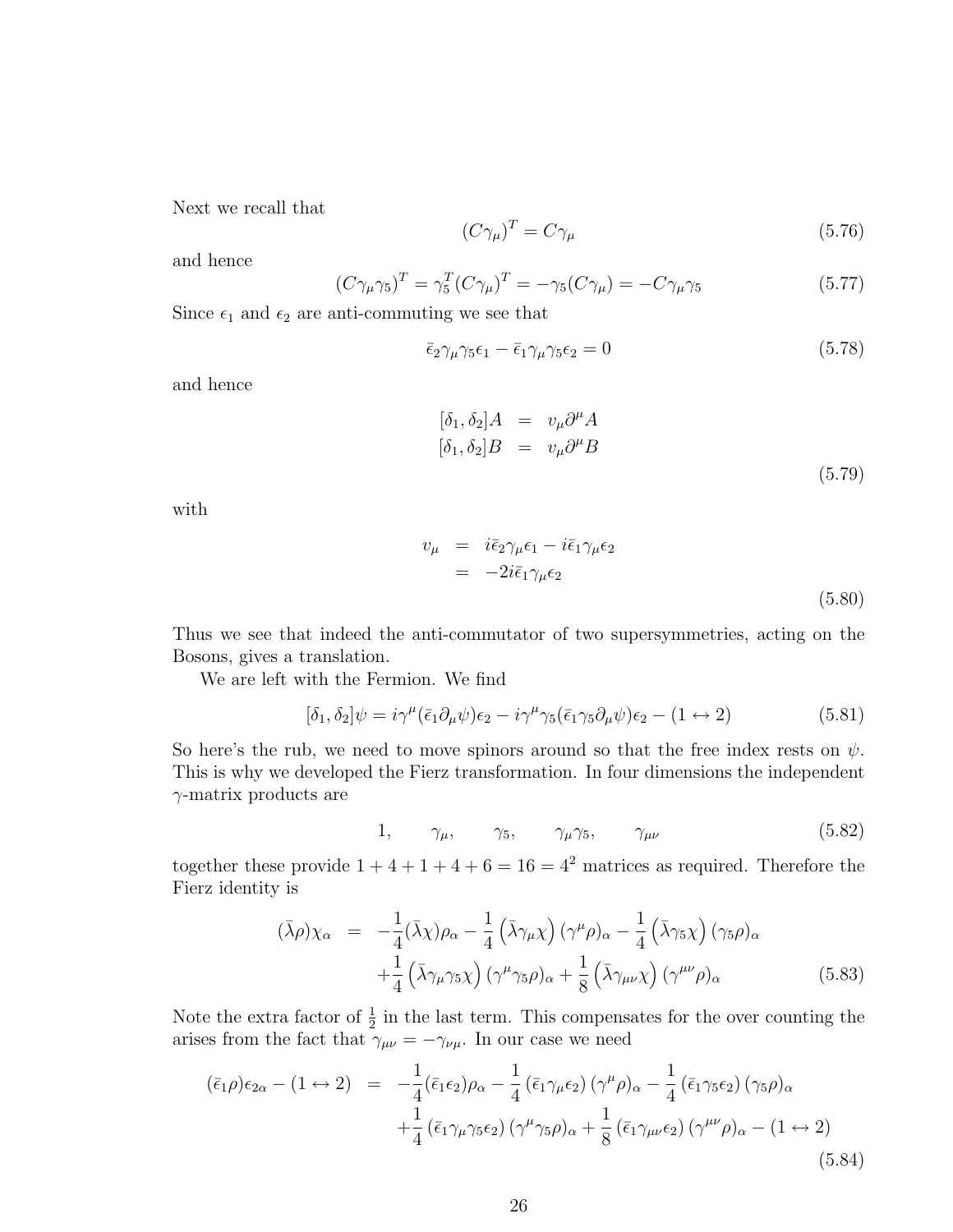where  $\rho = \partial_\mu \psi$  in one case and  $\rho = \gamma_5 \partial_\mu \psi$  in the other. Things simplify because the anti-commutivity of  $\epsilon_1$  and  $\epsilon_2$  implies that we need only keep terms in the expansion for which  $(C\gamma_{\Gamma})^T = C\gamma_{\Gamma}$  and only  $\gamma_{\Gamma} = \gamma_{\mu}, \gamma_{\mu\nu}$  satisfies this. Thus we find

$$
(\bar{\epsilon}_{1}\rho)\epsilon_{2\alpha} - (1 \leftrightarrow 2) = -\frac{1}{2}(\bar{\epsilon}_{1}\gamma_{\mu}\epsilon_{2})(\gamma^{\mu}\rho)_{\alpha} + \frac{1}{4}(\bar{\epsilon}_{1}\gamma_{\mu\nu}\epsilon_{2})(\gamma^{\mu\nu}\rho)_{\alpha}
$$
  

$$
= -\frac{i}{4}v_{\nu}(\gamma^{\nu}\rho)_{\alpha} + \frac{1}{4}\omega_{\nu\lambda}(\gamma^{\nu\lambda}\rho)_{\alpha}
$$
(5.85)

where  $\omega_{\nu\lambda} = \bar{\epsilon}_1 \gamma_{\nu\lambda} \epsilon_2$ . Substituting this back leads to

$$
[\delta_1, \delta_2] \psi = \frac{1}{4} \gamma^{\mu} v_{\nu} \gamma^{\nu} \partial_{\mu} \psi - \frac{i}{4} \gamma^{\mu} \omega_{\nu \lambda} \gamma^{\nu \lambda} \partial_{\mu} \psi - \frac{1}{4} \gamma^{\mu} \gamma_5 v_{\nu} \gamma^{\nu} \gamma_5 \partial_{\mu} \psi + \frac{i}{4} \gamma^{\mu} \gamma_5 \omega_{\nu \lambda} \gamma^{\nu \lambda} \gamma_5 \partial_{\mu} \psi = \frac{1}{2} v_{\nu} \gamma^{\mu} \gamma^{\nu} \partial_{\mu} \psi = \frac{1}{2} v_{\nu} (2 \eta^{\mu \nu} - \gamma^{\nu} \gamma^{\mu}) \partial_{\mu} \psi = v_{\nu} \partial^{\nu} \psi - \frac{1}{2} v_{\nu} \gamma^{\nu} \gamma^{\mu} \partial_{\mu} \psi
$$
 (5.86)

The second term is not correct, *i.e.* it does not correspond to a term in the supersymmetry algebra. However this term vanishes on-shell. Indeed the supersymmetry algebra couldn't have worked off-shell as there is no longer a Bose-Fermi degeneracy.

Thus we see that, on-shell,  $[\delta_1, \delta_2] = v^{\mu} \partial_{\mu}$  or, writing  $\delta = \bar{\epsilon} Q$ ,

$$
\begin{split}\n\bar{\epsilon}_{1}^{\alpha}\bar{\epsilon}_{2}^{\beta}\{Q_{\alpha},Q_{\beta}\} &= 2\bar{\epsilon}_{1}\gamma_{\mu}\epsilon_{2}P^{\mu} \\
&= 2\bar{\epsilon}_{1}^{\alpha}\epsilon_{2\beta}(\gamma_{\mu})_{\alpha}^{\beta}P^{\mu} \\
&= 2\bar{\epsilon}_{1}^{\alpha}\bar{\epsilon}_{2}^{\gamma}C_{\gamma\beta}^{-1}(\gamma_{\mu})_{\alpha}^{\beta}P^{\mu} \\
&= -2\bar{\epsilon}_{1}^{\alpha}\bar{\epsilon}_{2}^{\beta}(\gamma_{\mu}C^{-1})_{\alpha\beta}P^{\mu}\n\end{split} \tag{5.87}
$$

since  $C^{T} = -C$ . Thus we have recovered the formal supersymmetry algebra.

### 5.2 Interactions

Let us now consider an interacting model. We can start by postulating the Lagrangian  $\mathcal{L} = \mathcal{L}_0 + \mathcal{L}_{int}$  with

$$
\mathcal{L}_{int} = -V(A, B) - \frac{i}{2}U_1(A, B)\bar{\psi}\psi + \frac{1}{2}U_2(A, B)\bar{\psi}\gamma_5\psi
$$
 (5.88)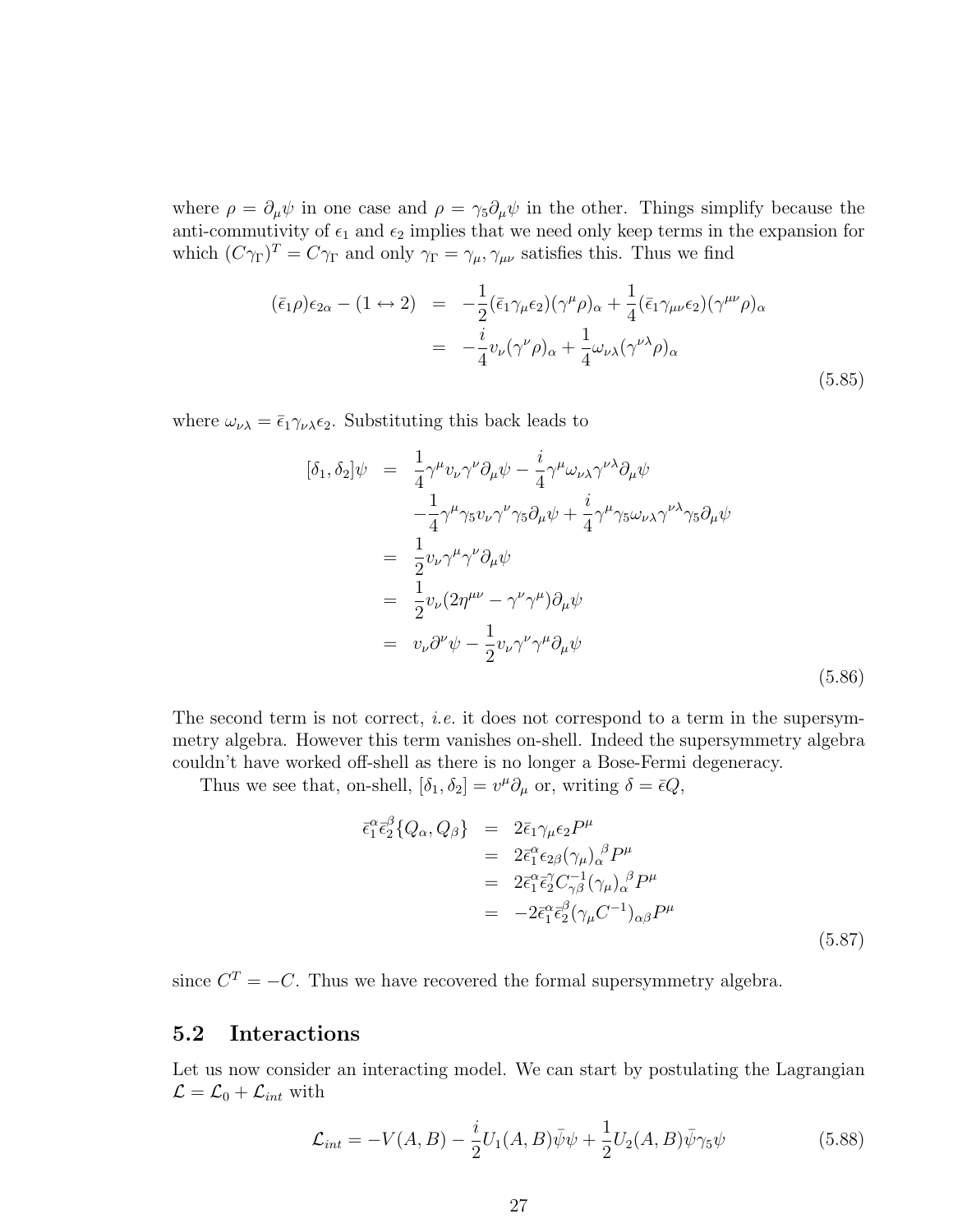and the supersymmetry transformations

$$
\delta A = i\bar{\epsilon}\psi
$$
  
\n
$$
\delta B = -\bar{\epsilon}\gamma_5\psi
$$
  
\n
$$
\delta\psi = \gamma^{\mu}\partial_{\mu}A\epsilon + i\gamma^{\mu}\gamma_5\partial_{\mu}B\epsilon + W_1(A,B)\epsilon + i\gamma_5W_2(A,B)\epsilon
$$
\n(5.89)

It should be clear that the reality of  $\psi$  is preserved provided that  $U_1, U_2$  and  $W_1, W_2$  are real functions. If  $U_1, U_2$  are linear and V quartic polynomials in A and B then our ansatz is the most general one that is compatible with renormalizability. In particular  $\psi$  has mass dimension 3/2 and A, B have mass dimension 1. Therefore  $\epsilon$  has mass dimension  $-1/2$  and it is clear that, without introducing constants with a negative mass dimension, *i.e.* non-renormalizable terms, there can be no modification to  $\delta A$  and  $\delta B$ . However we will not need to assume this to construct an interacting model.

To continue we calculate, ignoring total derivatives and using the last line of (5.67),

$$
\delta \mathcal{L}_0 = \delta' \mathcal{L}_0 \n= -i \bar{\psi} \gamma^{\mu} \partial_{\mu} (W_1 \epsilon + i \gamma_5 W_2 \epsilon) \n= -i \bar{\psi} \gamma^{\mu} \partial_A W_1 \partial_{\mu} A \epsilon - i \bar{\psi} \gamma^{\mu} \partial_B W_1 \partial_{\mu} B \epsilon + \bar{\psi} \gamma^{\mu} \gamma_5 \partial_A W_2 \partial_{\mu} A \epsilon + \bar{\psi} \gamma^{\mu} \gamma_5 \partial_B W_2 \partial_{\mu} B \epsilon
$$
\n(5.90)

where  $\delta' \psi = W_1(A, B) \epsilon + i \gamma_5 W_2(A, B) \epsilon$  corresponds to the additional terms in  $\delta \psi$  that we didn't take into account in the free theory.

Next we consider the variation of  $\mathcal{L}_{int}$ . Up to terms that are linear in the Fermions we find

$$
\delta_1 \mathcal{L}_{int} = -i \partial_A V \bar{\psi} \epsilon + \partial_B V \bar{\psi} \gamma_5 \epsilon \n- i \bar{\psi} U_1 (\gamma^{\mu} \partial_{\mu} A + i \gamma^{\mu} \gamma_5 \partial_{\mu} B + W_1 \epsilon + i \gamma_5 W_2 \epsilon) \n+ \bar{\psi} U_2 \gamma_5 (\gamma^{\mu} \partial_{\mu} A + i \gamma^{\mu} \gamma_5 \partial_{\mu} B + W_1 \epsilon + i \gamma_5 W_2 \epsilon)
$$
\n(5.91)

where in the first line we have used the fact that, for Majorana spinors,  $\bar{\epsilon}\psi = \bar{\psi}\epsilon$  and  $\bar{\epsilon}\gamma_5 \psi = \bar{\psi}\gamma_5 \epsilon.$ 

Let us start with the linear terms. Note that we must have  $\delta' \mathcal{L}_0 + \delta_1 \mathcal{L}_{int} = 0$  since the remaining terms are cubic in  $\psi$  and these must vanish separately. We can simply arrange for the various linear terms to cancel which leads to the equations

$$
0 = -\partial_A V - U_1 W_1 + U_2 W_2
$$
  
\n
$$
0 = \partial_B V + U_1 W_2 + U_2 W_1
$$
  
\n
$$
0 = -\partial_A W_1 - U_1
$$
  
\n
$$
0 = -\partial_B W_1 - U_2
$$
  
\n
$$
0 = \partial_A W_2 - U_2
$$
  
\n
$$
0 = \partial_B W_2 + U_1
$$
  
\n(5.92)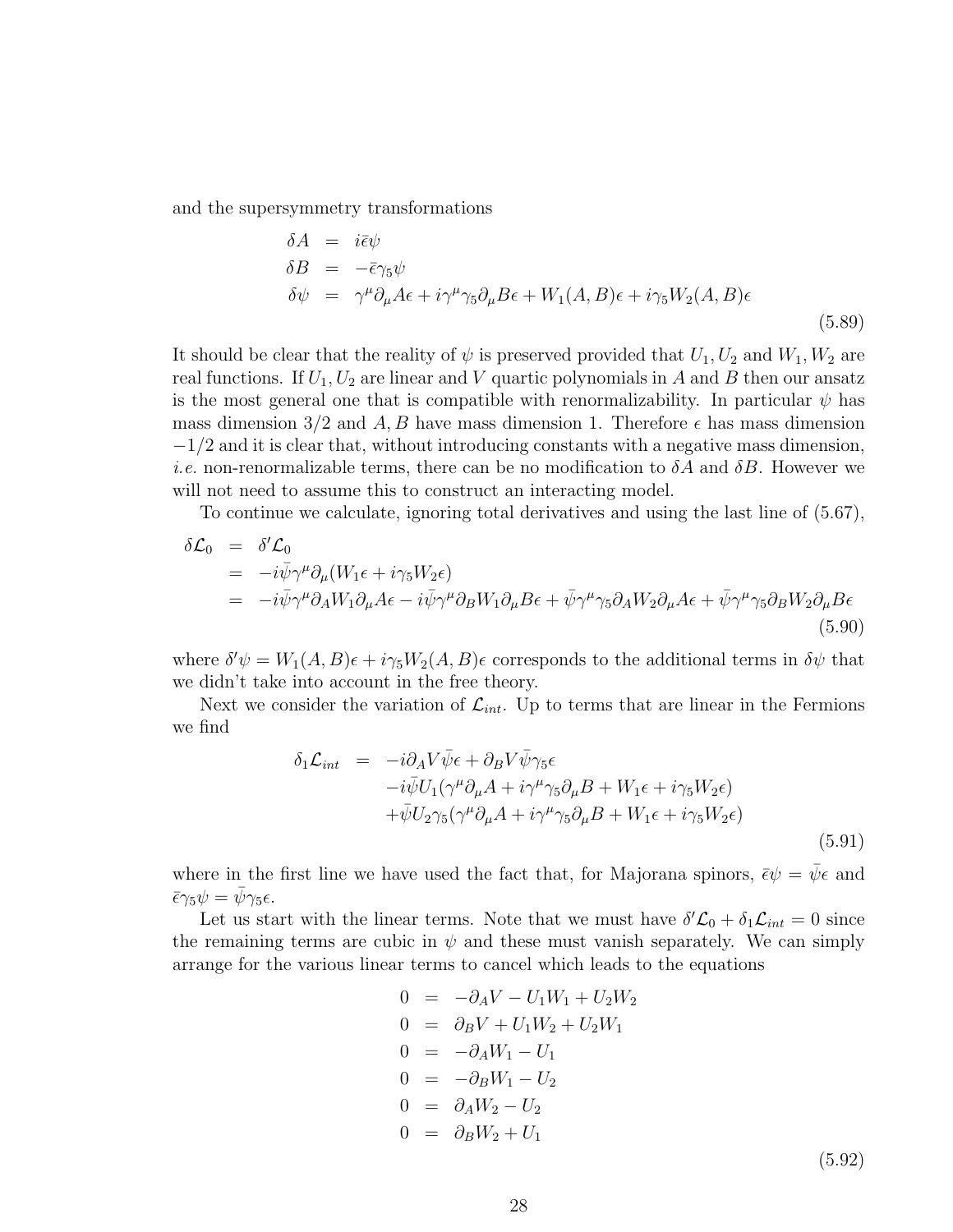The middle two equations tell us that

$$
U_1 = -\partial_A W_1 \qquad U_2 = -\partial_B W_1 \tag{5.93}
$$

whereas the last two equations imply  $U_1 = -\partial_B W_2$ ,  $U_2 = \partial_A W_2$ . This is only consistent if

$$
\partial_A W_1 = \partial_B W_2 \qquad \partial_B W_1 = -\partial_A W_2 \tag{5.94}
$$

This should be familiar as the Cauchy-Riemann equations. If we write  $Z = A + iB$  then we see that  $W = W_1 + iW_2$  is a holomorphic function of Z.

The first two equations now become

$$
\partial_A V = \partial_A W_1 W_1 + \partial_A W_2 W_2 \qquad \partial_B V = \partial_B W_2 W_2 + \partial_B W_1 W_1 \tag{5.95}
$$

which integrates to give

$$
V = \frac{1}{2}(W_1^2 + W_2^2)
$$
\n(5.96)

where we have, without loss of generality, set the integration constant to zero.

Lastly we must consider the cubic terms

$$
\delta_3 \mathcal{L}_{int} = \frac{1}{2} (\bar{\psi}\psi) \partial_A U_1 \bar{\epsilon}\psi + \frac{i}{2} (\bar{\psi}\psi) \partial_B U_1 \bar{\epsilon}\gamma_5\psi + \frac{i}{2} (\bar{\psi}\gamma_5\psi) \partial_A U_2 \bar{\epsilon}\psi - \frac{1}{2} (\bar{\psi}\gamma_5\psi) \partial_B U_2 \bar{\epsilon}\gamma_5\psi
$$
\n(5.97)

Again we need to use the Fierz rearrangement (5.83) but this time with we require that  $(C\gamma_{\Gamma})^T = -(C\gamma_{\Gamma})^T$  and so

$$
(\bar{\psi}\psi)\psi = -\frac{1}{4}(\bar{\psi}\psi)\psi - \frac{1}{4}(\bar{\psi}\gamma_5\psi)\gamma_5\psi + \frac{1}{4}(\bar{\psi}\gamma_\mu\gamma_5\psi)\gamma^\mu\gamma_5\psi
$$
  
\n
$$
(\bar{\psi}\psi)\gamma_5\psi = -\frac{1}{4}(\bar{\psi}\gamma_5\psi)\psi - \frac{1}{4}(\bar{\psi}\psi)\gamma_5\psi - \frac{1}{4}(\bar{\psi}\gamma_\mu\gamma_5\psi)\gamma^\mu\psi
$$
  
\n
$$
(\bar{\psi}\gamma_5\psi)\psi = -\frac{1}{4}(\bar{\psi}\psi)\gamma_5\psi - \frac{1}{4}(\bar{\psi}\gamma_5\psi)\psi + \frac{1}{4}(\bar{\psi}\gamma_\mu\gamma_5\psi)\gamma^\mu\psi
$$
  
\n
$$
(\bar{\psi}\gamma_5\psi)\gamma_5\psi = -\frac{1}{4}(\bar{\psi}\gamma_5\psi)\gamma_5\psi - \frac{1}{4}(\bar{\psi}\psi)\psi - \frac{1}{4}(\bar{\psi}\gamma_\mu\gamma_5\psi)\gamma^\mu\gamma_5\psi
$$
\n(5.98)

Substituting the fourth line into the first leads to

$$
(\bar{\psi}\psi)\psi = -\frac{1}{5}(\bar{\psi}\gamma_5\psi)\gamma_5\psi + \frac{1}{5}(\bar{\psi}\gamma_\mu\gamma_5\psi)\gamma^\mu\gamma_5\psi
$$
  
= 
$$
-\frac{1}{5}\left(-\frac{1}{5}(\bar{\psi}\psi)\psi + \frac{1}{5}(\bar{\psi}\gamma_\mu\gamma_5\psi)\gamma^\mu\gamma_5\psi\right) + \frac{1}{5}(\bar{\psi}\gamma_\mu\gamma_5\psi)\gamma^\mu\gamma_5\psi
$$
(5.99)

hence

$$
(\bar{\psi}\psi)\psi = \frac{1}{4}(\bar{\psi}\gamma_{\mu}\gamma_{5}\psi)\gamma^{\mu}\gamma_{5}\psi
$$
\n(5.100)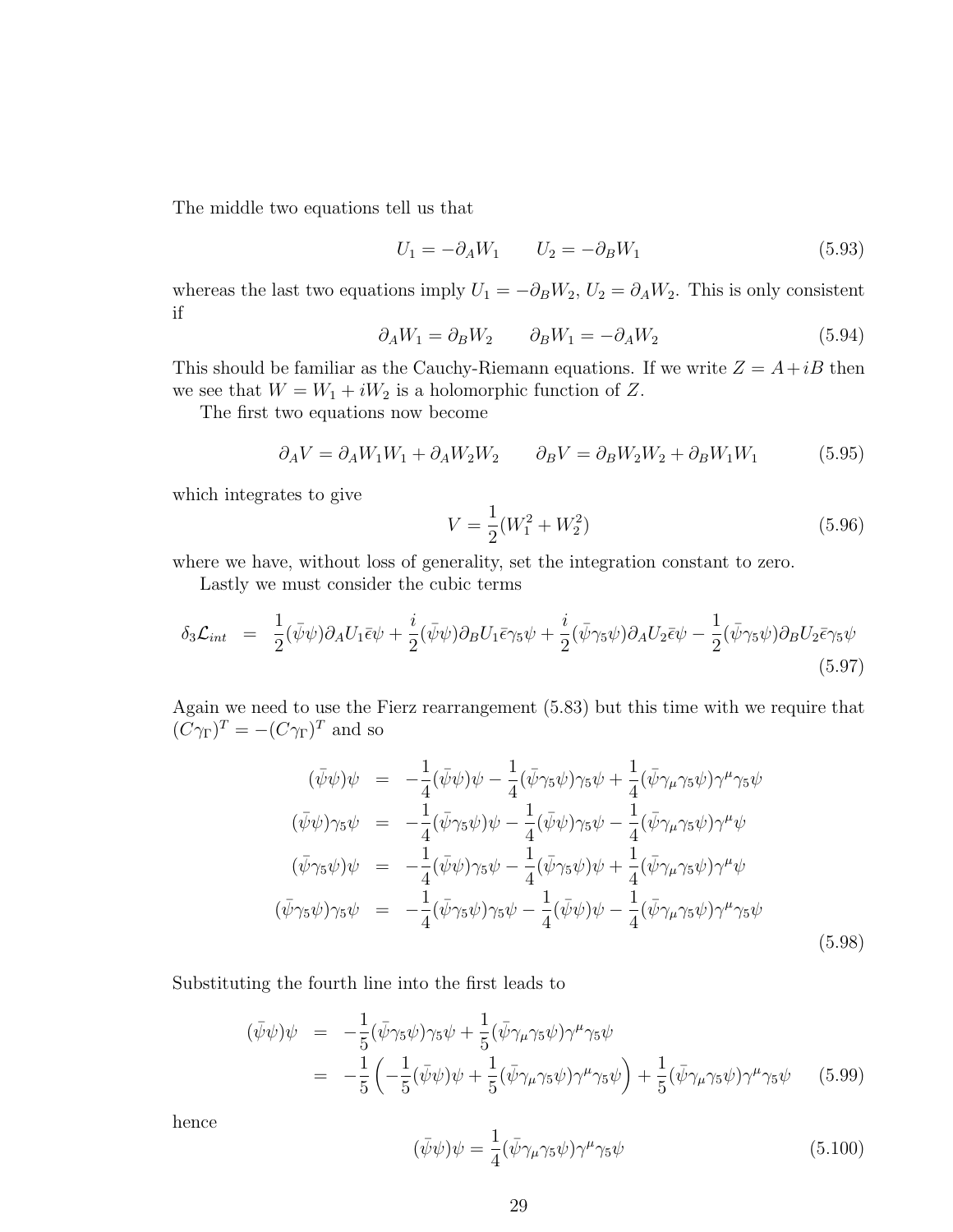Substituting this into the fourth equation gives

$$
(\bar{\psi}\gamma_5\psi)\gamma_5\psi = -\frac{1}{4}(\bar{\psi}\gamma_\mu\gamma_5\psi)\gamma^\mu\gamma_5\psi\tag{5.101}
$$

So in particular  $(\bar{\psi}\gamma_5\psi)\gamma_5\psi = -(\bar{\psi}\psi)\psi$ . Similarly (the calculation is formally the same) one finds  $(\bar{\psi}\gamma_5\psi)\psi = -(\bar{\psi}\psi)\gamma_5\psi.$ 

So all this, once substituted into the condition  $\delta_3\mathcal{L}_{int}=0$ , implies

$$
\partial_A U_1 = -\partial_B U_2 \qquad \partial_A U_2 = \partial_B U_1 \tag{5.102}
$$

but these equations are automatically true as a consequence of the previous constraint that W is a holomorphic function of Z. Well that was a lot of work for nothing! Except that we have now completely established the supersymmetry of the following action

$$
\mathcal{L} = -\frac{1}{2}\partial_{\mu}A\partial^{\mu}A - \frac{1}{2}\partial_{\mu}B\partial^{\mu}B - \frac{i}{2}\bar{\psi}\gamma^{\mu}\partial_{\mu}\psi
$$
  

$$
-\frac{1}{2}(W_1^2 + W_2^2) + \frac{i}{2}\bar{\psi}\partial_A W_1\psi - \frac{1}{2}\bar{\psi}\gamma_5\partial_B W_1\psi
$$
(5.103)

under the transformations (5.89), provided that  $W_1 + iW_2$  is a holomorphic function of  $A + iB$ . It is remarkable that a holomorphic structure has emerged, seemingly out of nowhere. This fact is at the heart of why supersymmetry is so powerful in quantum field theory. The holomorphic function  $W$  defined, up to an irrelevant constant, by

$$
\frac{\partial \mathcal{W}}{\partial Z} = W \tag{5.104}
$$

is called the superpotential and plays very important role in four-dimensional supersymmetric theories. We see that each choice of W determines all the interactions in the supersymmetric Wess-Zumino model.

Note that since  $W$  is holomorphic its image is the entire complex plane, with the exception of some isolated points. Therefore, even if W never vanishes it must come arbitrarily close to zero. Thus although it is possible to spontaneously break supersymmetry, for example by takeing  $W = 1/Z$ , there will always be, in some sense, a supersymmetric vacuum at infinity which the system will eventually roll towards (perhaps by tunneling out of a non-supersymmetric vacuum with positive energy).

**Problem:** Examine the closure of  $(5.89)$  to reproduce the supersymmetry algebra onshell. In so doing deduce the Fermion equation of motion as well as the conditions

$$
\partial_A W_1 = \partial_B W_2 \qquad \partial_B W_1 = -\partial_A W_2 \tag{5.105}
$$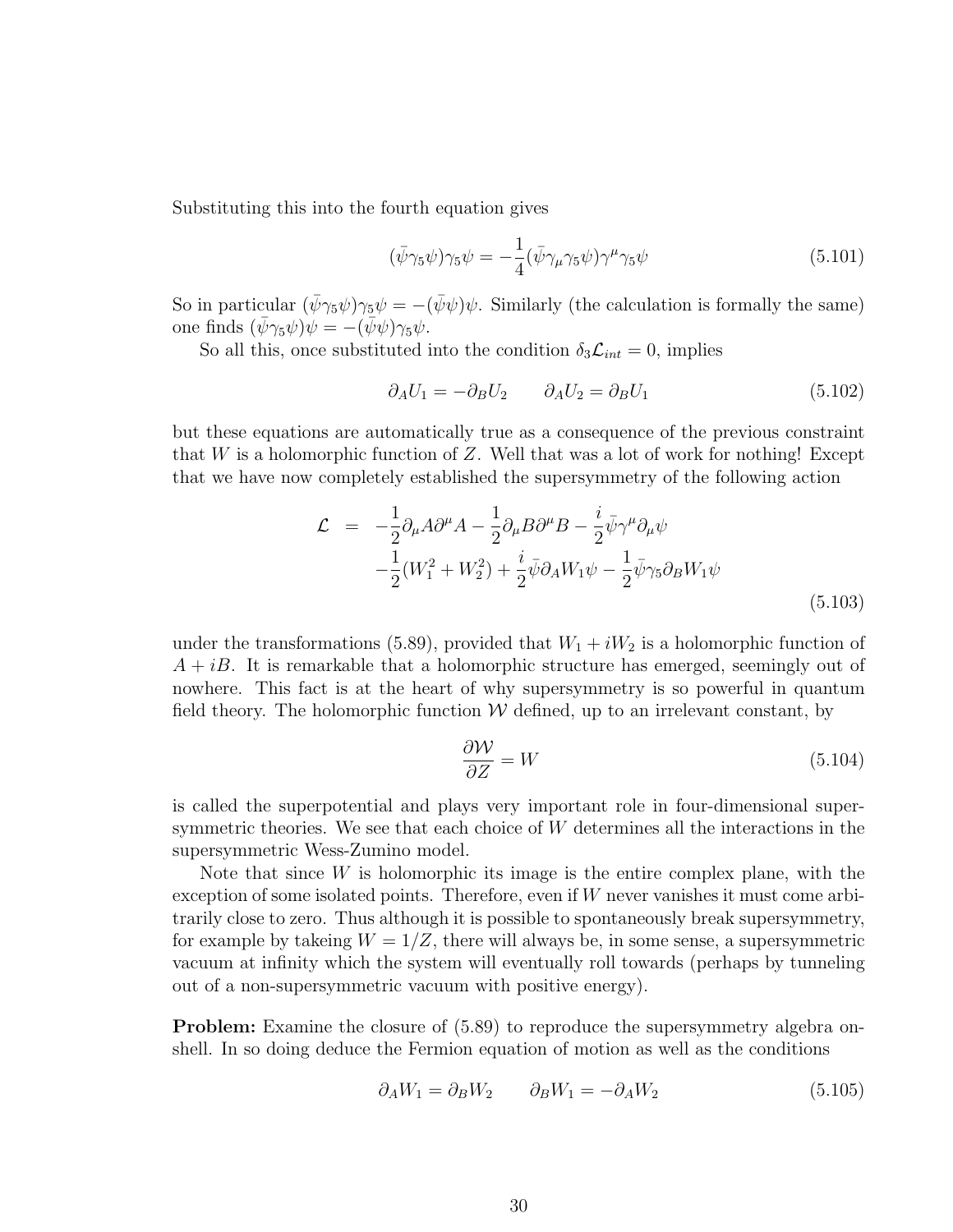### 6 Extended Supersymmetry

### 6.1 The Extended Superalgebra and it's Representation

Up to this point we have been considering the so-called  $N = 1$  supersymmetry algebra. This means that there is a single supersymmetry generator  $Q_{\alpha}$ . However it is possible to have multiple supersymmetry generators  $Q^I_\alpha$  where  $I = 1, ..., N$ . The superalgebra now takes the form

$$
\{Q_{\alpha}^{I}, Q_{\beta}^{J}\} = -2\delta^{IJ} (\gamma^{\mu} C^{-1})_{\alpha\beta} P_{\mu}
$$
\n(6.106)

in addition to all the terms involving the Poincare generators. This is just  $N$  direct copies of the minimal  $N = 1$  superalgebra and is called the N-extended super-Poincare algebra. Again, technically this form for the algebra is specific to Majorana Spinors but in spirit it applies more generally.

Let us repeat the analysis above to determine the representations of extended supersymmetry. We start with the massive case with no central charges. Going to the rest frame we find

$$
\{Q^I_{\alpha}, Q^J_{\beta}\} = 2\delta^{IJ}\delta_{\alpha\beta}m\tag{6.107}
$$

Rescaling by  $m^{\frac{1}{2}}$  will lead to a Clifford algebra in  $2^{[D]/2}N$  dimensions. Thus the representations have the same structure as in the  $N = 1$  case only much larger and are called long representations.

Similarly for the massless case one finds

$$
\{Q_{\alpha}^{I}, Q_{\beta}^{J}\} = 2\delta^{IJ} E(1 + \gamma_{01})_{\alpha\beta} \tag{6.108}
$$

which will give a Clifford algebra in  $\frac{1}{2}2^{[D]/2}N$  dimensions.

For example in four dimensions and  $N = 2$  supersymmetry for massive states one finds a Clifford algebra in 8 dimensions and hence  $2^4 = 16$  states, 8 of which are Bosons and the other 8 Fermions (again this is on shell). In the massless case one finds a Clifford algebra in 4 dimensions and hence  $2^2 = 4$  states. Again these states may have to be supplemented by their CPT conjugates.

### 6.2 The Wess-Zumino Model in Two-Dimensions

Extended supersymmetry and central charges can occur in all spacetime dimensions up to ten. However since we wish to keep things simple in this course and only consider supersymmetric theories with scalars and Fermions (and cannonical kinetic terms) we must go to lower dimensions. Why? Well it turns out that demanding that the Wess-Zumino model in four dimensions admits  $N = 2$  supersymmetry implies that there are no interactions, at most one can add a mass term. There are however interesting and important theories, so-called  $\sigma$ -models, where the kinetic terms are non-standard and interactions can be introduced. The study of these beautiful models would make for a course in itself.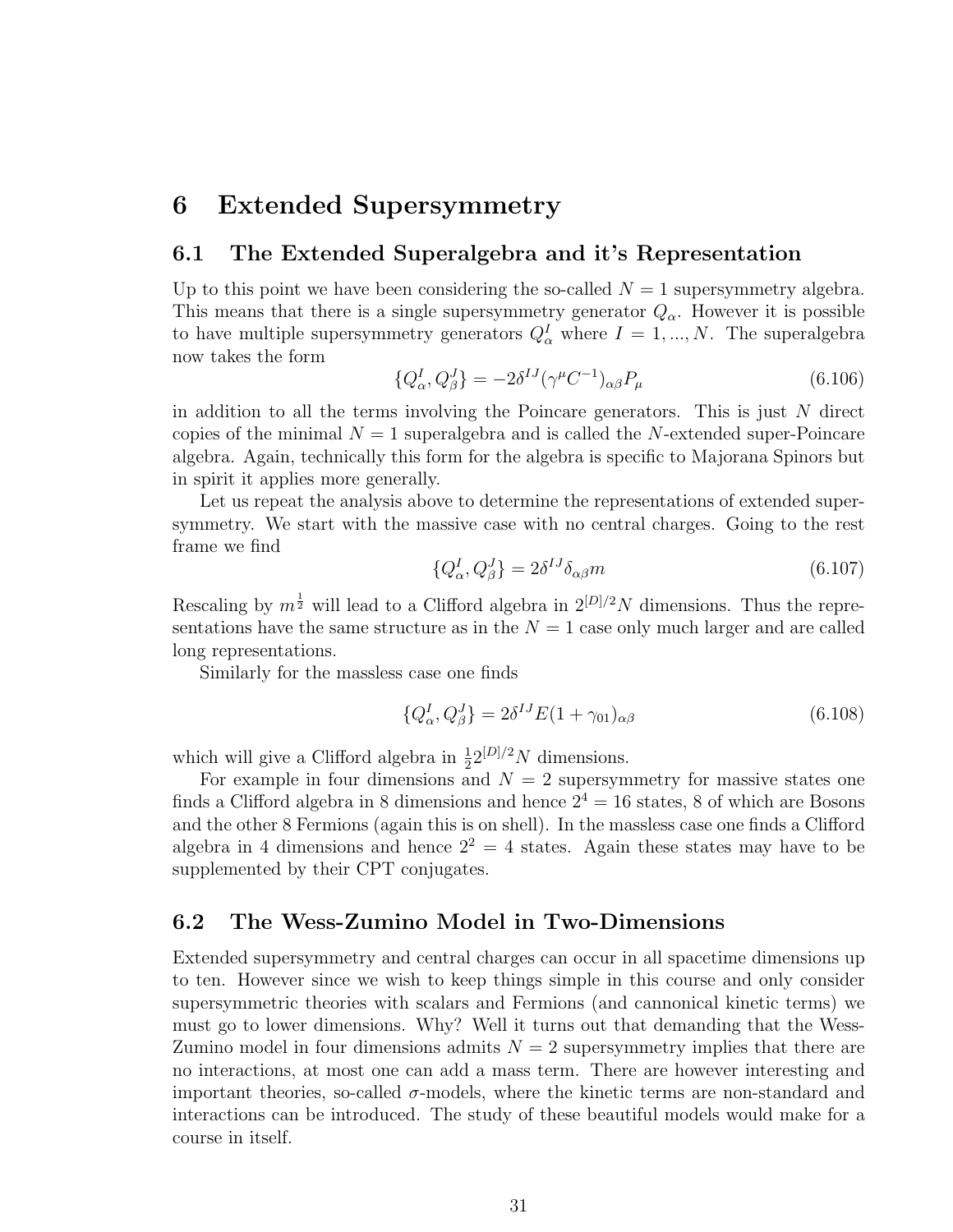To start we can simply dimensionally reduce the four-dimensional Wess-Zumino model to a lower dimension, say  $D = 2$  (this is the most popular dimension that is less than four). What do we mean by this? It is clear that the four-dimensional Poincare algebra also contains a two-dimesional Poincare subalgebra. By restricting states that carry no momentum along  $x^2$  and  $x^3$  one breaks the four-dimensional Poincare algebra to such a two-dimesional Poincare subalgebra. In other words we simply assume that A, B and  $\psi$  are functions of  $x^0$  and  $x^1$  but not  $x^2$  and  $x^3$ . This is dimensional reduction. Clearly this will not affect supersymmetry. However Majorana spinors in four dimensions have four degrees of freedom whereas those in two dimensions have two. Thus a single spinor in four dimensions reduces to two spinors in two dimensions. In other words if we dimensionally reduce our Wess-Zumino Lagrangian to two-dimensions it will be invariant under two supersymmetries.

The reduced Lagrangian is simply

$$
\mathcal{L} = -\frac{1}{2}\partial_{\mu}A\partial^{\mu}A - \frac{1}{2}\partial_{\mu}B\partial^{\mu}B - \frac{i}{2}\bar{\psi}\gamma^{\mu}\partial_{\mu}\psi
$$
  

$$
-\frac{1}{2}(W_1^2 + W_2^2) + \frac{i}{2}\bar{\psi}\partial_A W_1\psi - \frac{1}{2}\bar{\psi}\gamma_5\partial_B W_1\psi
$$
(6.109)

where now  $\mu = 1, 2$  only, *i.e.* all we have done is set  $\partial_2 = \partial_3 = 0$ ! However this is not the best way to write things because the spinor indices are  $\alpha, \beta = 1, 2, 3, 4$  whereas in two dimensions spinor indicies should be  $\alpha, \beta = 1, 2$ , in other words we do not have irreducible representations of the Clifford algebra. To this end we write  $(cf(3.18))$ 

$$
\gamma_{\mu} = 1 \otimes \gamma_{\mu} \n\gamma_{5} = \sigma_{2} \otimes \sigma_{3} \n\epsilon = \eta_{I} \otimes \epsilon^{I} \n\psi = \eta_{I} \otimes \psi^{I}
$$
\n(6.110)

Note that we have also denoted the two-dimensional  $\gamma$ -matrices by  $\gamma_{\mu}$  *i.e.*  $\gamma_0 = i\sigma^2$ ,  $\gamma_1 = \sigma_1$ . It should be clear from the context what we mean. In addition  $\eta_I$ ,  $I = 1, 2$  are a basis of (commuting) spinors in two Euclidean dimensions. Explicitly we will take

$$
\eta_1 = \begin{pmatrix} 1 \\ 0 \end{pmatrix} \qquad \eta_2 = \begin{pmatrix} 0 \\ 1 \end{pmatrix} \tag{6.111}
$$

We now have

$$
\bar{\psi} = \eta_J^T \otimes (\psi^J)^T \gamma_0 = \eta_J^T \otimes \bar{\psi}^J \qquad \bar{\psi} \gamma_5 = \eta_J^T \sigma_2 \otimes (\psi^J)^T \rho_0 \sigma_3 = \eta_J^T \sigma_2 \otimes \bar{\psi}^J \gamma_3 \qquad (6.112)
$$

where on the right hand side of these equations we have take a bar to denote the Dirac conjugate in two dimensions and replaced  $\sigma_3$  with the two-dimensional chirality operator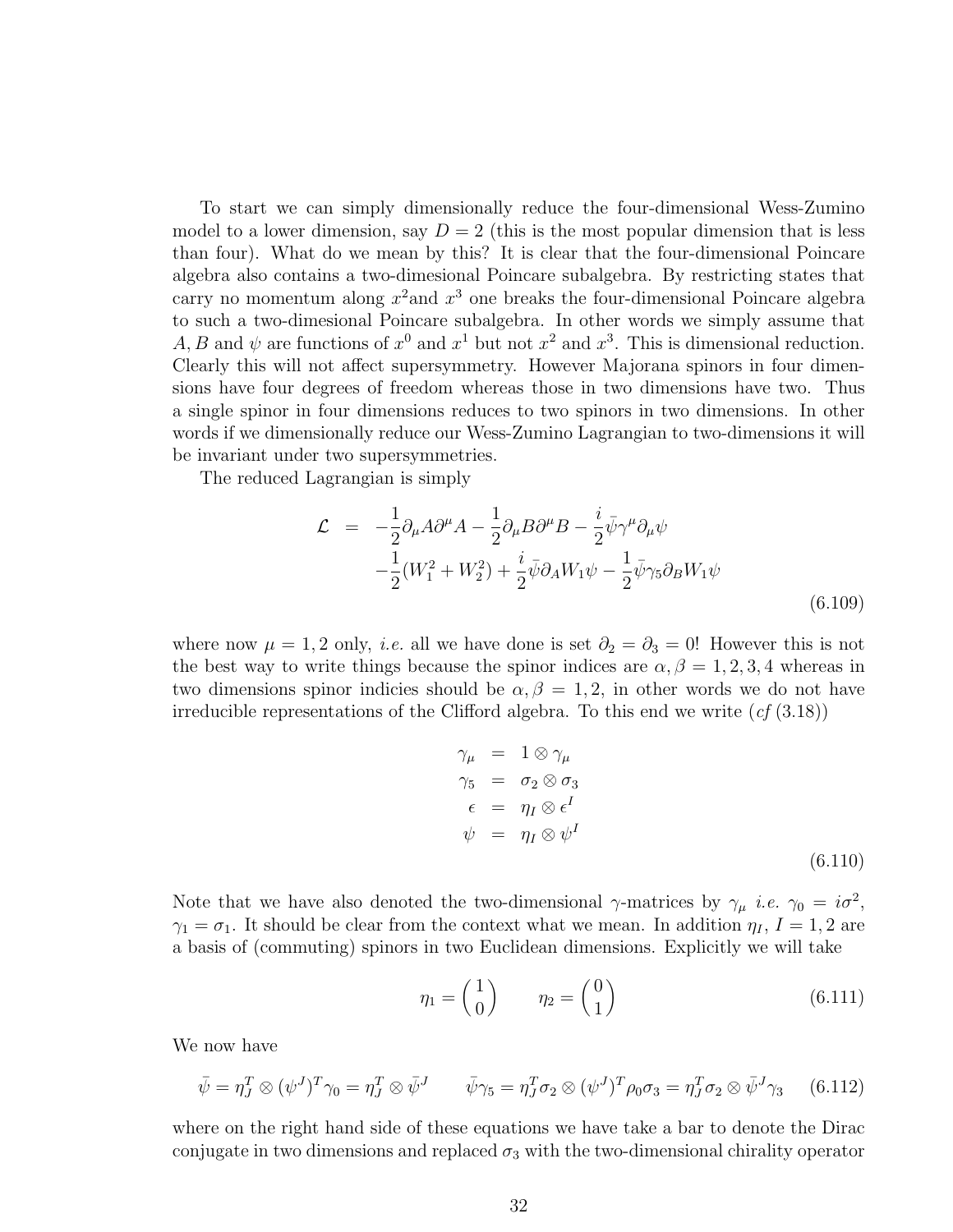$\gamma_3$  (again not to be confused with  $\gamma_3$  of the four-dimensional Clifford algebra. Thus we find

$$
\begin{aligned}\n\bar{\psi}\psi &= (\eta_I^T \eta_J) \bar{\psi}^I \psi^J \\
&= \delta_{IJ} \bar{\psi}^I \psi^J \\
\bar{\psi}\gamma_5 \psi &= (\eta_I^T \sigma_2 \eta_J) \bar{\psi}^I \gamma_3 \psi^J \\
&= -i \varepsilon_{IJ} \bar{\psi}^I \gamma_3 \psi^J\n\end{aligned} \tag{6.113}
$$

so that the Lagrangian can be written in terms of two-dimensional spinors as

$$
\mathcal{L} = -\frac{1}{2}\partial_{\mu}A\partial^{\mu}A - \frac{1}{2}\partial_{\mu}B\partial^{\mu}B - \frac{i}{2}\delta_{IJ}\bar{\psi}^{I}\gamma^{\mu}\partial_{\mu}\psi^{J}
$$
  

$$
-\frac{1}{2}(W_{1}^{2} + W_{2}^{2}) + \frac{i}{2}\delta_{IJ}\bar{\psi}^{I}\partial_{A}W_{1}\psi^{J} + \frac{i}{2}\varepsilon_{IJ}\bar{\psi}^{I}\gamma_{3}\partial_{B}W_{1}\psi^{J}
$$
(6.114)

Problem: Show that the four-dimensional supersymmetries

$$
\delta A = i\bar{\epsilon}\psi
$$
  
\n
$$
\delta B = -\bar{\epsilon}\gamma_5\psi
$$
  
\n
$$
\delta\psi = \gamma^{\mu}\partial_{\mu}A\epsilon + i\gamma^{\mu}\gamma_5\partial_{\mu}B\epsilon + W_1\epsilon + \gamma_5W_2\epsilon
$$
\n(6.115)

become

$$
\delta A = i\delta_{IJ}\bar{\epsilon}^I \psi^J
$$
  
\n
$$
\delta B = i\epsilon_{IJ}\bar{\epsilon}^I \gamma_3 \psi^J
$$
  
\n
$$
\delta \psi^I = \gamma^\mu \epsilon^I \partial_\mu A + \epsilon^I_{\ J} \gamma^\mu \gamma_3 \epsilon^J \partial_\mu B + W_1 \epsilon^I + \epsilon^I_{\ J} W_2 \gamma_3 \epsilon^J
$$
\n(6.116)

in two dimensions, where now the  $\gamma$ -matices are those of two dimensions. Note that we freely raise and lower  $I, J$  indices according to convenience.

From the two dimensional point of view this Lagrangian has  $N = 2$  supersymmetry. By construction the supersymmetry algebra of this Lagrangian is the same the fourdimensional one

$$
[\delta_1, \delta_2] = 2\bar{\epsilon}_1 \gamma_\mu \epsilon_2 P^\mu \tag{6.117}
$$

Noting that, in terms of two-dimensional spinors,

$$
[\delta_1, \delta_2] = \bar{\epsilon}_{I1}^{\alpha} \bar{\epsilon}_{I2}^{\alpha} \{ Q_{\alpha}^{I}, Q_{\beta}^{J} \}
$$
\n(6.118)

and

$$
2\bar{\epsilon}_{1}\gamma_{\mu}\epsilon_{2}P^{\mu} = 2(\eta_{I}^{T}\eta_{J})\bar{\epsilon}_{1}^{I}\gamma_{\mu}\epsilon_{2}^{J}P^{\mu} = 2\delta^{IJ}\bar{\epsilon}_{1}^{I}\gamma_{\mu}\epsilon_{2}^{J}P^{\mu}
$$
(6.119)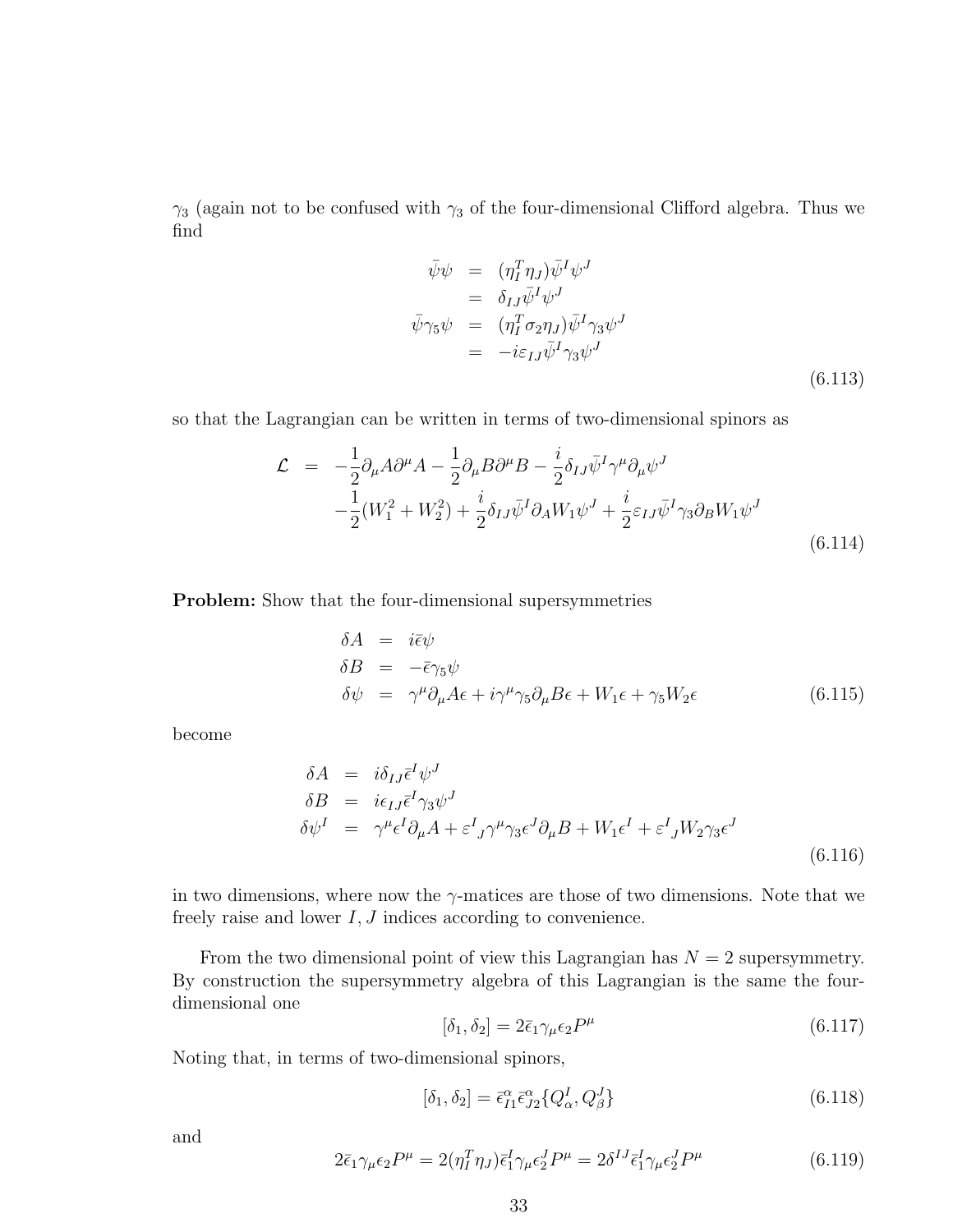we see that

$$
\begin{split}\n\bar{\epsilon}_{I1}^{\alpha}\bar{\epsilon}_{J2}^{\alpha}\{Q_{\alpha}^{I},Q_{\beta}^{J}\} &= 2\delta^{IJ}\bar{\epsilon}_{1}^{I}\gamma_{\mu}\epsilon_{2}^{J}P^{\mu} \\
&= 2\delta^{IJ}\bar{\epsilon}_{1I}^{\alpha}\epsilon_{2J\beta}(\gamma_{\mu})_{\alpha}^{\ \beta}P^{\mu} \\
&= 2\delta^{IJ}\bar{\epsilon}_{1I}^{\alpha}\bar{\epsilon}_{2J}^{\gamma}C_{\gamma\beta}^{-1}(\gamma_{\mu})_{\alpha}^{\ \beta}P^{\mu} \\
&= -2\delta^{IJ}\bar{\epsilon}_{I1}^{\alpha}\bar{\epsilon}_{2J}^{\beta}(\gamma_{\mu}C^{-1})_{\alpha\beta}P^{\mu}\n\end{split} \tag{6.120}
$$

which is indeed the  $N = 2$  superalgebra.

Note that we find two Bosons and two Fermions in agreement with the counting of states above  $2^{[2]/2 \cdot 2} = 4$ . This is not the most minimal supersymmetric model in two dimensions. Since Majorana spinors have two real components in two dimension the minimal  $N = 1$  representation would just have  $2^{[2]/2} = 2$  states: a Fermion and a Boson.

**Problem:** Construct a minimal  $N = 1$  supersymmetric model in two dimensions by truncating the  $N = 2$  two-dimensional Wess-Zumino model. In particular show that it is consistent to set  $W_2 = B = \psi^2 = 0$  and still preserve the supersymmetry generated by  $\epsilon^1$  (don't worry about the condition that W is holomorphic, this condition arises by demanding  $N = 2$  supersymmetry in two dimensions).

### 7 Central Extensions and BPS Soliton States

### 7.1 Central Charges

Extended (and in some cases just  $N = 1$ ) superalgebras naturally admit additional generators  $Z_{\alpha\beta}^{IJ}$  such that

$$
\{Q_{\alpha}^{I}, Q_{\beta}^{J}\} = -2\delta^{IJ}(\gamma^{\mu}C^{-1})_{\alpha\beta}P_{\mu} + Z_{\alpha\beta}^{IJ}
$$
\n(7.121)

As always, technically this form for the algebra is specific to Majorana Spinors but in spirit it applies more generally. The second term is known as a central charge. It must be symmetric under the simultaneous transformation  $\alpha \leftrightarrow \beta$  and  $I \leftrightarrow J$ . The central charges are also traceless. Therefore it splits up into a piece that is symmetric in both indices and a piece that is anti-symmetric in both indices:

$$
Z_{\alpha\beta}^{IJ} = U_{(\alpha\beta)}^{(IJ)} + iV_{[\alpha\beta]}^{[IJ]}
$$
\n(7.122)

The word 'central' refers to the fact that the (Bosonic) generators  $U_{\alpha\beta}^{IJ}$  and  $V_{\alpha\beta}^{IJ}$  commute with all other generators

$$
[U_{\alpha\beta}^{IJ}, \text{anything}] = 0 \qquad [V_{\alpha\beta}^{IJ}, \text{anything}] = 0 \tag{7.123}
$$

Actually this too can be generalized, for example in ten and eleven-dimensional supergravity one finds 'central' charges that break some of the Poincare symmetry. These are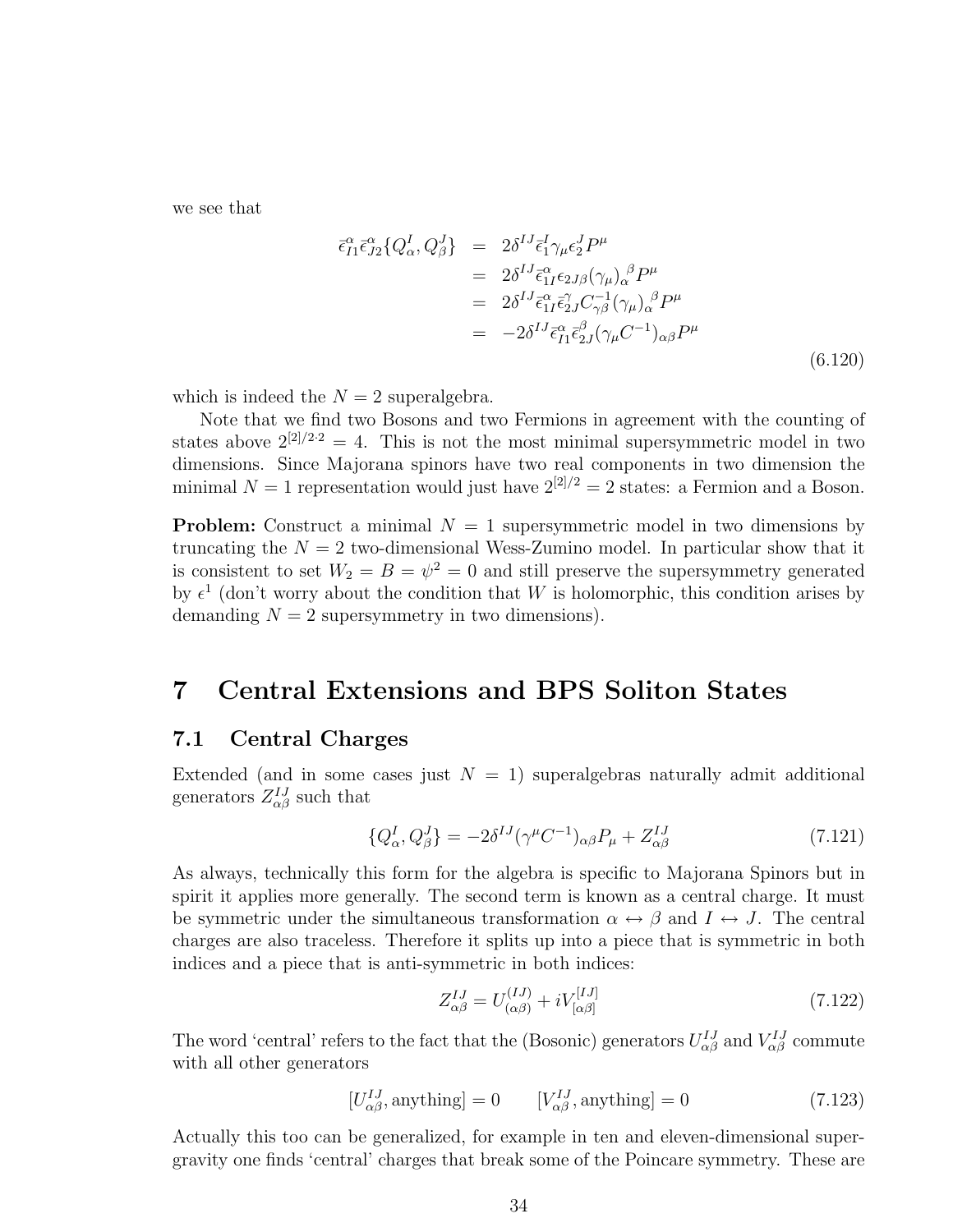carried by *p*-branes which are extended objects in spacetime with  $p$  spatial dimensions. They preserve half of the supersymmetry and a subalgebra of the full Poincare algebra that generates Poincare symmetries in the  $(p+1)$  dimensions of their worldvolumes.

Without central charges a massive state cannot preserve any of the supersymmetries. To see this suppose that  $\bar{\epsilon}_I^{\alpha} Q_{\alpha}^I | susy \rangle = 0$  for some  $\epsilon_{\alpha}^I$  (which is commuting) then from the algebra we see that, in the rest frame,

$$
0 = \bar{\epsilon}_I^{\alpha} < susy \left| \{ Q_\alpha^I, Q_\beta^J \} \right| susy \rangle = 2M \bar{\epsilon}_J^{\beta} < susy|susy \rangle \tag{7.124}
$$

where we have used the fact that  $\bar{\epsilon}_I^{\alpha} Q_{\alpha}^I$  will either annihilate  $|susy>$  from the left or from the right. In the massless case we see that this is possible provided that  $\bar{\epsilon}^I(1+\gamma_{01})=0$ *i.e.*  $\gamma_{01} \epsilon = \epsilon$ .

However central charges offer a way out of this. Since  $Z_{\alpha\beta}^{IJ}$  is Hermitian we can find a commuting spinor  $\bar{\epsilon}_J^{\alpha}$  such that  $\bar{\epsilon}_J^{\alpha} Z_{\alpha\beta}^{IJ} = z \bar{\epsilon}_{\beta}^I$ . Then we see that, in the rest frame,

$$
\{Q, Q\} = 2QQ^2 = 2M|\epsilon|^2 + z|\epsilon|^2 \tag{7.125}
$$

where  $Q = \bar{\epsilon}_I^{\alpha} Q_{\alpha}^I$  and  $|\bar{\epsilon}|^2 = \delta_{\alpha\beta} \delta^{IJ} \bar{\epsilon}_I^{\alpha} \bar{\epsilon}_J^{\beta}$  $\beta$ . Note that we take  $\bar{\epsilon}_I^{\alpha}$  to be an ordinary commuting spinor so that  $|\bar{\epsilon}|^2 \geq 0$ . Now take the expectation value of this expression

$$
\langle state|Q^2|state\rangle = (M + \frac{1}{2}z)|\bar{\epsilon}|^2 \langle state|state\rangle \tag{7.126}
$$

The left hand side is positive definite and vanishes iff  $Q|state\rangle = \bar{\epsilon}_I^{\alpha} Q_{\alpha}^I|state\rangle = 0.$ Therefore we see that  $M \geq -\frac{1}{2}z$ . Since  $Z_{\alpha\beta}^{IJ}$  is traceless there are equal number of positive and negative eigenvalues z hence we learn that

$$
M \ge \frac{1}{2}|z|\tag{7.127}
$$

with equality iff  $Q|state\rangle = \bar{\epsilon}_I^{\alpha} Q_{\alpha}^I |state\rangle = 0$ , *i.e.* iff the state preserves some of the supersymmetries.

Let us now consider the effect of turning on central charges on the representations of extended supersymmetry. Generically there is no effect, one will still find an algebra that is isomorphic to the appropriate Clifford algebra in  $2^{[D/2]}N$  dimensions with  $2^{\frac{1}{2}2^{[D/2]}N}$ states. However there are special cases where the eigenvalues of the central charges agree with the mass eigenvalues. In this case there is cancelation when one goes to the rest frame and  $\{Q^I_{\alpha}, Q^J_{\beta}\}\$  will have zero eigenvalues. This is effectively the same as what happened in the case of massless representations. The result is a Clifford algebra in a lower dimension and hence a smaller representation. In particular if  $n$  of the central charge eigenvalues  $Z$  are degenerate and equal to the mass  $m$  then one finds a Clifford algebra in  $2^{[D]/2}N - n$  dimensions. The massless case then corresponds to  $n = 2^{[D]/2}N/2$ . The central charge terms are traceless so that at most  $2^{[D]/2}N/2$  of the eigenvalues can be degenerate (and non-vanishing). Therefore the massless case is the smallest possible short representation.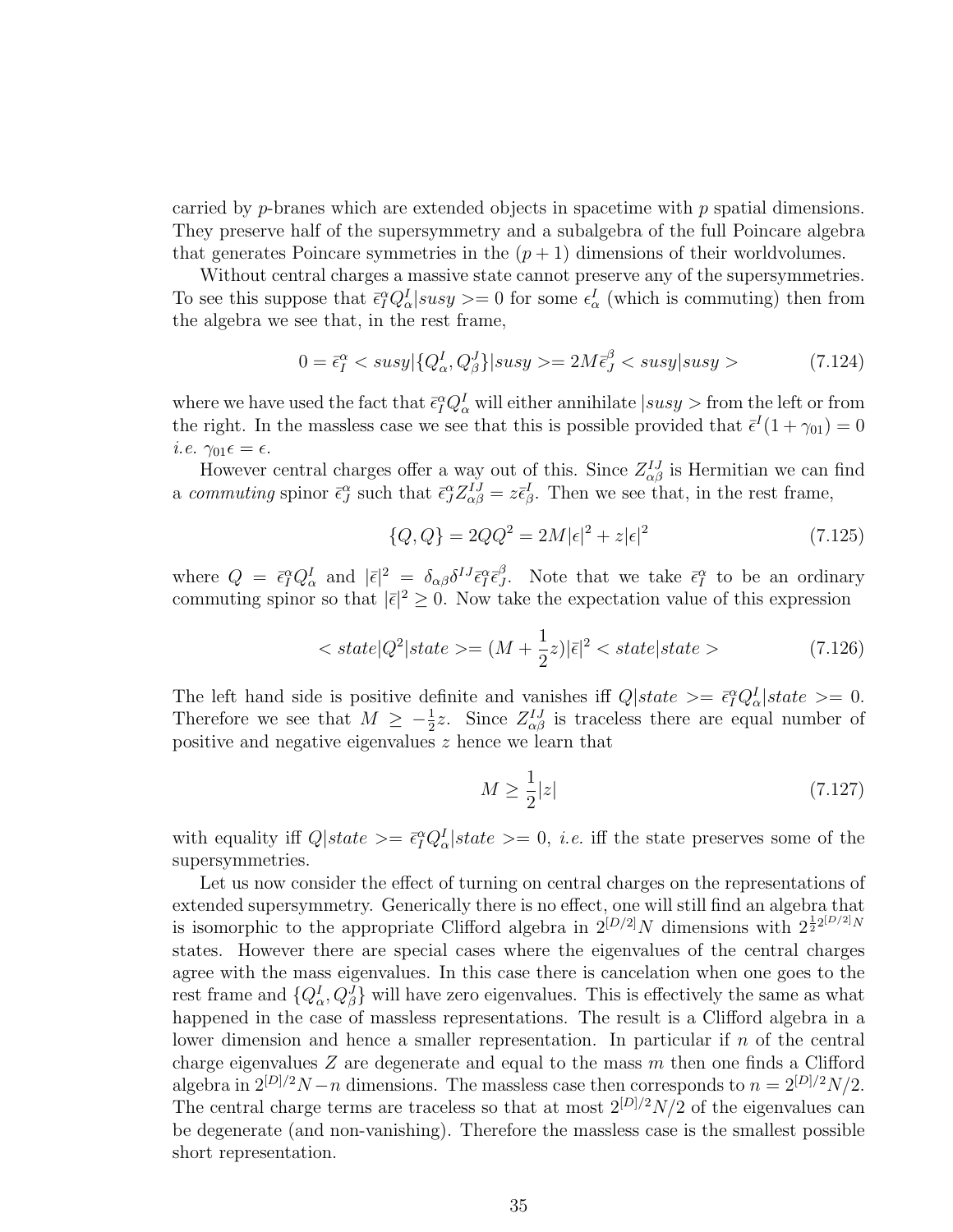Representations for which the mass is equal to one or more eigenvalues of the the central charge are called short representations and the states are known as BPS states. The important point about them is that since the dimension of the representation is an integer it cannot be altered by varying the parameters of the theory in a continuous fashion. In particular it cannot pick up any quantum corrections. Thus a relation of the form  $m = Z$  (that the mass is degenerate with the central charge) is not corrected by quantum effects (although m and hence  $Z$  too may well pick up corrections). This turns out to be a very powerful technique in understanding non-perturbative features of supersymmetric quantum theories and M-theory in particular. For example this property is what allows one to calculate the Beckenstein-Hawking entropy of a black hole by counting the number of microstates in string theory. At weak coupling some Dbrane states are described by a gauge theory and the degeneracy can be easily counted, whereas at strong coupling such states appear as black hole solutions. If the D-brane is superymmetric then the various states are in short multiplets and hence their counting is unaffected by going to strong coupling.

### 7.2 BPS States

There is in fact another way to construct such states (which historically came first). Let us look for static Bosonic solutions of the four-dimensional Wess-Zumino model. For the simplest such solutions A and B will only depend on one spatial dimension, say  $x^3$ . This is called a domain wall solution because there will be a translational invariance along two spatial dimensions,  $x^1$  and  $x^2$ , as well as in time  $x^0$ , *i.e.* the solution will look like a wall in spacetime. Thus these solutions will also trivially be solutions of the two dimensional  $N = 2$  Wess-Zumino model as well.

In this case we wish to minimize the energy per unit area

$$
\mathcal{E} = \frac{1}{2} \int dx^3 (A^{\prime 2} + B^{\prime 2} + W_1^2 + W_2^2)
$$
 (7.128)

where a prime denotes differentiation with respect to  $x^3$ . It is clear from this expression that the lowest energy solution is obtained by taking  $A$  and  $B$  to be constant such that  $W_1 = W_2 = 0$ . This of course is the vacuum (provided that it exists). Note that it preserves all the supersymmetry since

$$
\delta A = \delta B = \delta \psi = 0 \tag{7.129}
$$

for any  $\epsilon$ .

More interesting solutions can be found through a simple and famous trick due to Bogomoln'yi. We rewrite the energy density as

$$
\mathcal{E} = \frac{1}{2} \int dx^3 \Big( (A' - \cos \theta W_1 + \sin \theta W_2)^2 + (B' + \sin \theta W_1 + \cos \theta W_2)^2
$$

$$
+ 2A' (\cos \theta W_1 - \sin \theta W_2) - 2B' (\sin \theta W_1 + \cos \theta W_2) \Big)
$$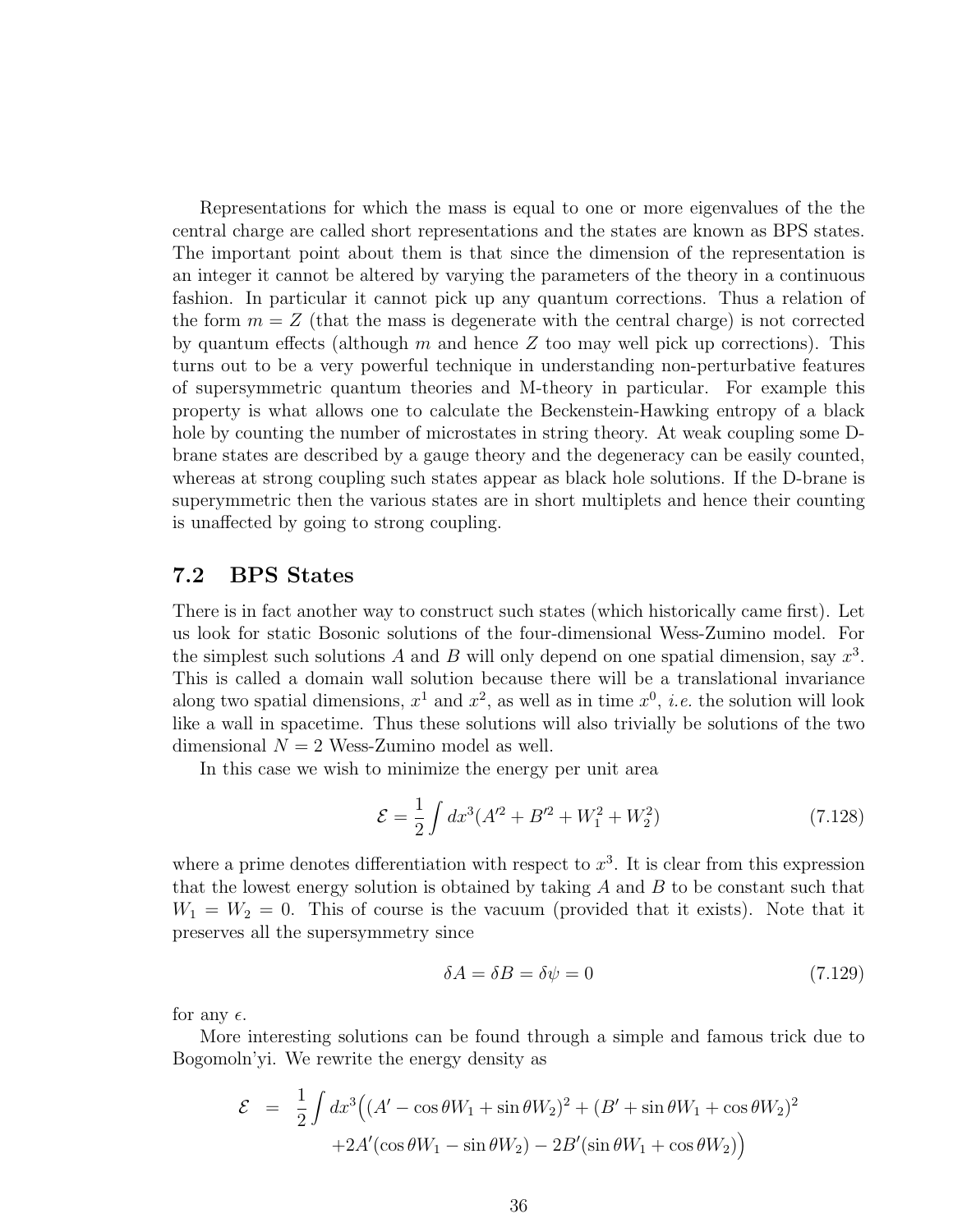$$
= \frac{1}{2} \int dx^3 ((A' - \cos \theta W_1 + \sin \theta W_2)^2 + (B' + \sin \theta W_1 + \cos \theta W_2)^2
$$
  
+2Re((cos \theta + i sin \theta)(W\_1 + iW\_2)(A' + iB'))  

$$
= \frac{1}{2} \int dx^3 ((A' - \cos \theta W_1 + \sin \theta W_2)^2 + (B' + \sin \theta W_1 + \cos \theta W_2)^2
$$
  
+2Re( $e^{i\theta}$   $\partial WZ')$ ) (7.130)

Here  $\theta$  is a constant angle and we have introduced the holomorphic superpotential W such that  $\partial W = W_1 + iW_2$ . We see that the last term is a total derivative

$$
\int dx^3 \text{Re}(e^{i\theta} \partial W Z') = \int dx^3 \text{Re}(e^{i\theta} W)' = \text{Re}(e^{i\theta} W) \Big|_{-\infty}^{\infty} \tag{7.131}
$$

Therefore we can write the energy density as

$$
\mathcal{E} = \frac{1}{2} \int dx \Big( (A' - \cos \theta W_1 + \sin \theta W_2)^2 + (B' + \sin \theta W_1 + \cos \theta W_2)^2 \Big) + \text{Re}(e^{i\theta} \mathcal{W}) \Big|_{-\infty}^{\infty}
$$
(7.132)

which is of the form of a sum of squares plus a boundary term. Since the squared terms are always positive we have the Bogomoln'yi bound

$$
\mathcal{E} \ge \text{Re}(e^{i\theta} \mathcal{W}) \mid_{-\infty}^{\infty} \tag{7.133}
$$

Furthermore the last term only depends on the boundary conditions it is independent of the behaviour of the fields in the bulk of spacetime. Therefore the minimum energy configuration must come from setting

$$
A' = \cos \theta W_1 - \sin \theta W_2
$$
  
\n
$$
B' = -\sin \theta W_1 - \cos \theta W_2
$$
\n(7.134)

These are a pair of first order differential equations. We can rewrite them as

$$
(A + iB)' = \cos \theta W_1 - \sin \theta W_2 - i(\sin \theta W_1 + \cos \theta W_2)
$$
  
=  $(\cos \theta - i \sin \theta)(W_1 - iW_2)$   
*i.e.*  $Z' = e^{-i\theta} \overline{\partial} \overline{W}$  (7.135)

the bound on the energy is then saturated

$$
\mathcal{E} = \text{Re}(e^{i\theta} \mathcal{W}) \mid_{-\infty}^{\infty} \tag{7.136}
$$

What we have shown is that these equations correspond to the lowest energy state with fixed boundary conditions. Therefore a solution to these equations must be a solution to the equations of motion. However, while a static solution to the equations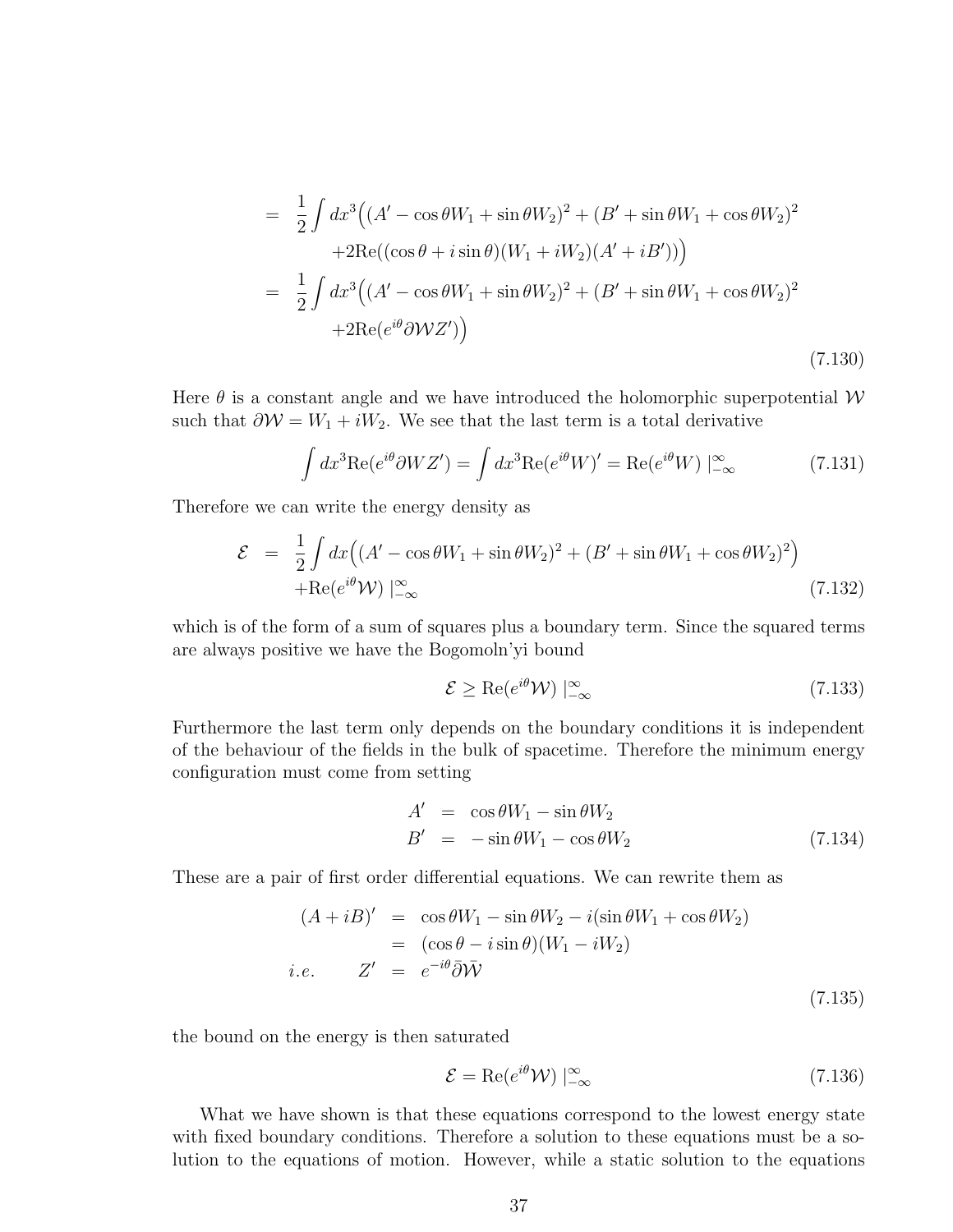of motion implies that the energy is a local extremum, these first order, Bogomoln'yi equations imply that, for a fixed boundary condition, the solution is the absolute minimum energy configuration and is therefore totally stable. In general there will be higher energy solutions to the equations of motion with the same boundary conditions and these can be thought of as excited states of the domain wall.

To obtain a finite energy solution it is necessary for the fields to become constant as  $x^3 \to \pm \infty$ . This implies that the superpotential W must interpolate between two critical points. In the trivial case where one finds the same vacuum on both sides the boundary term contribution to the energy vanishes and we recover the vacuum solution where  $Z$  is constant everywhere. However if there are multiple vacua then there will be domain wall solutions where Z interpolates between two distinct vacua.

**Problem:** Show that these first order equations imply a solution to the full second order equations of motion.

**Problem:** Consider the case where  $\mathcal{W} = \frac{1}{3}$  $\frac{1}{3}Z^3 - m^2Z$ , where m is real. What are the minima of the potential? Explicitly construct the BPS domain wall solution for case  $\theta = 0$ , describe its basic features and calculate its energy density. What happens if  $\theta = \pi$ ?

It is no accident that we were able to use Bogomoln'yi's argument in our supersymmetric theory. Recall that it was supersymmetry that told us that the potential could be written as the absolute value squared of a holomorphic function, which was required for the Bogomoln'yi argument. But there is a deeper reason. Let us look at the supersymmetry variations about this domain wall solution. The Bosonic variations automatically vanish as  $\psi = 0$ . Thus we are left with

$$
\delta\psi = \left(\gamma_3 A' + i\gamma_3 \gamma_5 B' + W_1 + i\gamma_5 W_2\right)\epsilon
$$
  
\n
$$
= \left(\gamma_3 (\cos \theta W_1 - \sin \theta W_2) + i\gamma_3 \gamma_5 (-\sin \theta W_1 - \cos \theta W_2) + W_1 + i\gamma_5 W_2\right)\epsilon
$$
  
\n
$$
= W_1 \left(\gamma_3 \cos \theta - i\gamma_3 \gamma_5 \sin \theta + 1\right)\epsilon + W_2 \left(-i\gamma_3 \gamma_5 \cos \theta - \gamma_3 \sin \theta + i\gamma_5\right)\epsilon
$$
  
\n
$$
= W_1 \gamma_3 \left(\cos \theta - i\gamma_5 \sin \theta + \gamma_3\right)\epsilon - iW_2 \gamma_3 \gamma_5 \left(\cos \theta - i\gamma_5 \sin \theta + \gamma_3\right)\epsilon
$$
  
\n
$$
= \left(W_1 \gamma_3 - iW_2 \gamma_3 \gamma_5\right) \left(\cos \theta - i\gamma_5 \sin \theta + \gamma_3\right)\epsilon
$$
  
\n(7.137)

Thus we see that  $\delta \psi = 0$  for supersymmetries such that

$$
(\cos \theta - i\gamma_5 \sin \theta + \gamma_3)\epsilon = 0 \qquad \Longleftrightarrow \qquad \gamma_3 e^{-i\gamma_5 \theta} \epsilon = -\epsilon \qquad (7.138)
$$

Since  $(\gamma_3 e^{-i\gamma_5 \theta})^2 = \gamma_3 e^{-i\gamma_5 \theta} e^{i\gamma_5 \theta} \gamma_3 = 1$  and  $\gamma_3 e^{-i\gamma_5 \theta}$  is traceless we see that half of the four supersymmetries are preserved by the domain wall.

### 7.3 The Domain Wall Effective Action

Thus we have indeed found a supersymmetric domain wall solution. In fact there is have a multiplet of domain walls which will fill out a representation the the three-dimensional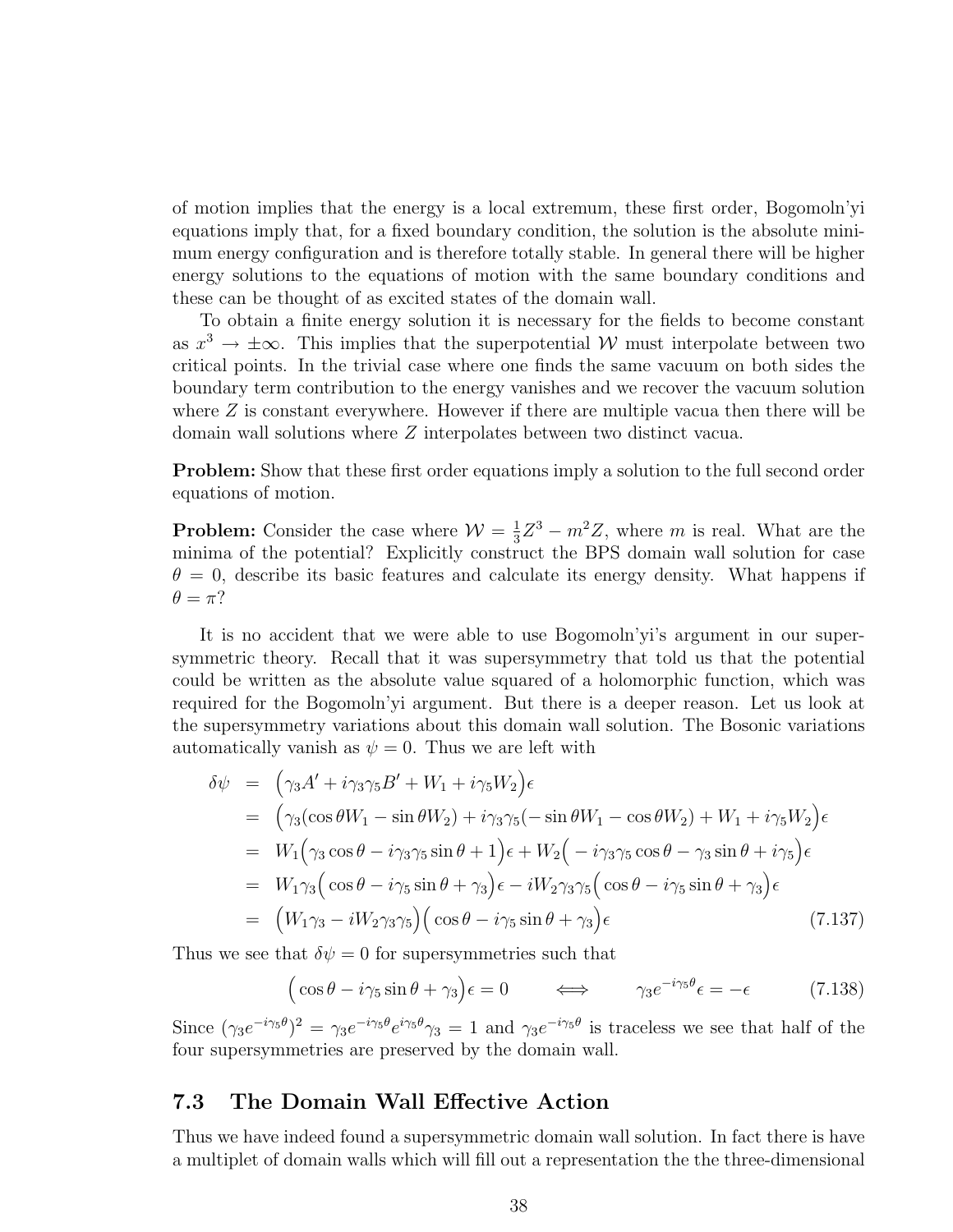supersymmetry algebra. It is easy, in principle, to construct these solutions, one simply acts on the solution with the broken supersymmetry generators *i.e.* consider a spinor  $\eta$ such that  $\gamma_3 e^{-i\gamma_5 \theta} \eta = \eta$ .

Explicitly, acting with such a spinor on the Domain wall solution gives (note that we include a factor of  $\frac{1}{2}$  for later convenience)

$$
\psi_0 = \frac{1}{2} \Big( W_1 \gamma_3 - i W_2 \gamma_3 \gamma_5 \Big) \Big( \cos \theta - i \gamma_5 \sin \theta + \gamma_3 \Big) \eta
$$
  
\n
$$
= \Big( W_1 \gamma_3 - i W_2 \gamma_3 \gamma_5 \Big) \gamma_3 \eta
$$
  
\n
$$
= \Big( W_1 + i W_2 \gamma_5 \Big) \eta
$$
  
\n(7.139)

To lowest order in  $\eta$  the Bosonic fields are unchanged. This is called a Fermion zeromode because it carries no energy. When quantizing the Fermion field in the background this zero-mode leads to a degenerate spectrum of domain walls. By construction this solves the Fermion equation of motion in the domain wall background.

**Problem:** Explicitly show that  $\psi_0$  solves the Fermion equation of motion in the domain wall background.

There is another zero-mode, this time Bosonic. Since the theory we start with is Lorentz invariant it follows that if  $A(x^3)$  and  $B(x^3)$  are solutions to the Bogomol'nyi equation then so are  $A(a^3 - a)$  and  $B(x^3 - a)$  for any a. In other words we can translate the domain wall along the  $x^3$  direction and furthermore this clearly won't change the total energy, i.e. the tension, of the domain wall. In general a soliton can have several zero-modes which arise as integration constants when solving the Bogomol'nyi equation. This leads to a moduli space of solutions.

Since the energy of a soliton is unaffected by the value of the moduli it is clear that by adding in an arbitrarily small amount of energy the moduli can be allowed to change slowly in time. Thus they represent massless degrees of freedom of the soliton. In contrast a massive mode always requires that you put in a minimum of energy, equal to the mass, before you can cause the mode to change.

We can calculate the effective action of these moduli by allowing them to depend on the remaining coordinates  $(x^0, x^1, x^2)$  of the domain wall and substituting this back into the effective action. For example consider the Bosonic modulus a. Let us suppose that  $\partial_{\mu}a \neq 0$  where now  $\mu = 0, 1, 2$ . It follows that  $\partial_{\mu}A(x^3 - a) = -A' \partial_{\mu}a$  and  $\partial_{\mu}B(x^3 - a) = -B'\partial_{\mu}a$  and hence the Bosonic part of the action is

$$
S = -\int d^3x dx^3 \frac{1}{2} (A'^2 + B'^2) \partial_\mu a \partial^\mu a + \frac{1}{2} (A'^2 + B'^2) + \frac{1}{2} (W_1^2 + W_2^2) \tag{7.140}
$$

where now  $\mu = 0, 1, 2$  and we have used the Bogomoln'yi equation to set  $A^{2} + B^{2} =$  $W_1^2 + W_2^2$ . Next we note that

$$
\frac{1}{2}(A'^2 + B'^2) = \frac{1}{4}(A'^2 + B'^2 + W_1^2 + W_2^2)
$$
\n(7.141)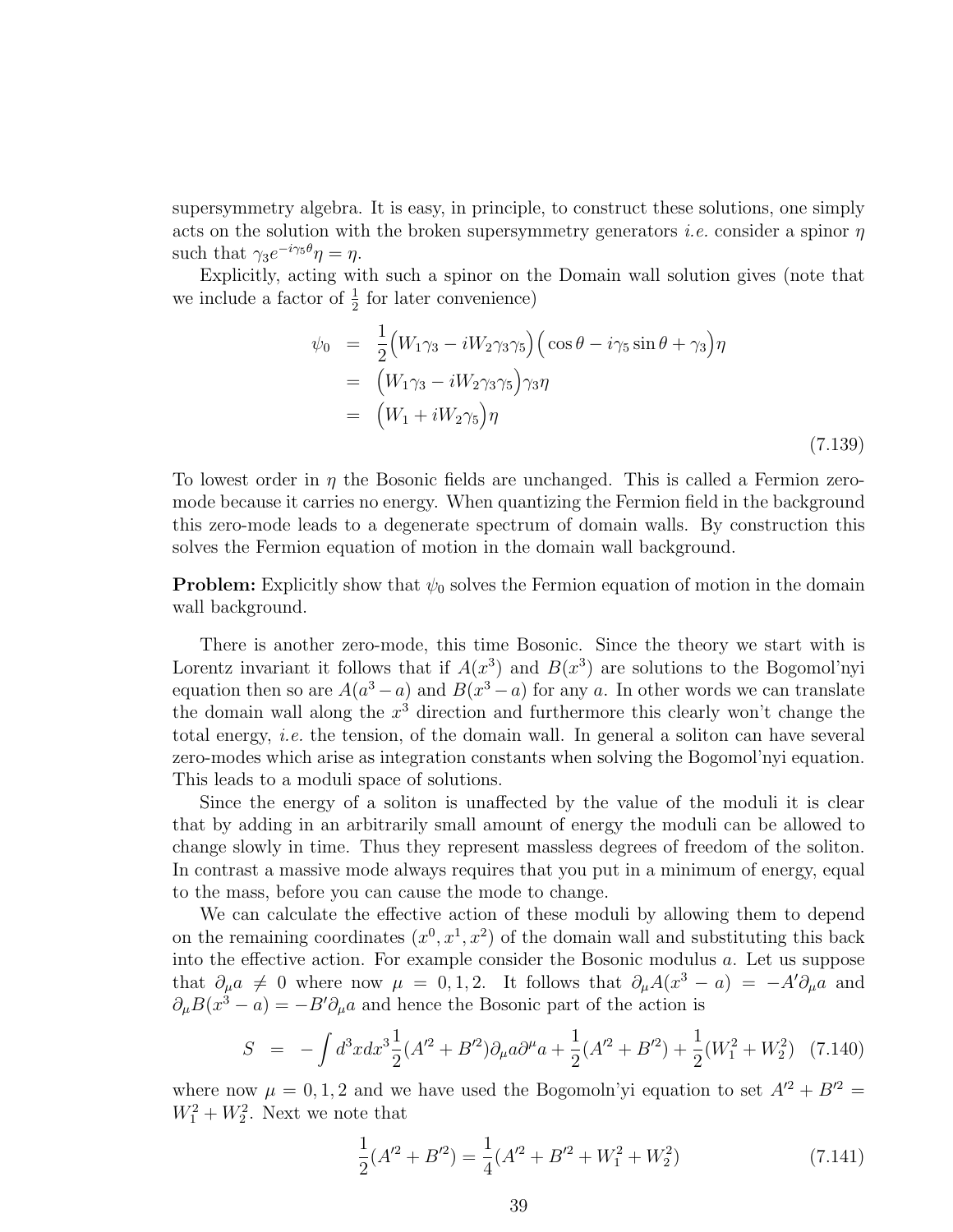and hence

$$
\frac{1}{2} \int dx^3 (A'^2 + B'^2) = \frac{1}{4} \int dx^3 (A'^2 + B'^2 + W_1^2 + W_2^2)
$$
  
= 
$$
\frac{1}{2} \mathcal{E}
$$
 (7.142)

Thus we have derived a three-dimensional effective action for the position a of the domain wall:

$$
S_B = -\mathcal{E} \int d^3x \frac{1}{2} \partial_\mu a \partial^\mu a + 1 \tag{7.143}
$$

Next we consider the the Fermion zero mode:

$$
\psi_0 = \left(W_1 + iW_2\gamma_5\right)\eta\tag{7.144}
$$

and allow  $\eta$  to vary slowly as a function of  $x^0, x^1, x^2$ . Now we see that, for  $\mu = 0, 1, 2$ ,

$$
\partial_{\mu}\psi_0 = \left(W_1 + iW_2\gamma_5\right)\partial_{\mu}\eta + \left(\partial_{\mu}W_1 + i\partial_{\mu}W_2\gamma_5\right)\eta
$$
  

$$
\psi_0' = \left(W_1' + iW_2'\gamma_5\right)\eta
$$
\n(7.145)

where, for example,  $\partial_{\mu}W_1 = -\partial_A W_1 A' \partial_{\mu} a - \partial_B W_1 B' \partial_{\mu} a$ .

We note that since  $C\gamma_\mu$  is symmetric  $\bar{\eta}\gamma_\mu\eta = 0$  and also, for  $\mu = 0, 1, 2$ , and using the supersymmetry condition  $\gamma_3 e^{-i\gamma_5 \theta} \eta = \eta$ 

$$
\begin{array}{rcl}\n\bar{\eta}\gamma^{\mu}\gamma_{5}\eta & = & \eta^{T}\gamma_{0}\gamma^{\mu}\gamma_{5}\gamma_{3}e^{-i\gamma_{5}\theta}\eta \\
& = & -\eta^{T}\gamma_{3}e^{-i\gamma_{5}\theta}\gamma_{0}\gamma^{\mu}\gamma_{5}\eta \\
& = & -\eta^{T}e^{i\gamma_{5}\theta}\gamma_{3}\gamma_{0}\gamma^{\mu}\gamma_{5}\eta \\
& = & -(\gamma_{3}e^{-i\gamma_{5}\theta}\eta)^{T}\gamma_{0}\gamma^{\mu}\gamma_{5}\eta \\
& = & -\bar{\eta}\gamma^{\mu}\gamma_{5}\eta \\
& = & 0\n\end{array} \tag{7.146}
$$

Next we write

$$
\bar{\psi}_0 \gamma^\mu = \eta^T (W_1 - i \gamma_5 W_2) \gamma_0 \gamma^\mu = \bar{\eta} \gamma^\mu (W_1 - i \gamma_5 W_2) \tag{7.147}
$$

Thus looking at the terms involving derivatives  $\partial_{\mu} \mu = 0, 1, 2$  we simply find

$$
\bar{\psi}_0 \gamma^\mu \partial_\mu \psi_0 = (W_1^2 + W_2^2) \bar{\eta} \gamma^\mu \partial_\mu \eta \tag{7.148}
$$

Thus the Fermion kinetic term is

$$
S_F = -\frac{i}{2} \int d^3x dx^3 (W_1^2 + W_2^2) \bar{\eta} \gamma^\mu \partial_\mu \eta
$$
  
= 
$$
-\frac{i}{2} \mathcal{E} \int d^3x \bar{\eta} \gamma^\mu \partial_\mu \eta
$$
(7.149)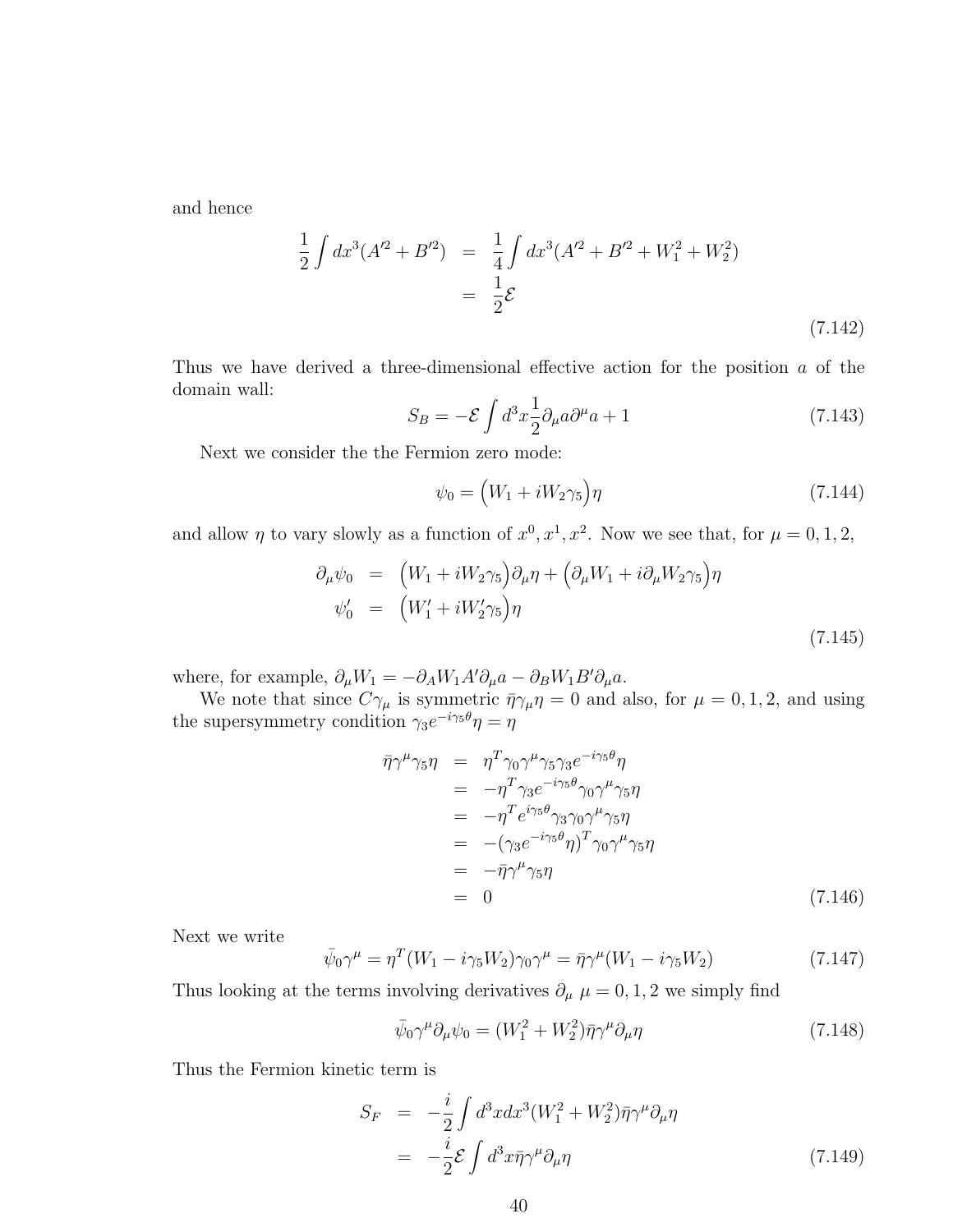It remains to calculate  $\bar{\psi}_0\psi_0$ ,  $\bar{\psi}_0\gamma_5\psi_0$  and  $\bar{\psi}_0\gamma_3\psi'_0$ . These terms must vanish since we have seen that  $\psi_0$  is a solution to the equations of motion if  $\eta$  is constant. But it is good to check.

**Problem:** Explicitly calculate  $\bar{\psi}_0 \psi_0$ ,  $\bar{\psi}_0 \gamma_5 \psi_0$  and  $\bar{\psi}_0 \gamma_3 \psi'_0$ , where  $\psi_0 = (W_1 + iW_2 \gamma_5)\eta$ and show that

$$
-\frac{i}{2}\bar{\psi}_0\gamma_3\psi'_0 + \frac{i}{2}\partial_A W_1\bar{\psi}_0\psi_0 - \frac{1}{2}\partial_A W_2\bar{\psi}_0\gamma_5\psi_0 = 0
$$
\n(7.150)

(HINT: use the property  $\gamma_3 \eta = (\cos \theta - i \gamma_5 \sin \theta) \eta$  to deduce that  $\cos \theta \bar{\eta} \eta = i \sin \theta \bar{\eta} \gamma_5 \eta$ .) If this problem seems too hard try just doing it for  $\theta = 0$ .

The total effective action is therefore

$$
S_{eff} = S_B + S_F = -\int d^3x \left(\frac{1}{2}\partial_\mu a \partial^\mu a + \frac{i}{2}\bar{\eta}\gamma^\mu \partial_\mu \eta + 1\right) \tag{7.151}
$$

This is just a free theory. Note that  $\eta$  is a 4-dimensional Marjorana spinor that satisfies a constraint:  $\gamma_3 e^{-i\gamma_5 \theta} \eta = \eta$ . Thus it actually only has 2-independent components. This is the right number for a minimal Majorana spinor in three-dimension. Therefore one can easily see that this action is supersymmetric with two supercharges.

### 7.4 A Central Charge in the Wess-Zumino Model

Thus we have a solution which preserves a fraction, half, of the supersymmetries. How could this happen? Don't all representations of the four-dimensional supersymmetry algebra have four, no more and no less, generators? Well yes but the point here is that the Poincare symmetry has also been broken, we've lost translational invariance along  $x^3$ , as well as boosts and rotations involving  $x^3$ . What has been preserved is a superalgebra in three spacetime dimensions. In a sense this algebra lives on the domain wall itself. Since Majorana spinors in three dimensions have only two components there is no contradiction. this is known as the paritial breaking of rigid supersymmetry.

More troubling is the apparent fact that the  $N = 1$  algebra does not have any central charges and hence no state can be invariant under a fraction of the supersymmetries (at least in the quantum theory). Well actually there is a central charge but it is rather subtle to construct it. We will do so below for completeness but some details may be a little tricky. To see the subtlety we first observe that the Lagrangian isn't exactly invariant under supersymmetry but rather

$$
\delta_{\alpha}\mathcal{L} = \partial_{\mu}\Delta^{\mu}_{\alpha} \tag{7.152}
$$

i.e. it is invariant up to a total derivative. This means that the conserved current is slightly shifted from the usual Noether expression

$$
\tilde{j}^{\mu}_{\alpha} = j^{\mu}_{\alpha} - \Delta^{\mu}_{\alpha} \n= \frac{\delta \mathcal{L}}{\delta \partial_{\mu} \phi^{M}} \delta_{\alpha} \phi^{M} - \Delta^{\mu}_{\alpha}
$$
\n(7.153)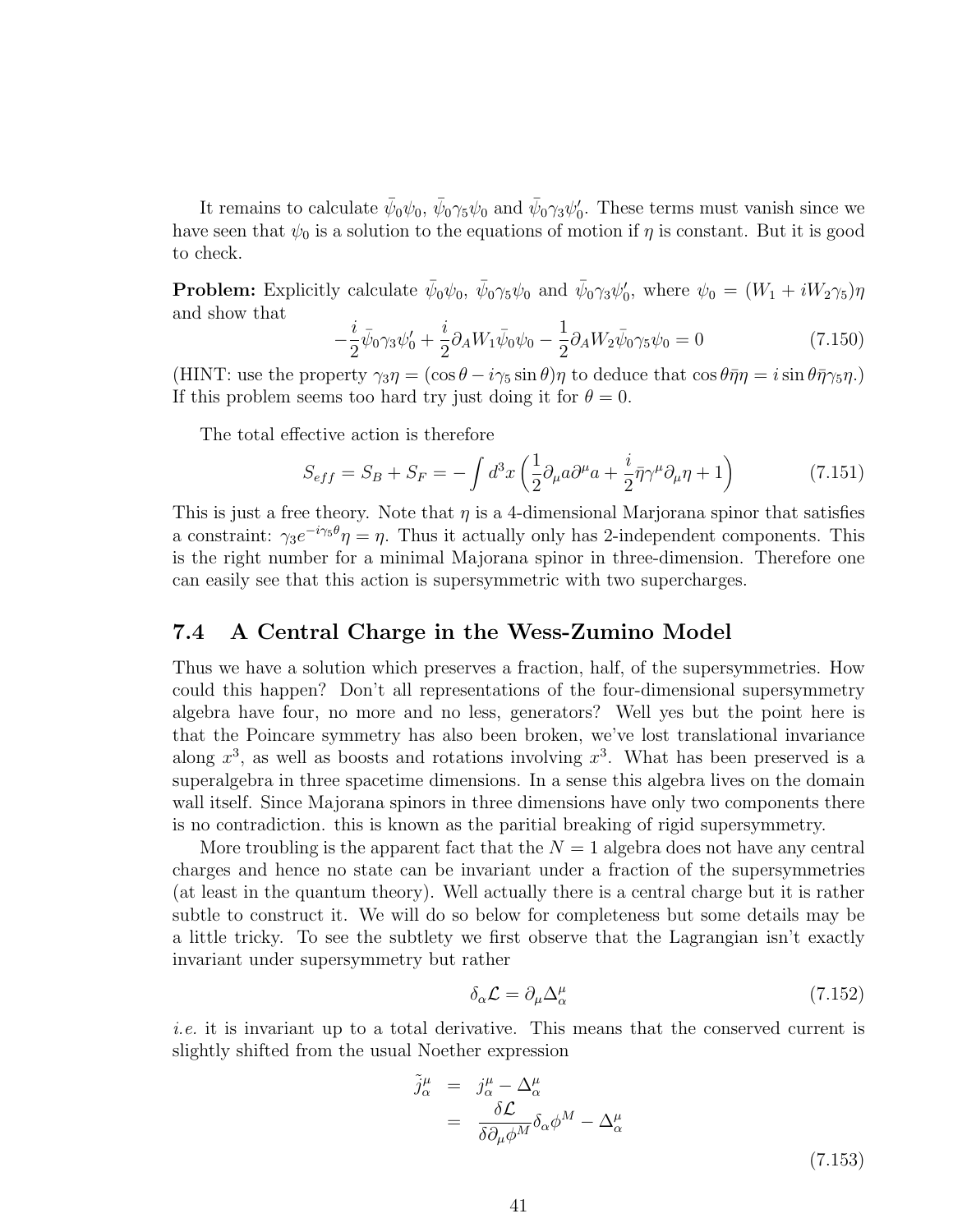Here we are using  $\phi^M$  as a general symbol to denote all fields. The reason for this is that invariance of the Lagrangian implies

$$
\frac{\delta \mathcal{L}}{\delta \partial_{\mu} \phi^{M}} \partial_{\mu} \delta_{\alpha} \phi^{M} + \frac{\delta \mathcal{L}}{\delta \phi^{M}} \delta_{\alpha} \phi^{M} = \partial_{\mu} \Delta^{\mu}_{\alpha} \tag{7.154}
$$

so that, on-shell,

$$
\partial_{\mu}\tilde{j}_{\alpha}^{\mu} = \partial_{\mu}\left(\frac{\delta \mathcal{L}}{\delta \partial_{\mu}\phi^{M}}\right)\delta_{\alpha}\phi^{M} + \frac{\delta \mathcal{L}}{\delta \partial_{\mu}\phi^{M}}\partial_{\mu}\delta_{\alpha}\phi^{M} - \partial_{\mu}\Delta_{\alpha}^{\mu}
$$
\n
$$
= \partial_{\mu}\left(\frac{\delta \mathcal{L}}{\delta \partial_{\mu}\phi^{M}}\right)\delta_{\alpha}\phi^{M} - \frac{\delta \mathcal{L}}{\delta \phi^{M}}\delta_{\alpha}\phi^{M}
$$
\n
$$
= 0
$$
\n(7.155)

Thus the conserved charges are modified. This means that the calculation of the commutator of two transformations acting on the fields is not quite the same as calculating the algebra of conserved charges. To date we have passively been assume the two to be the same.

The main reason we haven't noticed this yet is because so far we could avoid this problem by choosing boundary conditions which ensure that the total derivative does not contribute. In the language of differential forms  $\Delta = \frac{1}{3!} \epsilon_{\mu\nu\lambda\rho} \Delta^{\rho} dx^{\mu} \wedge dx^{\nu} \wedge dx^{\lambda}$  is a closed three form. However if there are topologically non-trivial boundary conditions then  $\Delta$  is not exact and its integral over space will not vanish.

To proceed we need to use the Poisson bracket formalism of classical mechanics that is suitable generalized to field theory (an infinite dimensional system) and Fermions. We will not be too detailed here and simply proceed in analogy with the finite dimensional Bosonic case. The main relation is that for any function  $f$  on the phase space one has, on-shell,

$$
\frac{df}{dt} = \{f, H\}_{P.B.} \tag{7.156}
$$

where  $\{\ ,\ \}_{P.B.}$  is Poisson bracket (which has the same properties as the commutator, such as anti-symmetry and the Jacobi identity). A 'conserved charge'  $Q$  is just a constant of motion and hence

$$
\frac{dQ}{dt} = \{Q, H\}_{P.B.} = 0\tag{7.157}
$$

where  $H$  is the Hamiltonian. The symmetry transformation on a function  $f$  is generated from the conserved charge by

$$
\delta f = \{Q, f\}_{P.B.} \tag{7.158}
$$

so that  $\delta H = 0$ . Two conserved charges always produce a third:

$$
\frac{d}{dt} \{Q_1, Q_2\}_{P.B.} = \{ \{Q_1, Q_2\}_{P.B.}, H \}_{P.B.}
$$
\n
$$
= - \{ \{Q_2, H \}_{P.B.}, Q_1 \}_{P.B.} - \{ \{H, Q_1\}_{P.B.}, Q_2 \}_{P.B.}
$$
\n
$$
= 0
$$
\n(7.159)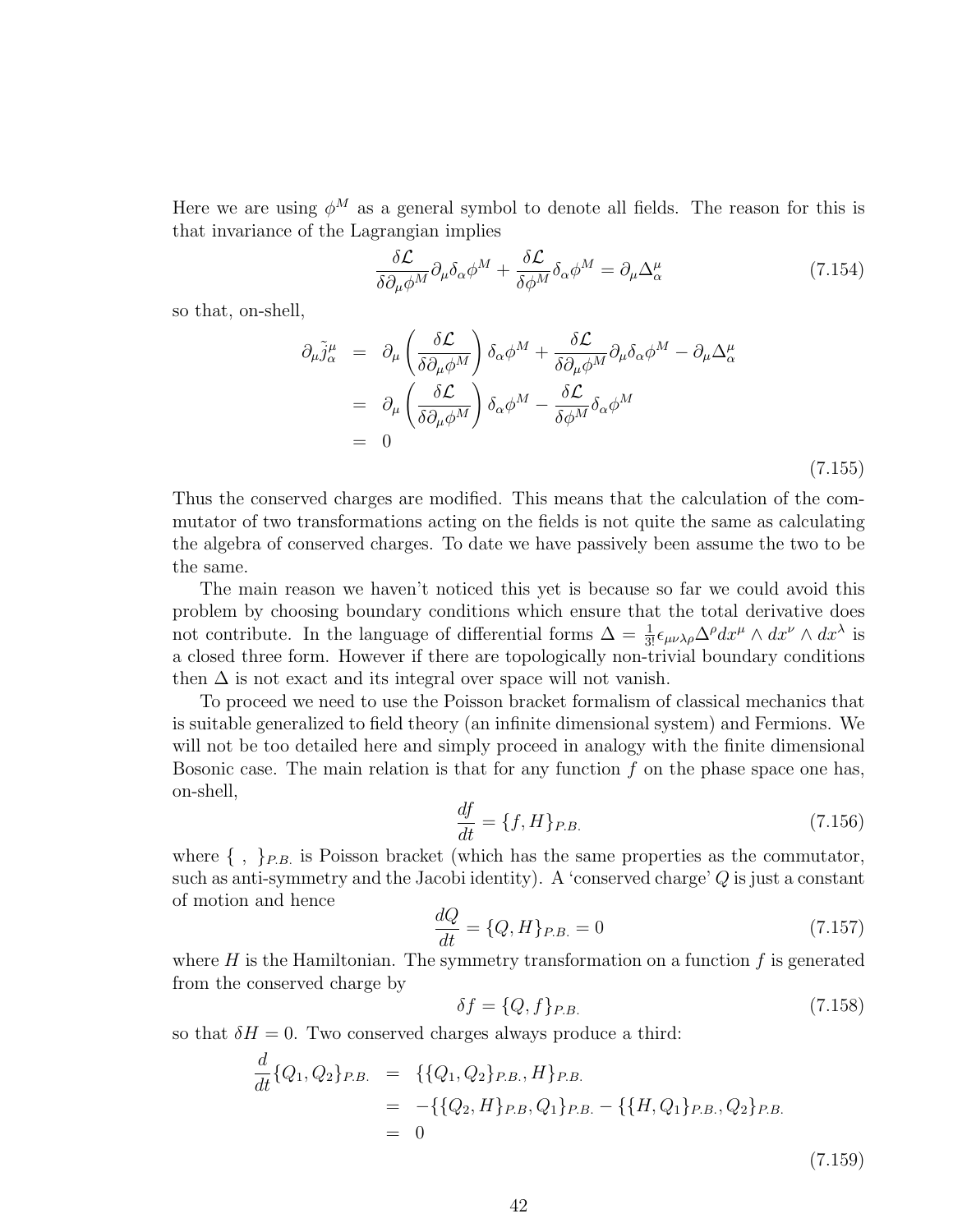Thus there is an algebra of conserved charges

$$
\{Q_m, Q_n\}_{P.B.} = c_{mn}^{\ \ p} Q_p \tag{7.160}
$$

where we have used  $m, n, p$  to label the conserved charges. In the quantum theory the Poisson bracket is replaced by i times the commutator (or just the anti-commutator for Fermi fields) so that the algebra of charges becomes a familiar (super) Lie-algebra.

Therefore if we shift  $Q_m = Q_m - \Delta_m$  we find

$$
\{\tilde{Q}_m, \tilde{Q}_n\}_{P.B.} = \{Q_m, Q_n\}_{P.B.} - \{Q_m, \Delta_n\}_{P.B.} - \{\Delta_m, Q_n\}_{P.B.} + \{\Delta_m, \Delta_n\}_{P.B.}
$$
  
\n
$$
= c_{mn}{}^p Q_p - \{Q_m, \Delta_n\}_{P.B.} + \{Q_n, \Delta_m\}_{P.B.} + \{\Delta_m, \Delta_n\}_{P.B.}
$$
  
\n
$$
= c_{mn}{}^p \tilde{Q}_p - \delta_m \Delta_n + \delta_n \Delta_m + c_{mn}{}^p \Delta_p + \{\Delta_m, \Delta_n\}_{P.B.}
$$
\n(7.161)

where  $\delta_m \Delta_n = \{Q_m, \Delta_n\}_{P.B.}$ . Returning to the Wess-Zumino model we need to generalize the previous discussion. There are now infinitely many degrees of freeom (one for each point in space), the charge  $Q_m$  is replaced by the charge density  $j_m^0(t, x^i)$  and the  $m$  index is an anti-commuting spinor index corresponding to supersymmetry. Since

$$
\{Q_{\alpha}, Q_{\beta}\} = -2(\gamma^{\mu}C^{-1})_{\alpha\beta}P_{\mu} \tag{7.162}
$$

we have

$$
c_{\alpha\beta}^{\qquad \gamma} = 0 \qquad c_{\alpha\beta}^{\qquad \rho} = -2(\gamma^{\rho}C^{-1})_{\alpha\beta} \tag{7.163}
$$

From the calculations on the invariance of the Wess-Zumino Lagrangian we see that

$$
\delta \mathcal{L} = -\frac{i}{2} \partial_{\mu} (\bar{\psi} \gamma^{\mu} \delta \psi) \tag{7.164}
$$

and hence

$$
\Delta^{\mu} = \bar{\epsilon}^{\alpha} \Delta^{\mu}_{\alpha} = -\frac{i}{2} \bar{\psi} \gamma^{\mu} \delta \psi \tag{7.165}
$$

We also find that translational invariance is only preserved up to a boundary term. In particular under  $x^{\mu} \to x^{\mu} + v^{\mu}$  we find  $\delta A = v^{\nu} \partial_{\nu} A$ ,  $\delta B = v^{\nu} \partial_{\nu} B$  and  $\delta \psi = v^{\nu} \partial_{\nu} \psi$  so that

$$
\Delta^{\mu} = v^{\nu} \Delta^{\mu}_{\nu} = v^{\nu} T^{\mu}_{\ \nu} \tag{7.166}
$$

where  $T_{\mu\nu}$  is the energy momentum tensor.

This is a rather intricate calculation and we will proceed by only considering terms that are independent of the Fermions, in particular we drop the  $\{\Delta_m, \Delta_n\}_{P.B.}$  term. Thus putting these pieces together we find

$$
\{\tilde{j}^{0}_{\alpha}(t, x^{i}), \tilde{j}^{0}_{\beta}(t, x'^{i})\}_{P.B.} = -2\delta^{3}(x^{i} - x'^{i})(\gamma^{\nu}C^{-1})_{\alpha\beta}\tilde{j}^{0}_{\ \nu} - 2\delta^{3}(x^{i} - x'^{i})(\gamma^{\nu}C^{-1})_{\alpha\beta}T^{0}_{\ \nu} \n- i\delta^{3}(x^{i} - x'^{i})(\delta_{\alpha}\Delta_{\beta}^{0} + \delta_{\beta}\Delta_{\alpha}^{0})
$$
\n(7.167)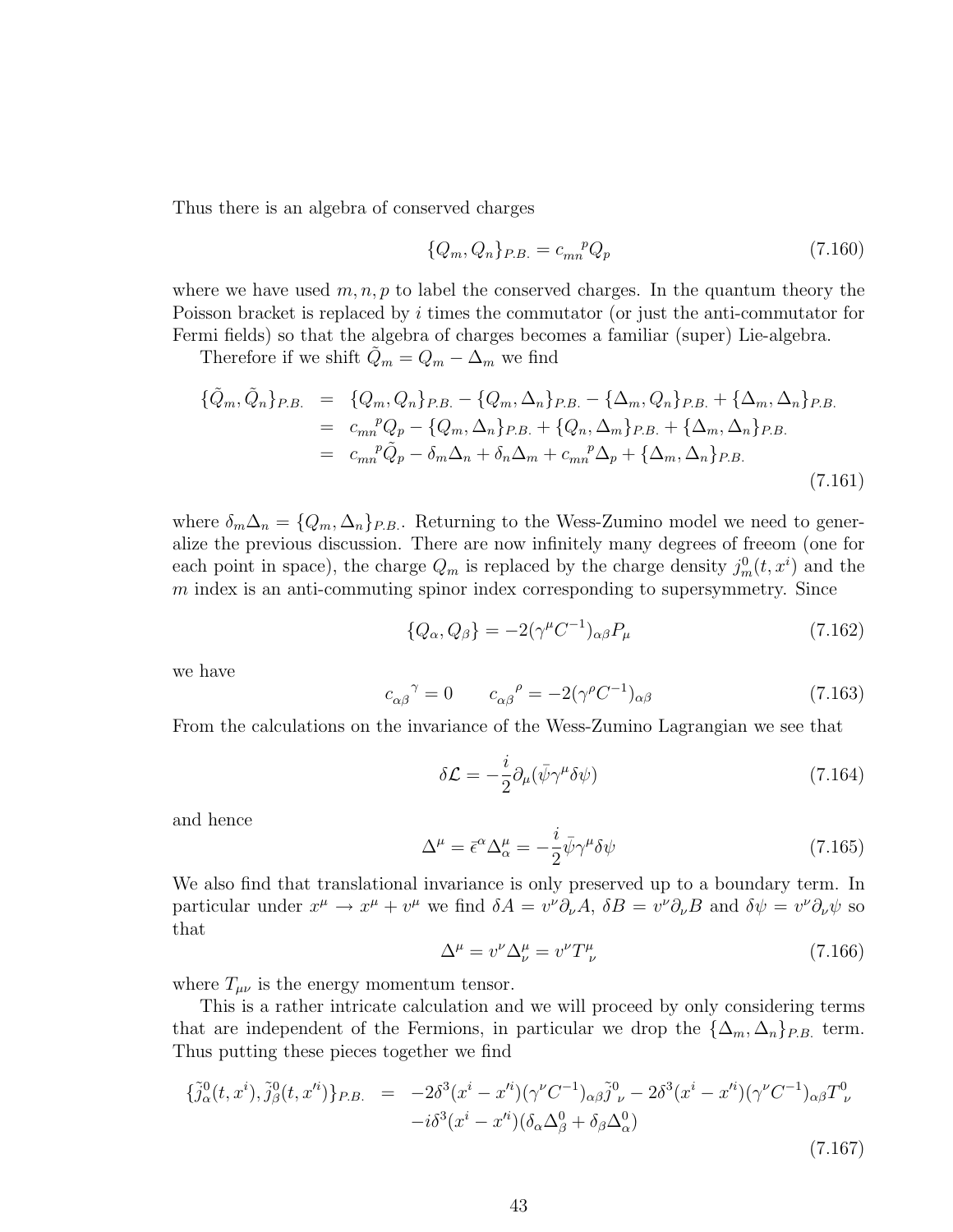Note the factor of i that arise because of our conventions for the generators  $(e.g.$  translations are generated by  $\delta \phi^M = i v^\mu P_\mu \phi^M$ .

So we must calculate  $\delta_{\alpha}\Delta_{\beta}^{0} + \delta_{\beta}\Delta_{\alpha}^{0}$  to this end we observe that, writing  $\delta_{1} = \bar{\epsilon}_{1}^{\alpha}\delta_{\alpha}$ ,  $\delta_2=\bar{\epsilon}_2^\beta$  ${}^{\beta}_{2}\delta_{\beta}$  and  $\Delta^{\mu}_{1}=-\frac{i}{2}$  $\frac{i}{2}\bar{\psi}\gamma^{\mu}\delta_{1}\psi,$ 

$$
\delta_2 \Delta_1^{\mu} = \bar{\epsilon}_2^{\beta} \delta_{\beta} (\bar{\epsilon}_1^{\alpha} \Delta_{\alpha}^{\mu})
$$
  
\n
$$
= -\bar{\epsilon}_2^{\beta} \bar{\epsilon}_1^{\alpha} \delta_{\beta} \Delta_{\alpha}^{\mu}
$$
  
\n
$$
= -\frac{i}{2} \delta_2 \bar{\psi} \gamma^{\mu} \delta_1 \psi - \frac{i}{2} \bar{\psi}^T \delta_2 \delta_1 \psi
$$
  
\n(7.168)

Therefore

$$
\delta_2 \Delta_1^{\mu} - \delta_1 \Delta_2^{\mu} = -\bar{\epsilon}_2^{\beta} \bar{\epsilon}_1^{\alpha} (\delta_\beta \Delta_\alpha^{\mu} + \delta_\alpha \Delta_\beta^{\mu})
$$
  

$$
= -i \delta_2 \bar{\psi} \gamma^{\mu} \delta_1 \psi - \frac{i}{2} \bar{\psi} \gamma^{\mu} [\delta_2, \delta_1] \psi \qquad (7.169)
$$

and in particular

$$
\bar{\epsilon}_2^{\beta} \bar{\epsilon}_1^{\alpha} (\delta_{\beta} \Delta_{\alpha}^0 + \delta_{\alpha} \Delta_{\beta}^0) = i \delta_2 \psi^T \delta_1 \psi \tag{7.170}
$$

where we've dropped the last term since it contains Fermions.

Problem: Show that, if the Fermions vanish, then

$$
\delta_2 \psi^T \delta_1 \psi = 2(\gamma^{\nu} C^{-1})_{\alpha \beta} T^0_{\ \nu} - 2(\partial_i T \gamma^i)_{\alpha \beta} \tag{7.171}
$$

where

$$
\mathcal{T} = \text{Re}\mathcal{W} + i\gamma_5 \text{Im}\mathcal{W} \tag{7.172}
$$

Thus it follows that

$$
-i\delta_{\beta}\Delta_{\alpha}^{0} - i\delta_{\alpha}\Delta_{\beta}^{0} = 2(\gamma^{\nu}C^{-1})_{\alpha\beta}T_{\nu}^{0} - 2(\partial_{i}\mathcal{T}\gamma^{i})_{\alpha\beta} \tag{7.173}
$$

Here we see that the first term cancels the  $T^0_{\nu}$  contribution in (7.167). Therefore we find

$$
\{\tilde{j}^0_\alpha(t, x^i), \tilde{j}^0_\beta(t, x'^i)\}_{P.B.} = -2\delta^3(x^i - x'^i)(\gamma^\nu C^{-1})_{\alpha\beta}\tilde{j}^0_{\ \nu} - 2\delta^3(x^i - x'^i)(\partial_i \mathcal{T}\gamma^i)_{\alpha\beta} \tag{7.174}
$$

If we had considered terms involving the Fermions then one simply finds that the  $\bar{\psi}\gamma^{\mu}[\delta_2,\delta_1]\psi$  and  $\{\Delta^0_{\alpha},\Delta^0_{\beta}\}_{P.B.}$  terms that we dropped cancel the free and interacting Fermionic terms in  $T^0_{\nu}$  respectively.

To find the charge algebra we now integrate this over  $d^3x$  an  $d^3x'$  to find

$$
\{Q_{\alpha}, Q_{\beta}\} = -2(\gamma^{\mu}C^{-1})_{\alpha\beta}P_{\mu} - 2\int d^{3}x \partial_{i}(T\gamma^{i})_{\alpha\beta} \qquad (7.175)
$$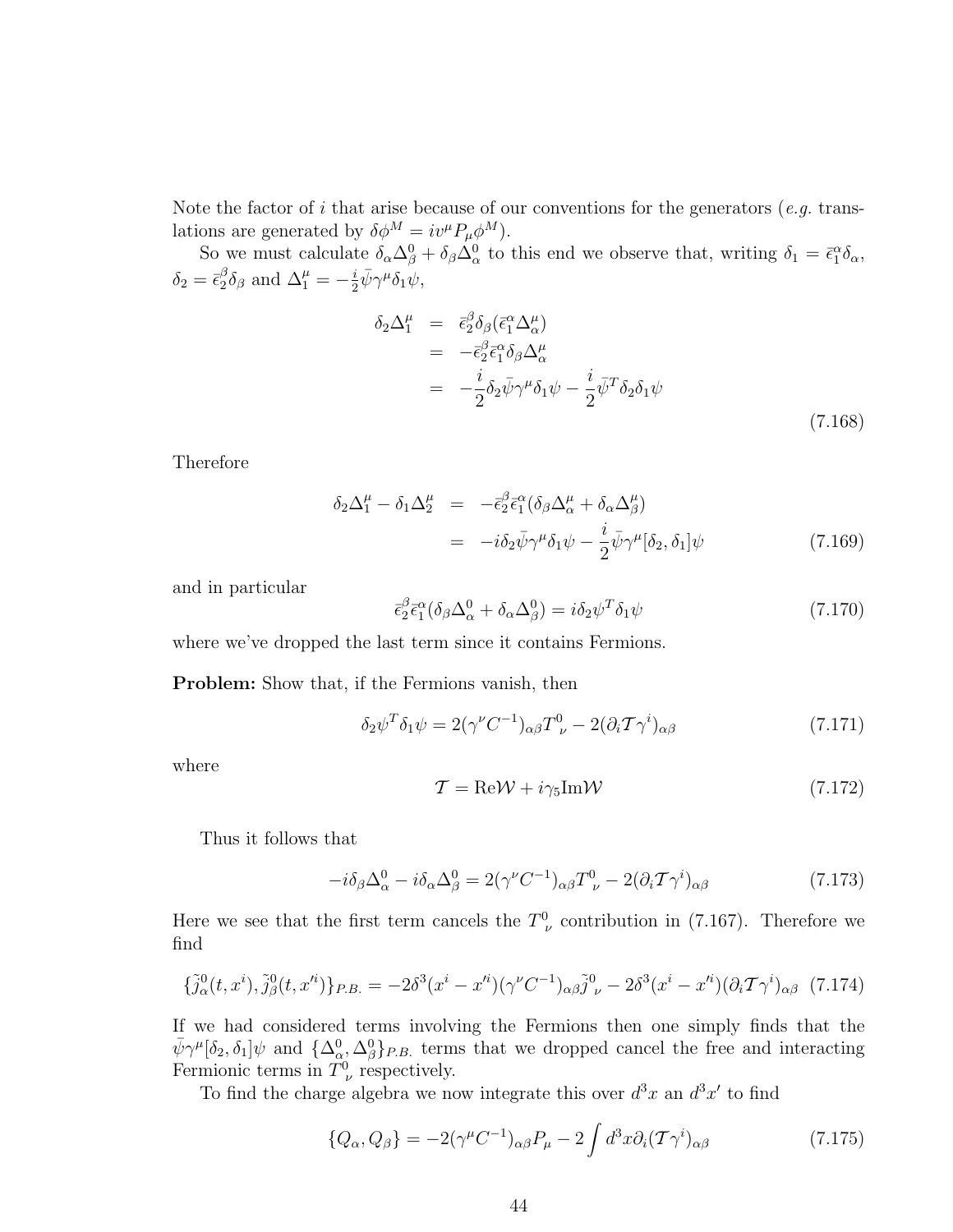We finally find the elusive central charge

$$
Z_{\alpha\beta} = -2 \int d^3x \partial_i (\mathcal{T}\gamma^i)_{\alpha\beta} \tag{7.176}
$$

This is a topological charge  $-i.e.$  it is only non-vanishing if the fields interpolate between distinct vacuum states. Note that it is not quite central as it does not commute with the Lorentz generators, but this is common. This non-Lorentz invariance is reflected in the fact that the states that carry this charge,  $e.g.$  our domain wall, necessarily break some of the Lorentz symmetry.

If we consider our domain walls in the rest frame then the existence of a supersymmetry implies

$$
\overline{\epsilon}(\mathcal{E} - \gamma_3 \text{Re}\mathcal{W} \mid_{-\infty}^{\infty} -i\gamma_5 \gamma_3 \text{Im}\mathcal{W} \mid_{-\infty}^{\infty}) = 0
$$
  

$$
(\mathcal{E} - \gamma_3 \text{Re}\mathcal{W} \mid_{-\infty}^{\infty} +i\gamma_3 \gamma_5 \text{Im}\mathcal{W} \mid_{-\infty}^{\infty})C^T \epsilon = 0
$$
  

$$
(\mathcal{E} + \gamma_3 \text{Re}\mathcal{W} \mid_{-\infty}^{\infty} +i\gamma_3 \gamma_5 \text{Im}\mathcal{W} \mid_{-\infty}^{\infty})\epsilon = 0
$$
  
(7.177)

We note that

$$
\left(\gamma_3 \text{Re}\mathcal{W}\mid_{-\infty}^{\infty} + i\gamma_3 \gamma_5 \text{Im}\mathcal{W}\mid_{-\infty}^{\infty}\right)^2 = \left(\text{Re}\mathcal{W}\mid_{-\infty}^{\infty}\right)^2 + \left(\text{Im}\mathcal{W}\mid_{-\infty}^{\infty}\right)^2 = \left|\mathcal{W}\mid_{-\infty}^{\infty}\right|^2 \quad (7.178)
$$

and since  $\gamma_3 \text{Re}\mathcal{W} \mid_{-\infty}^{\infty} + i\gamma_3 \gamma_5 \text{Im}\mathcal{W} \mid_{-\infty}^{\infty}$  is Hermitian its eigenvalues are  $\pm |\mathcal{W}| \sim_{-\infty}^{\infty}$ . Since  $\mathcal E$  is real and positive we must have

$$
\mathcal{E} = |\mathcal{W}|_{-\infty}^{\infty} \tag{7.179}
$$

Finally if we write  $\mathcal{W} \mid_{-\infty}^{\infty} = |\mathcal{W}| \sim_{\infty}^{\infty} e^{-i\theta}$  then we recover the energy density (7.136) and (7.177) becomes

$$
(1 + \gamma_3 \cos \theta - i\gamma_3 \gamma_5 \sin \theta)\epsilon = 0 \tag{7.180}
$$

which agrees with (7.138).

## 8 Off-shell Supersymmetry, Auxiliary Fields and Superspace

### 8.1 Off-Shell Supersymmetry and Auxiliary Fields

Let us make some comments on on-shell versus off-shell supersymmetry. In this course we are primarily interested in classical field theory. In this case there is little difference since everything is always on-shell. Of course the action must be invariant off-shell (by definition the action is invariant under arbitrary variations on-shell). However in a quantum theory it is important for the algebra to close off-shell. In some cases this can be made to happen by introducing additional Bosonic fields which have no on-shell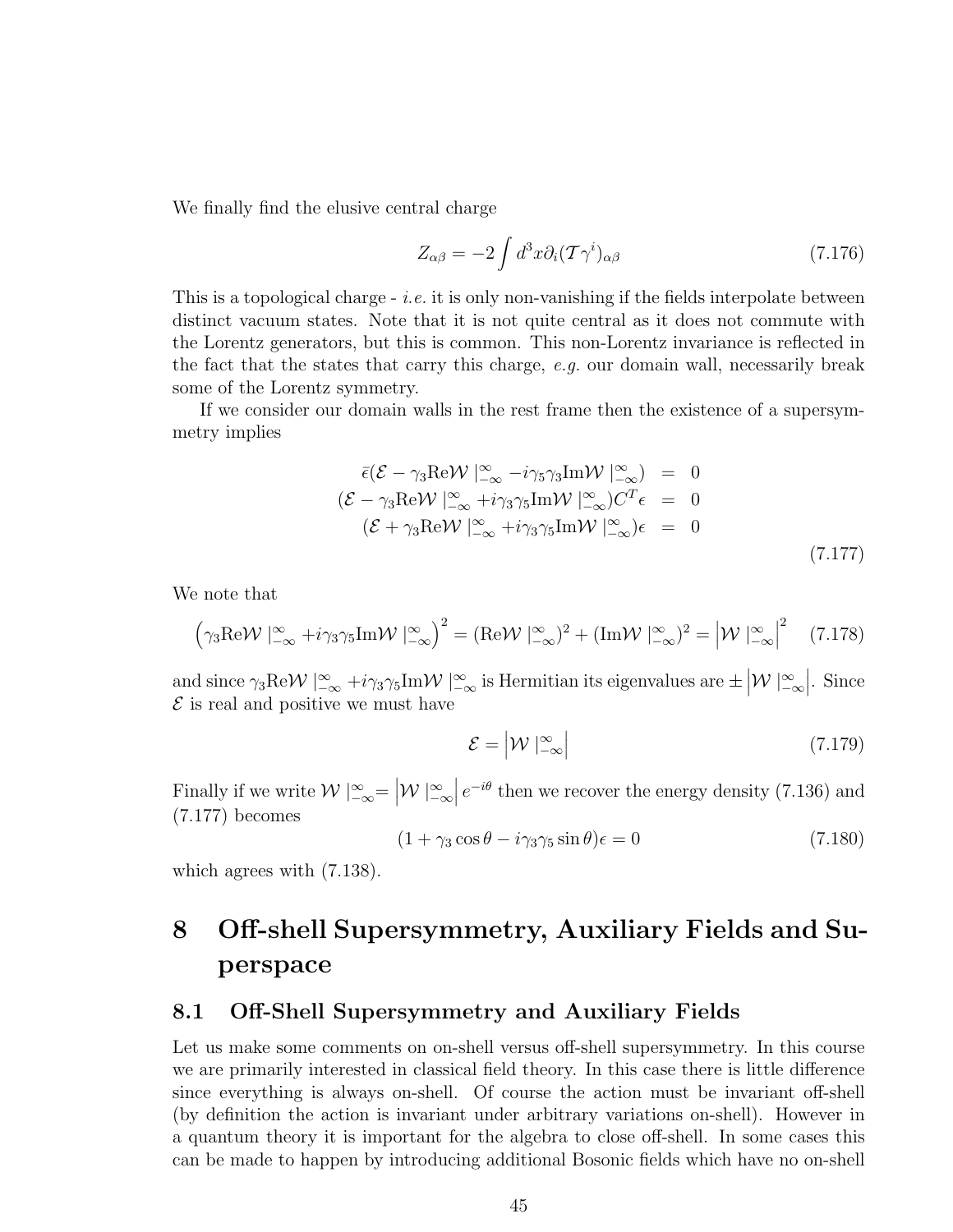degrees of freedom but which restore the Bose-Fermi degeneracy off-shell. These are called auxiliary fields. However this is not always possible. These days supersymmetric theories are often viewed as the low energy limits of string theory and as such one does not require them to have algebra's that close off-shell. The quantization of the theory is not achieved by the usual field theory methods. Rather one uses string world sheet techniques. The supersymmetric field theory then arises as a low energy effective theory that reproduces the quantum calculations of the underlying string theory.

To see how auxiliary fields work we can again consider the Wess-Zumino model and introduce two new real scalars  $F$  and  $G$ . So now there are four Bosonic and four Fermionic degrees of freedom off-shell. F and G must have no on-shell degrees of freedom and so one postulates the action

$$
\mathcal{L}_{off-shell} = -\frac{1}{2}\partial_{\mu}A\partial^{\mu}A - \frac{1}{2}\partial_{\mu}B\partial^{\mu}B + \frac{1}{2}F^{2} + \frac{1}{2}G^{2} - \frac{i}{2}\bar{\psi}\gamma^{\mu}\partial_{\mu}\psi \n- \frac{i}{2}U_{1}(A,B)\bar{\psi}\psi + \frac{1}{2}U_{2}(A,B)\bar{\psi}\gamma_{5}\psi - W_{1}(A,B)F - W_{2}(A,B)G
$$
\n(8.181)

Here we see that the Fermionic part of the action is unchanged. However the Bosonic part includes quadratic terms in  $F$  and  $G$ . The point about quadratic terms is that their equation of motion is linear (and in the quantum theory the path-integral is a Gaussian and hence can be performed exactly). In particular the equations of motion for  $F$  and G are

$$
F = W_1(A, B) \qquad G = W_2(A, B) \tag{8.182}
$$

This implies that they do not carry any degrees of freedom. Once one knows the behavior of A and B the solutions for F and G are fixed with no ambiguity. We can now substitute these expressions for  $F$  and  $G$  directly into the equations of motion for  $A$  and  $B$ . This will lead to equations of motion that involve only  $A, B$  and  $\psi$ . In fact these equations of motion will come from a Lagrangian which is obtained by substituting (8.182) into (8.181):

$$
\mathcal{L}_{on-shell} = -\frac{1}{2}\partial_{\mu}A\partial^{\mu}A - \frac{1}{2}\partial_{\mu}B\partial^{\mu}B - \frac{i}{2}\bar{\psi}\gamma^{\mu}\partial_{\mu}\psi - \frac{i}{2}U_{1}\bar{\psi}\psi
$$
  
 
$$
+\frac{1}{2}U_{2}\bar{\psi}\gamma_{5}\psi - \frac{1}{2}(W_{1}^{2} + W_{2}^{2})
$$
(8.183)

This has a similar form to the Wess-Zumino action that we found above. The fact that we have found such a form without yet imposing supersymmetry is because this whole structure can be placed in a manifestly supersymmetric formalism called superspace.

**Problem:** Show that the equations of motion arising from  $\mathcal{L}_{on-shell}$  are precisely what one gets by substituting (8.182) into the equations of motion obtained from  $\mathcal{L}_{off-shell}$ .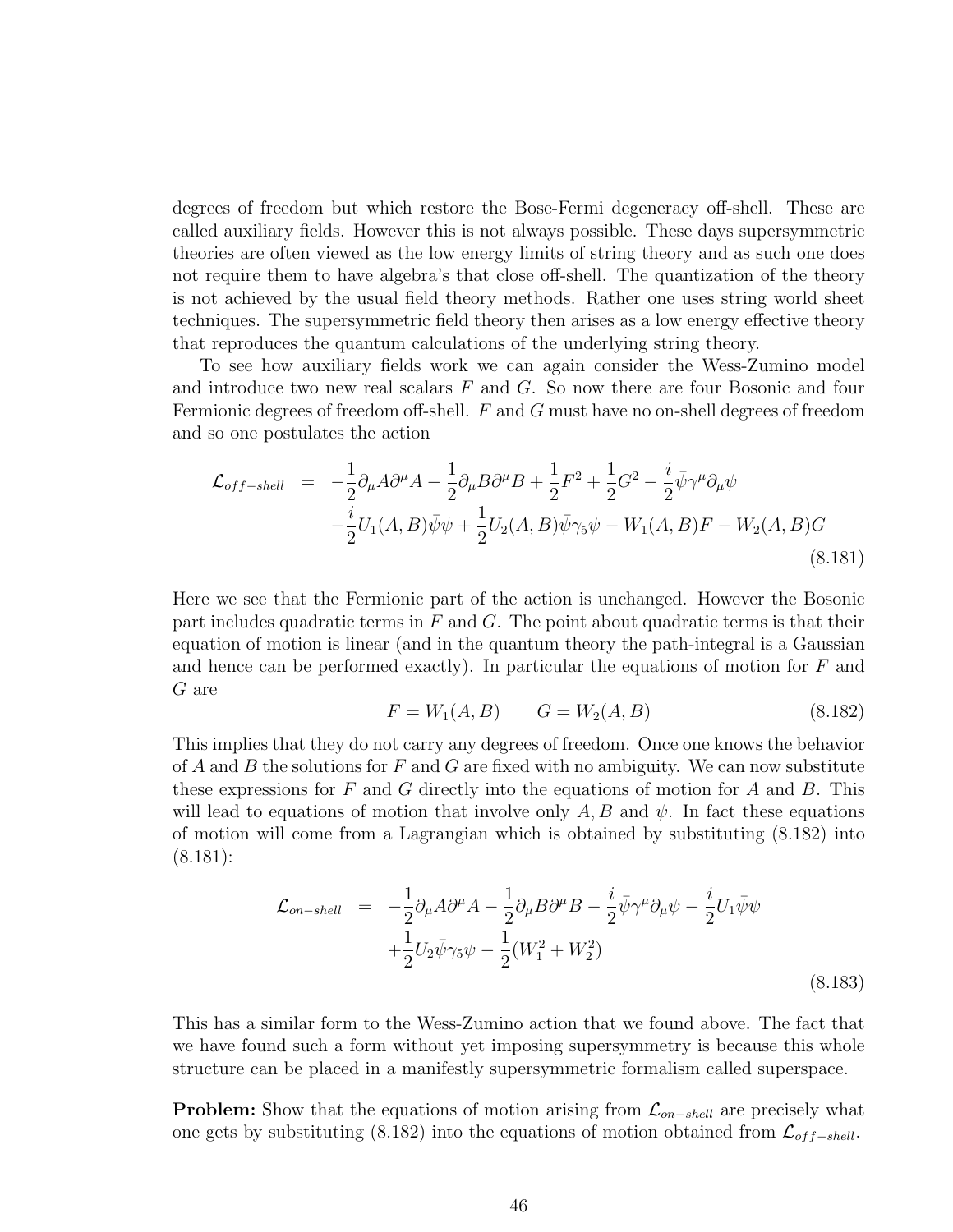Our last step is to establish a supersymmetry for  $(8.181)$ . Since F and G have mass dimension 2 the supersymmetry transformations take the form

$$
\delta A = i\bar{\epsilon}\psi
$$
  
\n
$$
\delta B = -\bar{\epsilon}\gamma_5\psi
$$
  
\n
$$
\delta F = i\bar{\epsilon}\gamma^{\mu}\partial_{\mu}\psi
$$
  
\n
$$
\delta G = \bar{\epsilon}\gamma^{\mu}\gamma_5\partial_{\mu}\psi
$$
  
\n
$$
\delta\psi = \gamma^{\mu}\partial_{\mu}A\epsilon + i\gamma^{\mu}\gamma_5\partial_{\mu}B\epsilon + F\epsilon + i\gamma_5G\epsilon
$$
\n(8.184)

The last line follows from our discussion above since, on-shell, we find (8.182) and hence  $\delta\psi$  agrees with (5.89).

So let us verify that these transformations generate a supersymmetry algebra that closes off-shell. Proceeding as before we find

$$
[\delta_1, \delta_2]A = i\bar{\epsilon}_2(\gamma^{\mu}\partial_{\mu}A\epsilon_1 + i\gamma^{\mu}\gamma_5\partial_{\mu}B\epsilon_1 + F\epsilon + i\gamma_5G\epsilon_1) - (1 \leftrightarrow 2)
$$
  
\n
$$
= i(\bar{\epsilon}_2\gamma^{\mu}\epsilon_1 - \bar{\epsilon}_1\gamma^{\mu}\epsilon_2)\partial_{\mu}A
$$
  
\n
$$
[\delta_1, \delta_2]B = -\bar{\epsilon}_2\gamma_5(\gamma^{\mu}\partial_{\mu}A\epsilon_1 + i\gamma^{\mu}\gamma_5\partial_{\mu}B\epsilon_1 + F\epsilon + i\gamma_5G\epsilon_1) - (1 \leftrightarrow 2)
$$
  
\n
$$
= i(\bar{\epsilon}_2\gamma^{\mu}\epsilon_1 - \bar{\epsilon}_1\gamma^{\mu}\epsilon_2)\partial_{\mu}B
$$
\n(8.185)

where we dropped the  $\bar{\epsilon}_2 \gamma^{\mu} \gamma_5 \epsilon_1$ ,  $\bar{\epsilon}_2 \epsilon_1$  and  $\bar{\epsilon}_2 \gamma_5 \epsilon_1$  terms since these are symmetric under  $(1 \leftrightarrow 2)$ .

Next we consider the auxiliary fields

$$
[\delta_1, \delta_2]F = i\bar{\epsilon}_2 \gamma^{\mu} \partial_{\mu} (\gamma^{\nu} \partial_{\nu} A \epsilon_1 + i\gamma^{\nu} \gamma_5 \partial_{\nu} B \epsilon_1 + F \epsilon_1 + i\gamma_5 G \epsilon_1) - (1 \leftrightarrow 2)
$$
  
\n
$$
= i\bar{\epsilon}_2 \epsilon_1 \partial^2 A - \bar{\epsilon}_2 \gamma_5 \epsilon_1 \partial^2 B + i\bar{\epsilon}_2 \gamma^{\mu} \epsilon_1 \partial_{\mu} F - \bar{\epsilon}_2 \gamma^{\mu} \gamma_5 \epsilon_1 \partial_{\mu} G) - (1 \leftrightarrow 2)
$$
  
\n
$$
= i(\bar{\epsilon}_2 \gamma^{\mu} \epsilon_1 - \bar{\epsilon}_1 \gamma^{\mu} \epsilon_2) \partial_{\mu} F
$$
  
\n
$$
[\delta_1, \delta_2]G = \bar{\epsilon}_2 \gamma^{\mu} \gamma_5 \partial_{\mu} (\gamma^{\nu} \partial_{\nu} A \epsilon_1 + i\gamma^{\nu} \gamma_5 \partial_{\nu} B \epsilon_1 + F \epsilon_1 + i\gamma_5 G \epsilon_1) - (1 \leftrightarrow 2)
$$
  
\n
$$
= -\bar{\epsilon}_2 \gamma_5 \epsilon_1 \partial^2 A - i\bar{\epsilon}_2 \epsilon_1 \partial^2 B + \bar{\epsilon}_2 \gamma^{\mu} \gamma_5 \epsilon_1 \partial_{\mu} F + i\bar{\epsilon}_2 \gamma^{\mu} \gamma_5 \epsilon_1 \partial_{\mu} G) - (1 \leftrightarrow 2)
$$
  
\n
$$
= i(\bar{\epsilon}_2 \gamma^{\mu} \epsilon_1 - \bar{\epsilon}_1 \gamma^{\mu} \epsilon_2) \partial_{\mu} G
$$
  
\n(8.186)

where, as always, we've dropped the  $\bar{\epsilon}_2 \gamma^{\mu} \gamma_5 \epsilon_1$ ,  $\bar{\epsilon}_2 \epsilon_1$  and  $\bar{\epsilon}_2 \gamma_5 \epsilon_1$  terms since these are symmetric under  $(1 \leftrightarrow 2)$ .

Lastly we have

$$
[\delta_1, \delta_2] \psi = \gamma^{\rho} \partial_{\rho} (i \bar{\epsilon}_1 \psi) \epsilon_2 - i \gamma^{\rho} \gamma_5 \partial_{\rho} (\bar{\epsilon}_1 \gamma_5 \psi) \epsilon_2 + (i \bar{\epsilon}_1 \gamma^{\rho} \partial_{\rho} \psi) \epsilon_2 + i \gamma_5 (\bar{\epsilon}_1 \gamma^{\rho} \gamma_5 \partial_{\rho} \psi) \epsilon_2 -(1 \leftrightarrow 2)
$$
\n(8.187)

and again we'll need our good friend Fierz.

$$
(\bar{\epsilon}_1 \partial_\rho \psi)\epsilon_2 - (1 \leftrightarrow 2) = -\frac{1}{2}(\bar{\epsilon}_1 \gamma^\mu \epsilon_2)\gamma_\mu \partial_\rho \psi + \frac{1}{4}(\bar{\epsilon}_1 \gamma^{\mu\nu} \epsilon_2)\gamma_{\mu\nu} \partial_\rho \psi
$$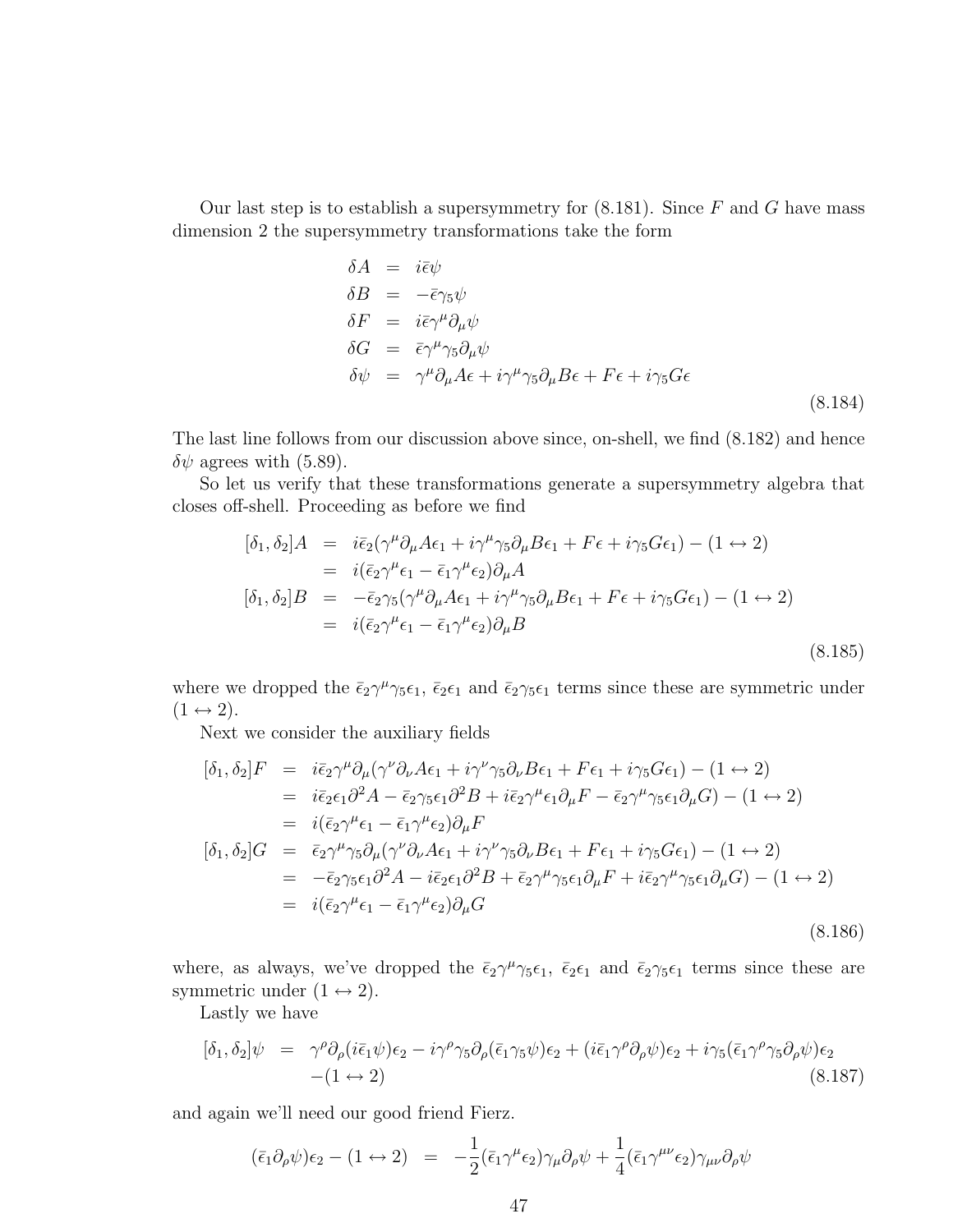$$
(\bar{\epsilon}_{1}\gamma_{5}\partial_{\rho}\psi)\epsilon_{2} - (1 \leftrightarrow 2) = -\frac{1}{2}(\bar{\epsilon}_{1}\gamma^{\mu}\epsilon_{2})\gamma_{\mu}\gamma_{5}\partial_{\rho}\psi + \frac{1}{4}(\bar{\epsilon}_{1}\gamma^{\mu\nu}\epsilon_{2})\gamma_{\mu\nu}\gamma_{5}\partial_{\rho}\psi
$$
  
\n
$$
(\bar{\epsilon}_{1}\gamma^{\rho}\partial_{\rho}\psi)\epsilon_{2} - (1 \leftrightarrow 2) = -\frac{1}{2}(\bar{\epsilon}_{1}\gamma^{\mu}\epsilon_{2})\gamma_{\mu}\gamma^{\rho}\partial_{\rho}\psi + \frac{1}{4}(\bar{\epsilon}_{1}\gamma^{\mu\nu}\epsilon_{2})\gamma_{\mu\nu}\gamma^{\rho}\partial_{\rho}\psi
$$
  
\n
$$
(\bar{\epsilon}_{1}\gamma^{\rho}\gamma_{5}\partial_{\rho}\psi)\epsilon_{2} - (1 \leftrightarrow 2) = -\frac{1}{2}(\bar{\epsilon}_{1}\gamma^{\mu}\epsilon_{2})\gamma_{\mu}\gamma^{\rho}\gamma_{5}\partial_{\rho}\psi + \frac{1}{4}(\bar{\epsilon}_{1}\gamma^{\mu\nu}\epsilon_{2})\gamma_{\mu\nu}\gamma^{\rho}\gamma_{5}\partial_{\rho}\psi
$$
\n(8.188)

Putting these all together leads to

$$
[\delta_1, \delta_2] \psi = -\frac{i}{2} (\bar{\epsilon}_1 \gamma^\mu \epsilon_2) \gamma^\rho \gamma_\mu \partial_\rho \psi + \frac{i}{4} (\bar{\epsilon}_1 \gamma^{\mu\nu} \epsilon_2) \gamma^\rho \gamma_{\mu\nu} \partial_\rho \psi - \frac{i}{2} (\bar{\epsilon}_1 \gamma^\mu \epsilon_2) \gamma^\rho \gamma_\mu \partial_\rho \psi - \frac{i}{4} (\bar{\epsilon}_1 \gamma^{\mu\nu} \epsilon_2) \gamma^\rho \gamma_{\mu\nu} \partial_\rho \psi - \frac{i}{2} (\bar{\epsilon}_1 \gamma^\mu \epsilon_2) \gamma_\mu \gamma^\rho \partial_\rho \psi + \frac{i}{4} (\bar{\epsilon}_1 \gamma^{\mu\nu} \epsilon_2) \gamma_{\mu\nu} \gamma^\rho \partial_\rho \psi - \frac{i}{2} (\bar{\epsilon}_1 \gamma^\mu \epsilon_2) \gamma_\mu \gamma^\rho \partial_\rho \psi - \frac{i}{4} (\bar{\epsilon}_1 \gamma^{\mu\nu} \epsilon_2) \gamma_{\mu\nu} \gamma^\rho \partial_\rho \psi = -2i (\bar{\epsilon}_1 \gamma^\mu \epsilon_2) \partial_\mu \psi = i (\bar{\epsilon}_2 \gamma^\mu \epsilon_1 - \bar{\epsilon}_1 \gamma^\mu \epsilon_2) \partial_\mu \psi
$$
\n(8.189)

which completes the proof.

**Problem:** Show that  $\mathcal{L}_{off-shell}$  is invariant under the supersymmetry transformations (8.184).

### 8.2 Superspace in Two Dimensions

Since the Poincare algebra has a clear geometrical origin in terms of the symmetries of spacetime, it is natural to seek such a geometrical interpretation of supersymmetry. This can be done as follows. In addition to the usual coordinates  $x^{\mu}$  of spacetime we suppose that there are additional anti-commuting spinorial coordinates  $\theta^{\alpha}$ . Superspace is then described by coordinates  $z^M = (x^{\mu}, \bar{\theta}^{\alpha})$ .  $x^{\mu}$  and  $\theta_{\alpha}$  are called the even and odd coordinates of superspace. A superfield is a function on superspace with suitable covariance properties. Any such function can be expanded in a polynomial about  $\theta = 0$ 

$$
\mathcal{A}(z^M) = A(x) + \bar{\theta}^\alpha \psi_\alpha + \dots + \theta^1 \dots F \tag{8.190}
$$

The key point is that this Taylor expansion eventually stops as a consequence of the anti-commuting nature of  $\theta_{\alpha}$ .

We will illustrate how this works in the simplest case relevant to us, namely twodimensions. Here  $\theta_{\alpha}$  has two components which we take to be real thus we can write

$$
\theta_{\alpha}\theta_{\beta} = \frac{1}{2}\epsilon_{\alpha\beta}\bar{\theta}\theta\tag{8.191}
$$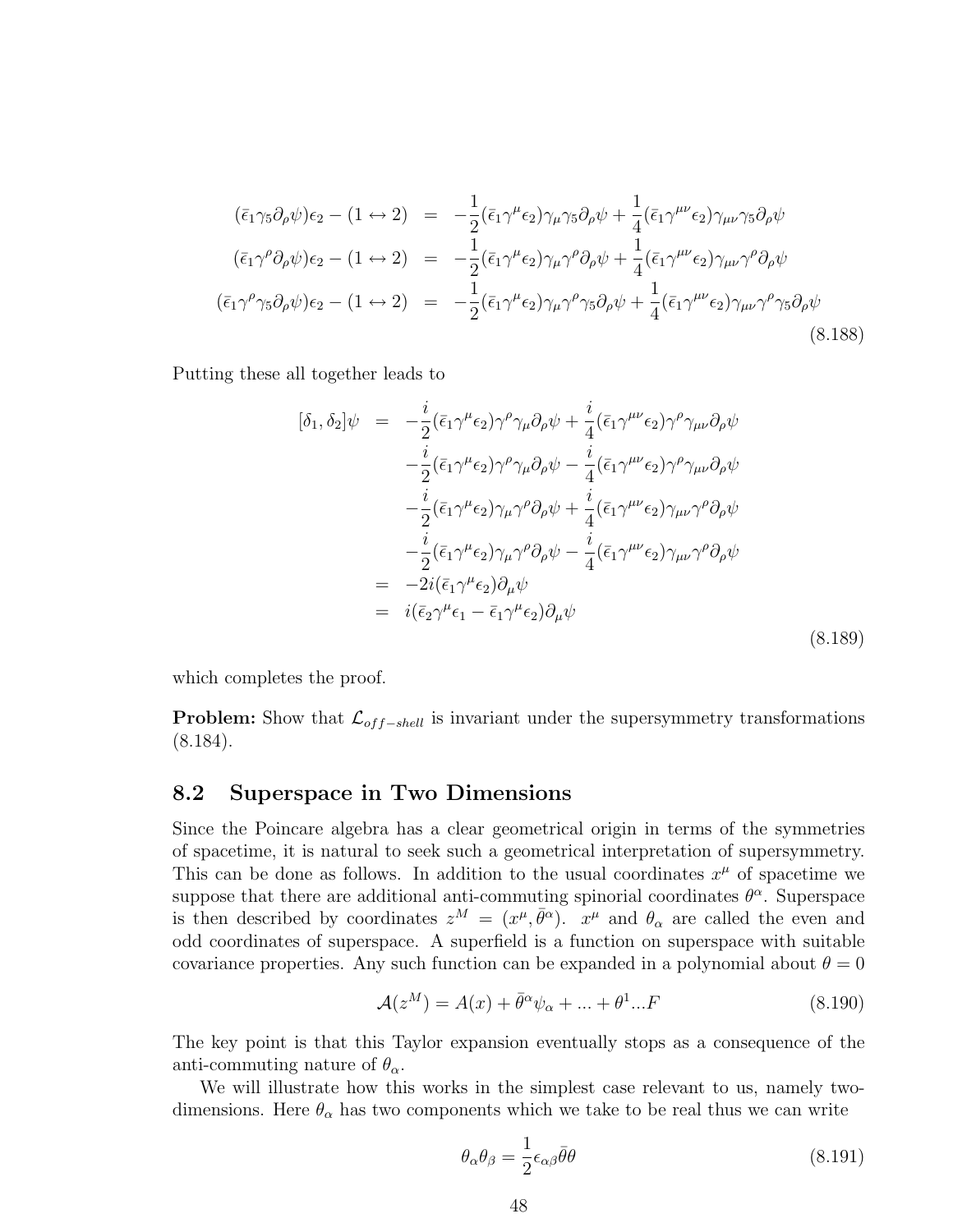where

$$
\begin{aligned}\n\bar{\theta}\theta &= (\theta_1, \theta_2) \begin{pmatrix} 0 & 1 \\ -1 & 0 \end{pmatrix} \begin{pmatrix} \theta_1 \\ \theta_2 \end{pmatrix} \\
&= \theta_1 \theta_2 - \theta_2 \theta_1 \\
&= 2\theta_1 \theta_2\n\end{aligned} \tag{8.192}
$$

Thus a real superfield can be written in terms of components as

$$
\mathcal{A}(z) = A(x) + i\bar{\theta}\psi + \frac{i}{2}\bar{\theta}\theta F \tag{8.193}
$$

This is already suggestive of the correct field content that was required for off-shell supersymmetry, namely we have two real Bosons  $A$  and  $F$  and one two-component Fermion  $\psi$ .

If we perform a translation along the odd coordinates of superspace  $\bar{\theta} \to \bar{\theta} + \bar{\epsilon}$  then in order to generate a translation in the even part of spacetime we take  $x^{\mu} \to x^{\mu} - i \bar{\epsilon} \gamma^{\mu} \theta$ . Why shift  $x^{\mu}$  too? Well we want to reproduce supersymmetries which are the 'square root' of translations. As such we see that

$$
[\delta_1, \delta_2] \theta = 0
$$
  
\n
$$
[\delta_1, \delta_2] x^{\mu} = -i \bar{\epsilon}_2 \gamma^{\mu} \epsilon_1 - (1 \leftrightarrow 2)
$$
  
\n
$$
= v^{\mu}
$$
\n(8.194)

where  $v^{\mu} = -2i\bar{\epsilon}_2\gamma^{\mu}\epsilon_1$  generates a simple translation in  $x^{\mu}$ .

Under such a transformation we see that

$$
\delta \mathcal{A} = \bar{\epsilon} Q \mathcal{A} \tag{8.195}
$$

where

$$
Q = \frac{\partial}{\partial \bar{\theta}} - i\gamma^{\mu} \theta \partial_{\mu}
$$
 (8.196)

Thus we see that we can define a superfield more generally to be any function  $S$  of superspace such that, under the transformation  $\theta \to \theta + \epsilon$ ,  $x^{\mu} \to x^{\mu} - i\bar{\epsilon}\gamma^{\mu}\theta$ , transforms as  $\delta S = \bar{\epsilon} Q S$ .

It will prove useful to introduce superderivatives. To this end consider the operator

$$
D = \frac{\partial}{\partial \bar{\theta}} + i\gamma^{\mu} \theta \partial_{\mu} \tag{8.197}
$$

One can see that

$$
\{D_{\alpha}, Q_{\beta}\} = \left\{ \frac{\partial}{\partial \bar{\theta}^{\alpha}} + i(\gamma^{\mu} \theta)_{\alpha} \partial_{\mu} , \frac{\partial}{\partial \bar{\theta}^{\beta}} - i(\gamma^{\nu} \theta)_{\beta} \partial_{\nu} \right\}
$$

$$
= -i \frac{\partial}{\partial \bar{\theta}^{\alpha}} (\gamma^{\nu} \theta)_{\beta} \partial_{\nu} + i \frac{\partial}{\partial \bar{\theta}^{\beta}} (\gamma^{\mu} \theta)_{\alpha} \partial_{\mu}
$$
(8.198)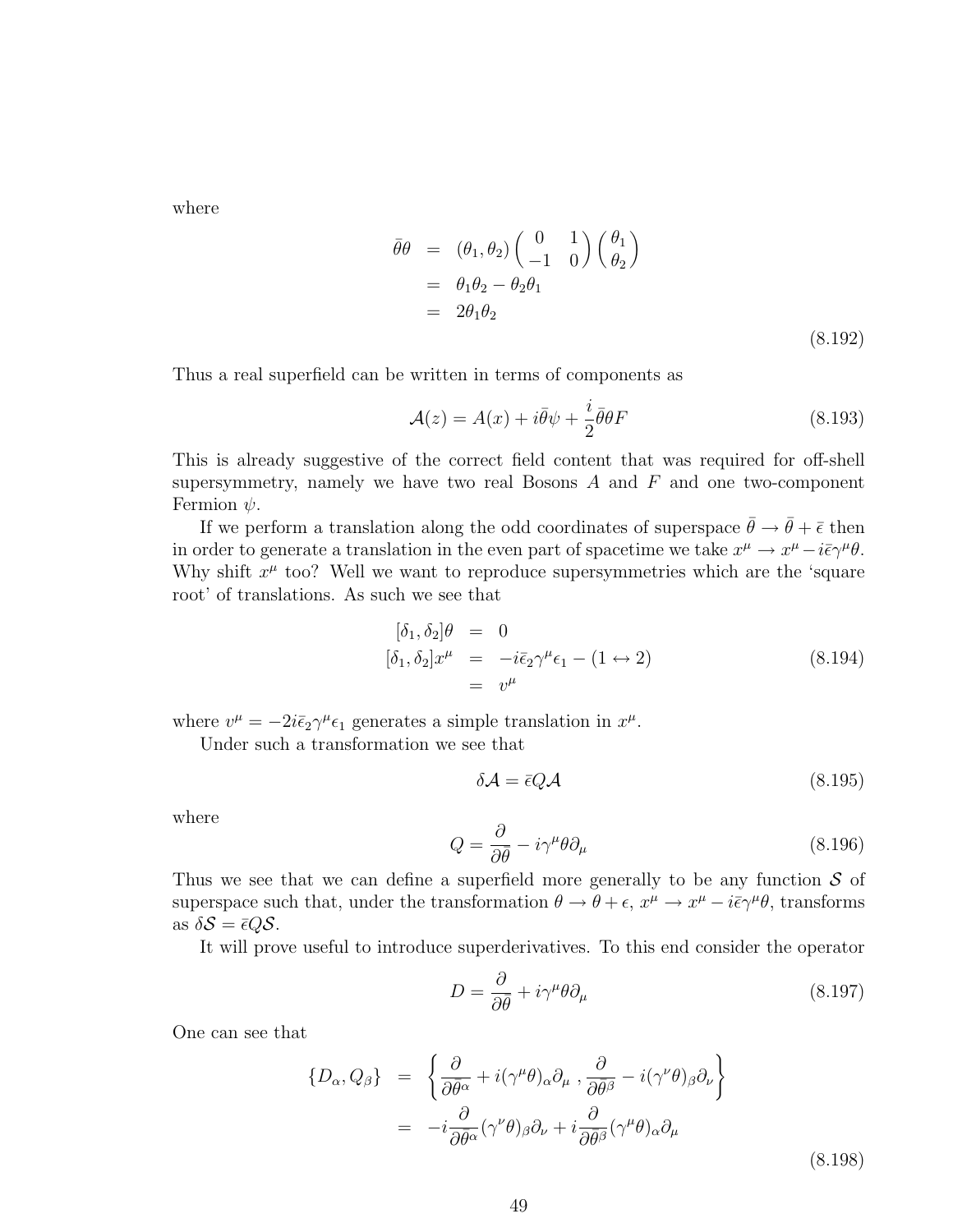where we used the fact that  $\{\frac{\partial}{\partial \theta^{\alpha}}, \frac{\partial}{\partial \theta^{\beta}}\}=0$  and

$$
\{(\gamma^{\mu}\theta)_{\alpha}\partial_{\mu},(\gamma^{\nu}\theta)_{\beta}\partial_{\nu}\}=\{(\gamma^{\mu}\theta)_{\alpha},(\gamma^{\nu}\theta)_{\beta}\}\partial_{\mu}\partial_{\nu}=0
$$
\n(8.199)

Continuing the calculation we have

$$
\frac{\partial}{\partial \bar{\theta}^{\alpha}} (\gamma^{\nu} \theta)_{\beta} = \frac{\partial \theta_{\gamma}}{\partial \bar{\theta}^{\alpha}} \frac{\partial}{\partial \theta_{\gamma}} (\gamma^{\nu}_{\beta} {}^{\delta} \theta_{\delta}) = C_{\alpha \gamma} \gamma^{\nu}_{\beta} {}^{\gamma}
$$
(8.200)

We recognize this as  $(\gamma^{\nu} (C^{-1})^T)_{\alpha\beta} = -(\gamma^{\nu} C^{-1})_{\alpha\beta}$ . Since this is symmetric in  $\alpha \leftrightarrow \beta$  we find

$$
\{D_{\alpha}, Q_{\beta}\} = 0\tag{8.201}
$$

It also follows, by a simple change in sign, that

$$
\{Q_{\alpha}, Q_{\beta}\} = \left\{ \frac{\partial}{\partial \bar{\theta}^{\alpha}} - i(\gamma^{\mu} \theta)_{\alpha} \partial_{\mu} , \frac{\partial}{\partial \bar{\theta}^{\beta}} - i(\gamma^{\nu} \theta)_{\beta} \partial_{\nu} \right\}
$$
  
\n=  $2i(\gamma^{\mu} C^{-1})_{\alpha\beta} \partial_{\mu}$   
\n=  $-2(\gamma^{\mu} C^{-1})_{\alpha\beta} P_{\mu}$  (8.202)

Thus  $\bar{\epsilon}Q$  does indeed generate supersymmetry when acting on superfields.

**Problem:** Show that if  $\mathcal{A} = A + i \bar{\theta} \psi + \frac{i}{2}$  $\frac{i}{2}\bar{\theta}\theta F$  then the supersymmetry variations of the component fields are

$$
\delta A = i\bar{\epsilon}\psi
$$
  
\n
$$
\delta\psi = \gamma^{\mu}\partial_{\mu}A\epsilon + F\epsilon
$$
  
\n
$$
\delta F = i\bar{\epsilon}\gamma^{\mu}\partial_{\mu}\psi
$$
  
\n(8.203)

Next it is important to observe that if  $S_1$  and  $S_2$  are two superfields then so are  $DS_1$ ,  $DS_1$  and  $S_1S_2$ . We also see that under supersymmetry  $\delta S = \bar{\epsilon}QS$  the highest component of  $\delta S$  always transforms into a total derivative

$$
i\bar{\epsilon}Q\mathcal{S}\mid_{\bar{\theta}\theta} = \bar{\epsilon}\gamma^{\mu}\theta\partial_{\mu}(\mathcal{S}\mid_{\bar{\theta}})
$$
\n(8.204)

Therefore we can construct an invariant Lagrangian, up to a total derivative, by taking

$$
\mathcal{L} = \mathcal{S} \mid_{\bar{\theta}\theta} \tag{8.205}
$$

for any choice of superfield  $S$ . A natural choice therefore is to take

$$
S = -\frac{1}{2}\bar{D}AD\mathcal{A} + 2i\mathcal{W}(\mathcal{A})
$$
\n(8.206)

where  $\mathcal W$  is an arbitrary function of  $\mathcal A$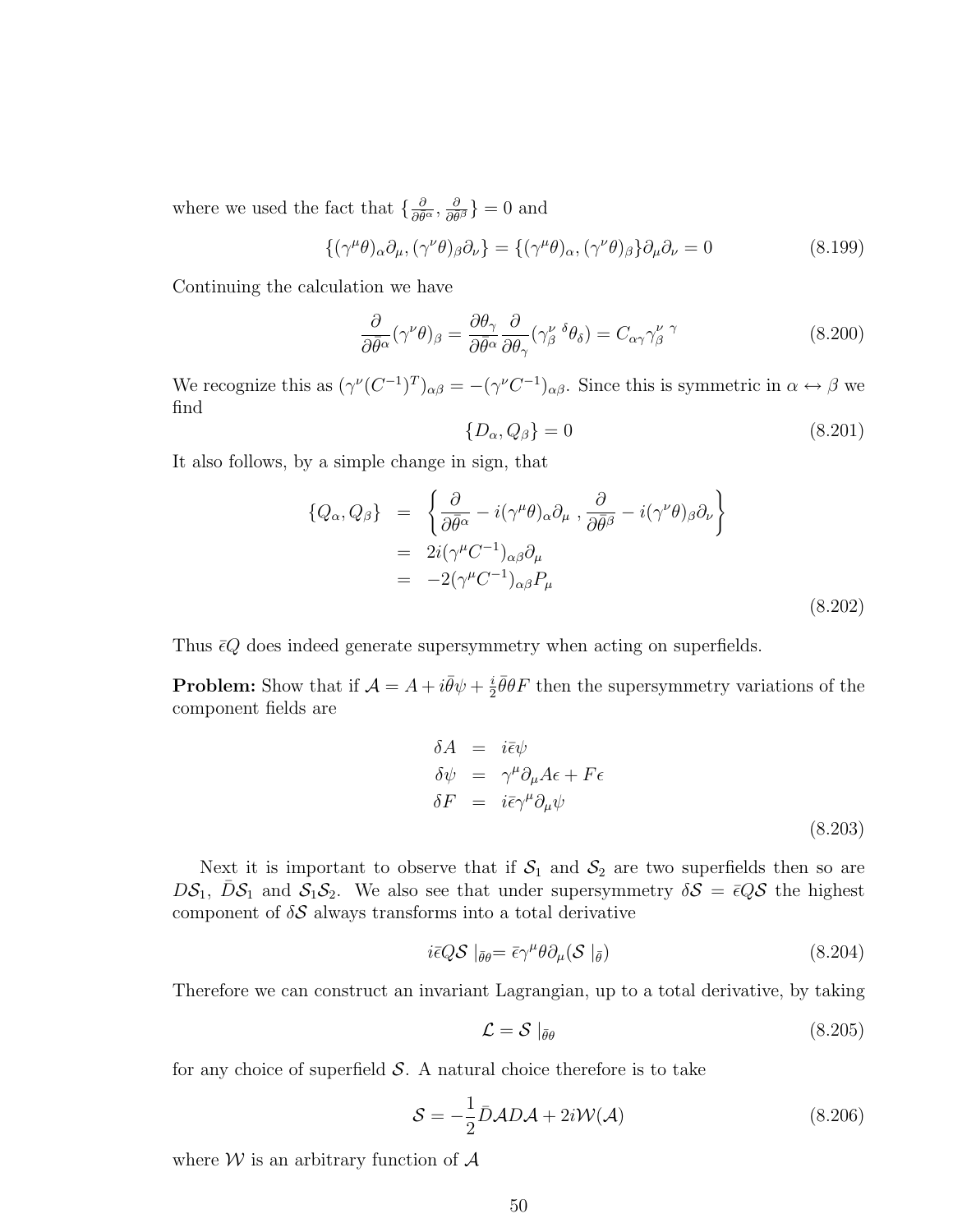**Problem:** Show that the Lagrangian constructed from this choice of  $S$  is

$$
\mathcal{L} = -\frac{1}{2}\partial_{\mu}A\partial^{\mu}A - \frac{i}{2}\bar{\psi}\gamma^{\mu}\partial_{\mu}\psi + \frac{1}{2}F^{2} + \frac{i}{2}\bar{\psi}\partial^{2}\mathcal{W}\psi - F\partial\mathcal{W}
$$
 (8.207)

Here we see that  $F$  plays the role of an auxiliary field with no on-shell degrees of freedom. To proceed we simply integrate out F through its equation of motion,  $F = \partial \mathcal{W}$ , to find

$$
\mathcal{L} = -\frac{1}{2}\partial_{\mu}A\partial^{\mu}A - \frac{i}{2}\bar{\psi}\gamma^{\mu}\partial_{\mu}\psi - \frac{1}{2}(\partial\mathcal{W})^2 + \frac{i}{2}\bar{\psi}\partial^2\mathcal{W}\psi
$$
 (8.208)

This is precisely the two-dimensional  $N = 1$  supersymmetric Lagrangian that we found in one of the problems, with  $W$  an arbitrary real function of  $A$ .

One can also define a notion of integration over a Grassmann coordinate  $\theta_{\alpha}$ . We take the integration to be a linear functional that takes real values. It is then defined in general by the condition

$$
\int d\theta_{\alpha} = 0 \qquad \int d\theta_{\alpha} \theta_{\alpha} = 1 \tag{8.209}
$$

where there is no sum on  $\alpha$  in the second equation. It follows that if we define

$$
\int d^2\theta = -\frac{1}{4} \int d\bar{\theta} d\theta = \frac{1}{2} \int d\theta_2 d\theta_1
$$
\n(8.210)

then

$$
\int d^2\theta \mathcal{S} = \mathcal{S} \mid_{\bar{\theta}\theta} \tag{8.211}
$$

Thus taking the highest component of the superfield can also be thought of (and usually is) as integration over the odd coordinates of superspace.

One can also consider superfields in other dimensions, most notably four. In four dimensions it is useful to use two-component Weyl spinor notation (recall that we briefly discussed this before in a problem). The general idea remains the same however one finds that the most general superfield contains many more component fields. This leads to a reducible representation of supersymmetry. Thus one usually imposes some kind of constraint on the superfield. For example there are so-called chiral superfields (such that  $D_aS = 0$ ) which contain two real scalars, a Weyl spinor and two auxiliary fields. This describes the field content required for the four-dimensional off-shell supersymmetric Wess-Zumino model and a similar superspace construction leads directly to the offshell Lagrangian (8.181). In these cases the superpotential term is actually expressed as an integral only over a chiral half of superspace. This leads to various quantum properties such as non-renormalization theorems that have been so useful in the study of supersymmetric quantum field theories.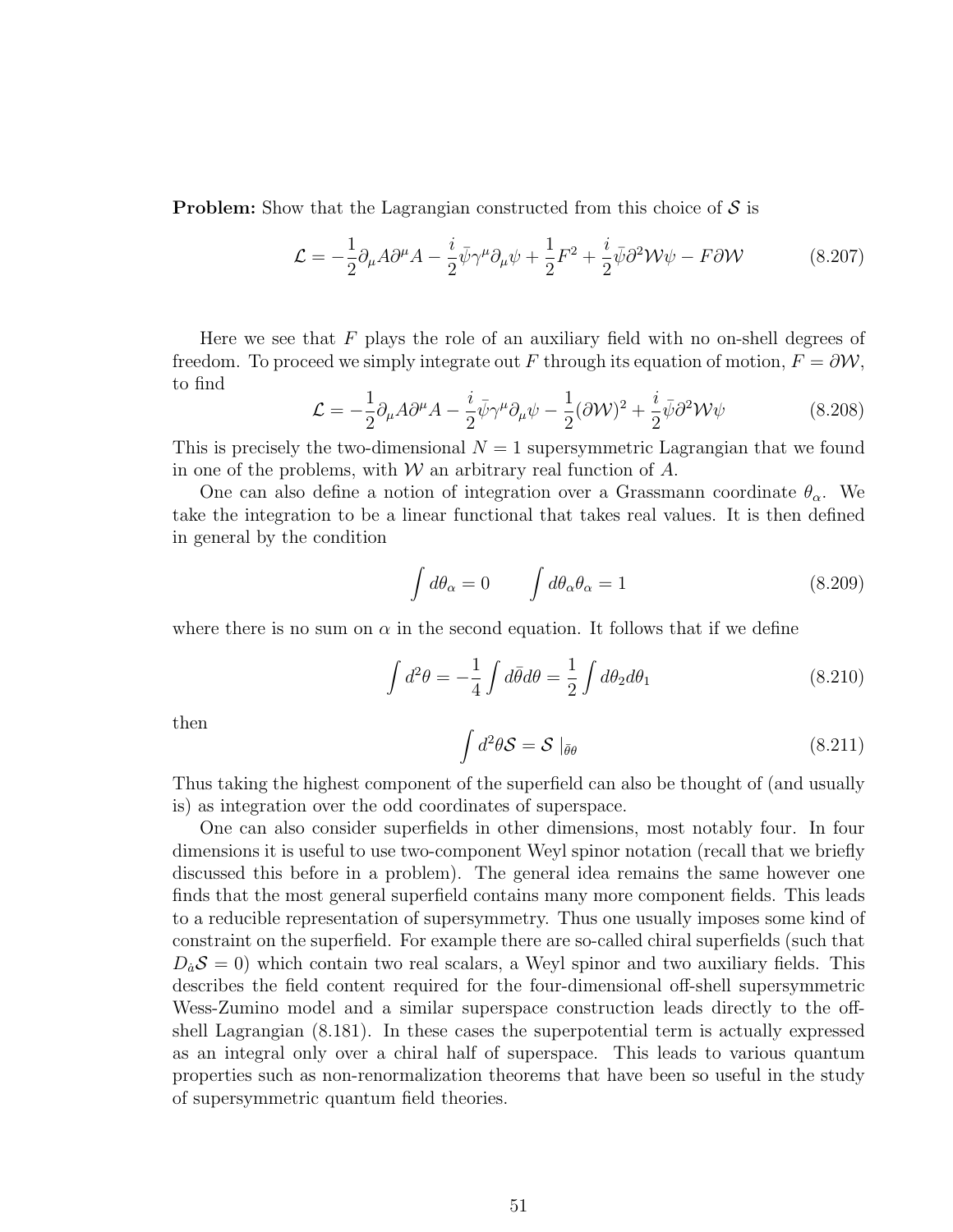### 9 The Super-Point Particle

As a final application of supersymmetry let us supersymmetrise the following onedimensional action:

$$
S_{pp} = \frac{1}{2} \int dt \ e^{-1} \dot{X}^{\mu} \dot{X}^{\nu} \eta_{\mu\nu} - m^2 e \tag{9.212}
$$

where  $X^{\mu}(t)$  are D scalar fields  $\mu = 0, 1, ..., D-1$ , a dot denotes differentiation with respect to t and  $\eta_{\mu\nu}$  is the Minkowski Metric in D-dimensions. You may recognize this as the worldline action of a point particle (with  $\gamma_{tt} = -e^2$ ). By eliminating e by its equation of motion one finds the more familiar worldline action

$$
S_{pp} = -m \int dt \sqrt{-\dot{X}^{\mu} \dot{X}^{\nu} \eta_{\mu\nu}} \tag{9.213}
$$

If you haven't done this calculation in Point Particles and Strings course do it now! In that course we also saw how the quantization of this action lead to the Klein-Gordon equation arising as the constraint equation for the wavefunction  $\Psi(X^{\mu})$ . Therefore the point particle that is described by  $S_{pp}$  is a spacetime Boson. So how could we consider a spacetime Fermion such as an electron from a worldline action? Well the answer is supersymmetry (on the worldline).

In one-dimension the spinor indices can only take one value  $\alpha, \beta, \ldots = 1$  and the  $\gamma$ matrices are just numbers. So we can more or less forget about them<sup>5</sup>. We also take our Fermions to a real Grassmann variable. We need to introduce Fermionic superpartners,  $\lambda^{\mu}$ , for  $X^{\mu}$  as well as a superpartner  $\chi$  for e (even though e is not a dynamical field).

For simplicity we will take the particle mass  $m = 0$ . The most general Lagrangian that contains these fields, ensures that  $\chi$  is non-dynamical and preserves spacetime translations  $\delta X^{\mu} = a^{\mu}$  is

$$
S_{spp} = \frac{1}{2} \int dt \ e^{-1} \dot{X}^{\mu} \dot{X}^{\nu} \eta_{\mu\nu} - i \lambda^{\mu} \dot{\lambda}^{\nu} \eta_{\mu\nu} + 2ie^{-1} \lambda^{\mu} \dot{X}^{\nu} \eta_{\mu\nu} \chi \tag{9.214}
$$

This Lagrangian has the supersymmetry

$$
\delta X^{\mu} = i\epsilon \lambda^{\mu}
$$
  
\n
$$
\delta \lambda^{\mu} = e^{-1} \dot{X}^{\mu} \epsilon + i e^{-1} \lambda^{\mu} \chi \epsilon
$$
  
\n
$$
\delta \chi = \dot{\epsilon}
$$
  
\n
$$
\delta e = 2i\epsilon \chi
$$
\n(9.215)

Notice that we have allowed  $\epsilon$  to become t-dependent. Thus the supersymmetry is now local and we are in fact considering one-dimensional supergravity. Indeed the Lagrangian is invariant under the local reparameterization  $t \to t'(t)$  provided that we take

$$
e' = \frac{dt}{dt'}e , \qquad \chi' = \frac{dt}{dt'}\chi , \qquad X'^{\mu} = X^{\mu} , \qquad \lambda'^{\mu} = \lambda^{\mu} \tag{9.216}
$$

<sup>&</sup>lt;sup>5</sup>Strickly speaking we have  $\gamma^0 = C = i$  and there is no Majorana condition but we will proceed by dropping these factors of i and take our spinors to be real. This is essentially a pseudo-Majorana representation.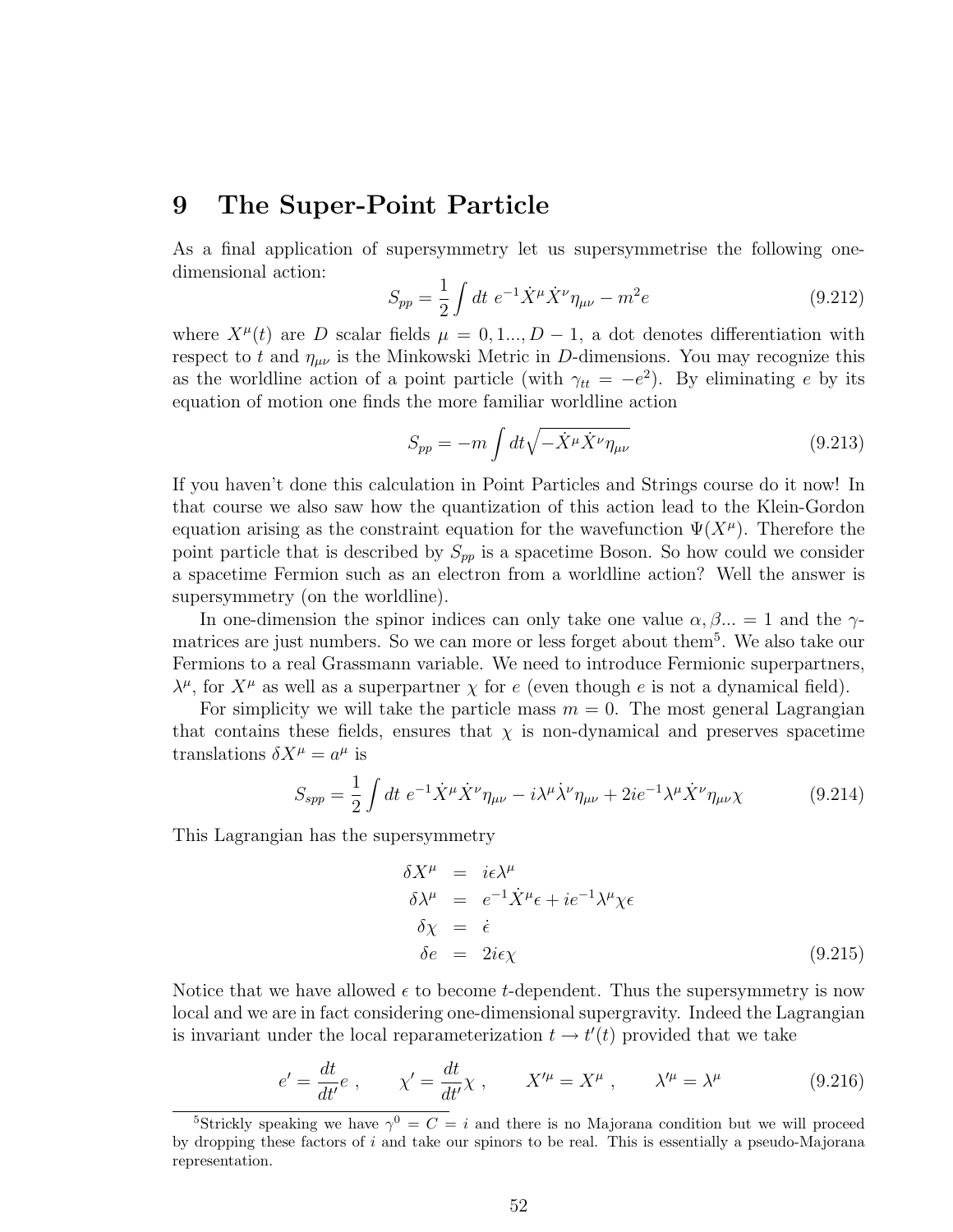To see this symmetry we simply calculate, dropping total derivatives,

$$
\delta L = e^{-1}(\dot{X}_{\mu} + i\lambda_{\mu}\chi)\delta\dot{X}^{\mu} - \frac{1}{2e^{2}}(\dot{X}^{\mu}\dot{X}_{\mu} + 2i\lambda^{\mu}\dot{X}_{\mu}\chi)\delta e
$$
  
\n
$$
-i\delta\lambda^{\mu}(\dot{\lambda}_{\mu} - \dot{X}_{\mu}\chi) + ie^{-1}\lambda^{\mu}\dot{X}_{\mu}\delta\chi
$$
  
\n
$$
= ie^{-1}(\dot{X}_{\mu} + i\lambda_{\mu}\chi)(\dot{\epsilon}\lambda^{\mu} + \dot{\epsilon}\dot{\lambda}^{\mu}) - \frac{i}{e^{2}}(\dot{X}^{\mu}\dot{X}_{\mu} + 2i\lambda^{\mu}\dot{X}_{\mu}\chi)\epsilon\chi
$$
  
\n
$$
-i(e^{-1}\dot{X}^{\mu}\epsilon + ie^{-1}\lambda^{\mu}\chi\epsilon)(\dot{\lambda}_{\mu} - \dot{X}_{\mu}\chi) + ie^{-1}\lambda^{\mu}\dot{X}_{\mu}\dot{\epsilon}
$$
  
\n
$$
= ie^{-1}\dot{X}_{\mu}\dot{\epsilon}\lambda^{\mu} + ie^{-1}\dot{X}_{\mu}\dot{\epsilon}\dot{\lambda}^{\mu} - e^{-1}\lambda_{\mu}\chi\epsilon\dot{\lambda}^{\mu} - ie^{-2}\dot{X}^{\mu}\dot{X}_{\mu}\epsilon\chi
$$
  
\n
$$
-ie^{-1}\dot{X}_{\mu}\epsilon\dot{\lambda}^{\mu} + ie^{-1}\dot{X}^{\mu}\dot{X}_{\mu}\epsilon\chi + e^{-1}\lambda^{\mu}\chi\epsilon\dot{\lambda}_{\mu} + ie^{-1}\lambda^{\mu}\dot{X}_{\mu}\dot{\epsilon}
$$
  
\n
$$
= 0
$$
  
\n(9.217)

Next we construct the conjugate momenta:

$$
P^{\mu} = e^{-1}\dot{X}^{\mu} + ie^{-1}\lambda^{\mu}\chi
$$
  

$$
\Pi^{\mu} = -\frac{i}{2}\lambda^{\mu}
$$
 (9.218)

and the Hamiltonian

$$
H = P_{\mu}\dot{X}^{\mu} + \Pi_{\mu}\dot{\lambda}^{\mu} - L
$$
  
\n
$$
= P_{\mu}(eP^{\mu} - i\lambda^{\mu}\chi) + \Pi_{\mu}\dot{\lambda}^{\mu}
$$
  
\n
$$
- \frac{1}{2} \left( (eP^{\mu} - i\lambda^{\mu}\chi)(eP_{\mu} - i\lambda_{\mu}\chi) + 2\Pi_{\mu}\dot{\lambda}^{\mu} + \frac{2i}{e}\lambda^{\mu}(eP_{\mu} - i\lambda_{\mu}\chi) \right)
$$
  
\n
$$
= \frac{e}{2}P_{\mu}P^{\mu} - i\lambda^{\mu}P_{\mu}\chi
$$
\n(9.219)

where we have used the fact that  $\lambda^{\mu} \lambda_{\mu} = 0$ .

To quantize this system we consider wavefunctions  $\Psi(X^{\mu})$  and promote  $X^{\mu}$  and  $P_{\mu}$ to operators

$$
X^{\mu} \rightarrow \hat{X}^{\mu}: \qquad \hat{X}^{\mu}\Psi = X^{\mu}\Psi
$$
  

$$
P_{\mu} \rightarrow \hat{P}_{\mu}: \qquad \hat{P}_{\mu}\Psi = -i\frac{\partial\Psi}{\partial X^{\mu}}
$$
  
(9.220)

which satisfy  $[\hat{X}^{\mu}, \hat{P}_{\nu}] = i\delta^{\mu}_{\nu}$ . Next we must promote the Fermions  $\lambda^{\mu}$  to (non-dynamical) operators  $\hat{\lambda}^{\mu}$  which satisfy

$$
\{\hat{\lambda}^{\mu}, \hat{\Pi}^{\nu}\} = i\eta^{\mu\nu} \tag{9.221}
$$

However this is equivalent to  $\{\hat{\lambda}^{\mu}, \hat{\lambda}^{\nu}\} = -2\eta^{\mu\nu}$  which is just the Clifford algebra in D dimensions. Thus we can take

$$
\hat{\lambda}^{\mu} = i\gamma^{\mu} \tag{9.222}
$$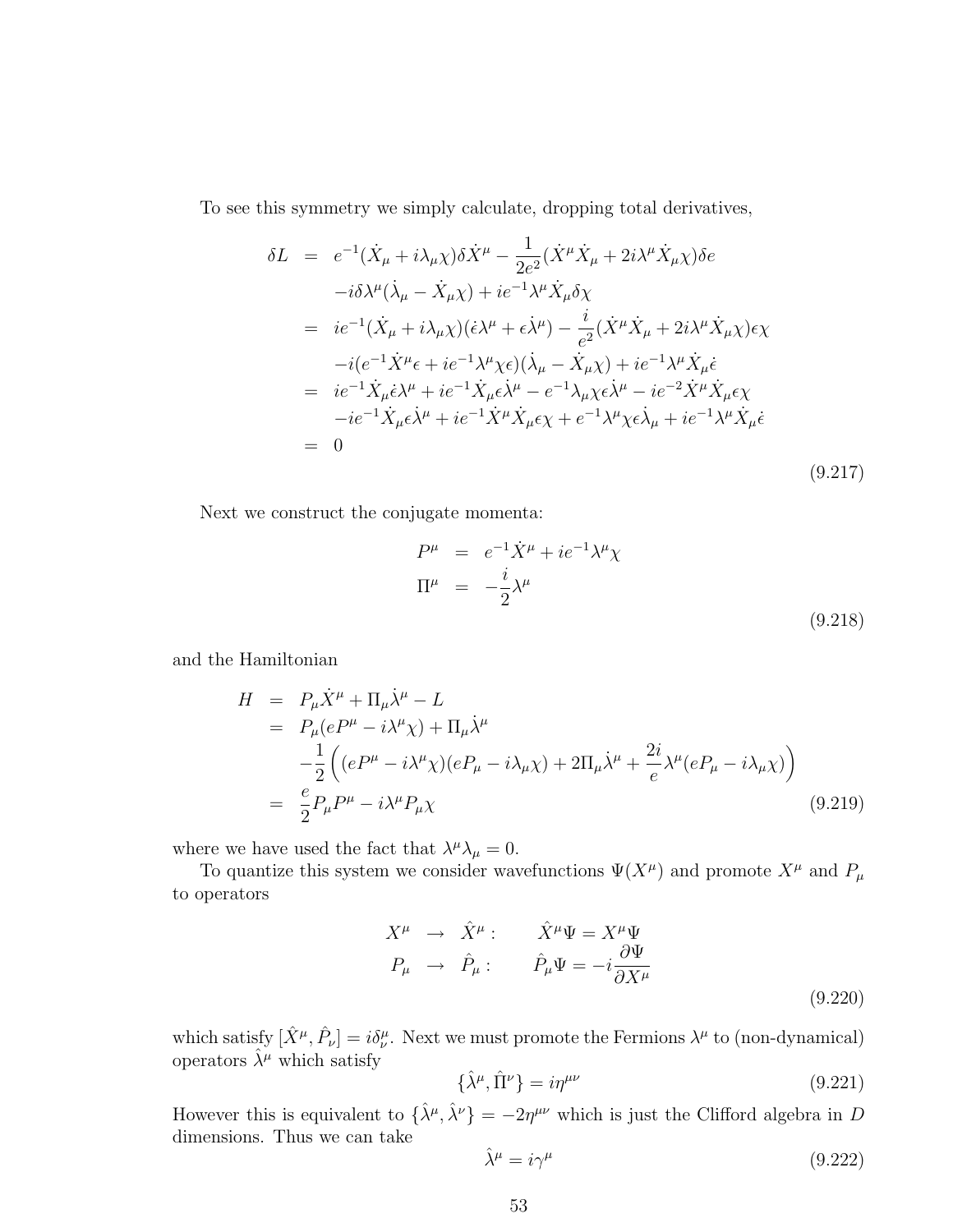As we have seen this requires introducing a  $2^{[D/2]}$  dimensional vector space, the spinor space, in order to realise  $\gamma_{\mu}$  as a matrix. Therefore  $\Psi$  must also have a spinor index  $\alpha$ and

$$
\hat{\lambda}^{\mu}\Psi = i\gamma^{\mu}\Psi \tag{9.223}
$$

Next we impose the constraints. In the quantum theory this is done by restricting the physical wavefunctions to be those that are annihilated by the constraints. We have two constraints coming from the  $e$  and  $\chi$  equations of motion:

$$
P^2 = 0 \qquad \lambda^\mu P_\mu = 0 \tag{9.224}
$$

In the quantum theory these therefore lead to the constraints

$$
-\eta^{\mu\nu}\frac{\partial^2 \Psi}{\partial X^{\mu}\partial X^{\nu}} = 0 \qquad \gamma^{\mu}\frac{\partial \Psi}{\partial X^{\mu}} = 0
$$
 (9.225)

Note that, as a consequence of the Clifford relation, the second equation implies the first. We see that the superalgebra in one dimension is just  $\hat{H} = \hat{Q}^2$  and hence the condition  $\hat{Q} = 0$  implies  $\hat{H} = 0$ .

The second equation is nothing but the massless Dirac equation in spacetime. Thus the particle we have quantized is a Fermion. Finally we solve the Schrödinger equation which, on the physical Hilbert space, is just

$$
i\frac{\partial \Psi}{\partial t} = \hat{H}\Psi = 0\tag{9.226}
$$

and hence we learn that  $\Psi$  is independent of t. Since Fermions exist in spacetime (they come pouring out of your tv sets) we see that supersymmetry, indeed supergravity, is indeed realised on their worldvolumes.

### Appendix: Conventions

In these notes we will in general be in D-spacetime dimensions labeled by  $x^{\mu}$ ,  $\mu =$  $0, 1, 2, ..., D - 1$ . When we only want to talk about the spatial components we use  $x<sup>i</sup>$ with  $i = 1, ..., D - 1$ . We use the the "mostly plus" convention for the metric:

$$
\eta_{\mu\nu} = \begin{pmatrix} -1 & & & & \\ & 1 & & & \\ & & 1 & & \\ & & & \cdots & \\ & & & & 1 \end{pmatrix}
$$
 (9.1)

Spinor indices will in general be denoted by  $\alpha, \beta, \dots$  and their range will depend on the dimension of spacetime, *i.e.* on the dimension of the representation of the Clifford algebra. When we talk about four-dimensional Weyl spinors we will use the spinor